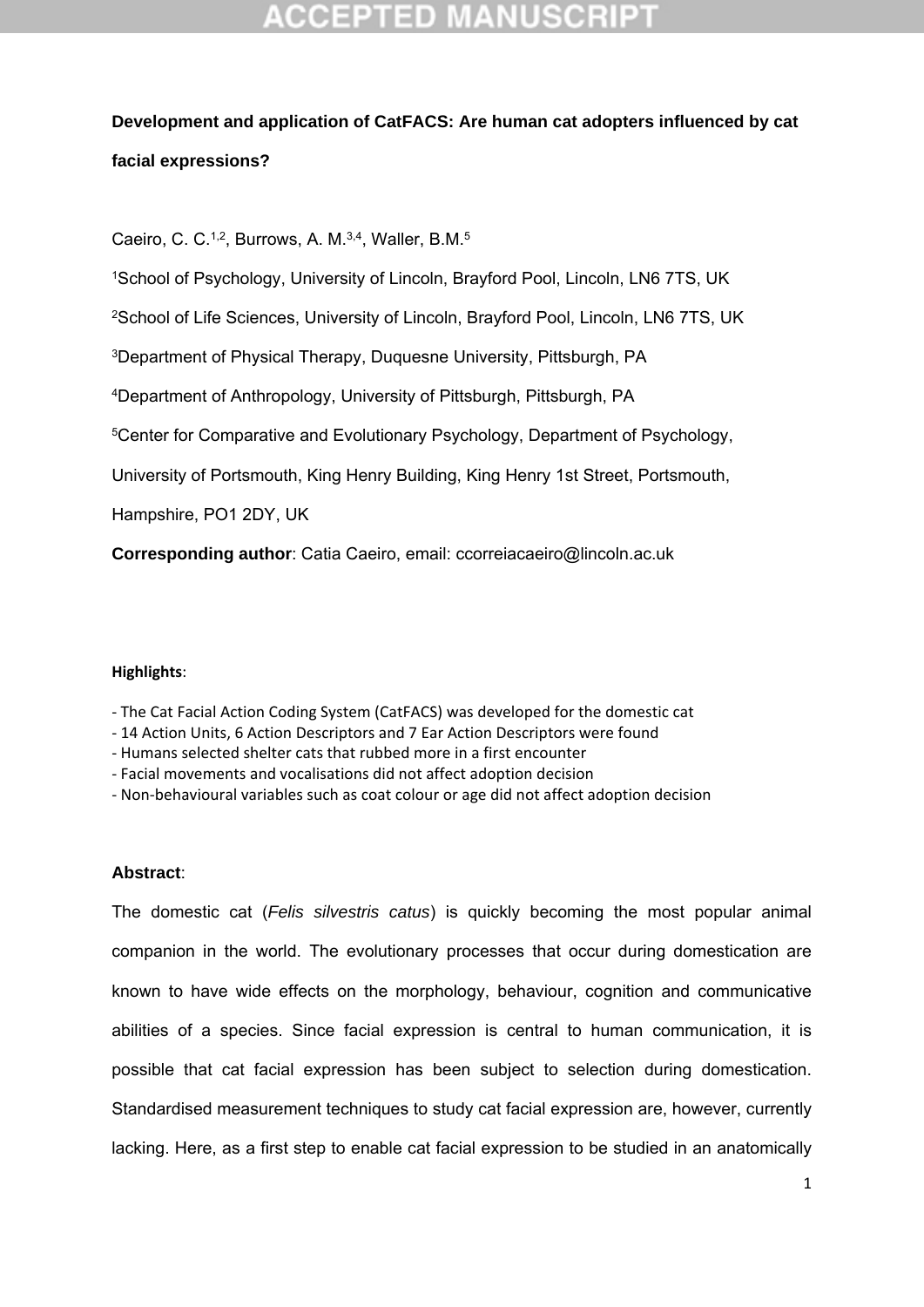## ICEPTED M

based and objective way, CatFACS (Cat Facial Action Coding System) was developed. Fifteen individual facial movements (Action Units), six miscellaneous movements (Action Descriptors) and seven Ear Action Descriptors were identified in the domestic cat. CatFACS was then applied to investigate the impact of cat facial expression on human preferences in an adoption shelter setting. Rehoming speed from cat shelters was used as a proxy for human selective pressure. The behaviour of 106 cats ready for adoption in three different shelters was recorded during a standardised encounter with an experimenter. This experimental setup aimed to mimic the first encounter of a cat with a potential adopter, i.e. an unfamiliar human. Each video was coded for proximity to the experimenter, body movements, tail movements and face movements. Cat facial movements were not related to rehoming speed, suggesting that cat facial expression may not have undergone significant selection. In contrast, rubbing frequency was positively related to rehoming speed. The findings suggest that humans are more influenced by overt prosocial behaviours than subtle facial expression in domestic cats.

**Keywords**: animal-human interactions, domestication, facial expressions, FACS, rubbing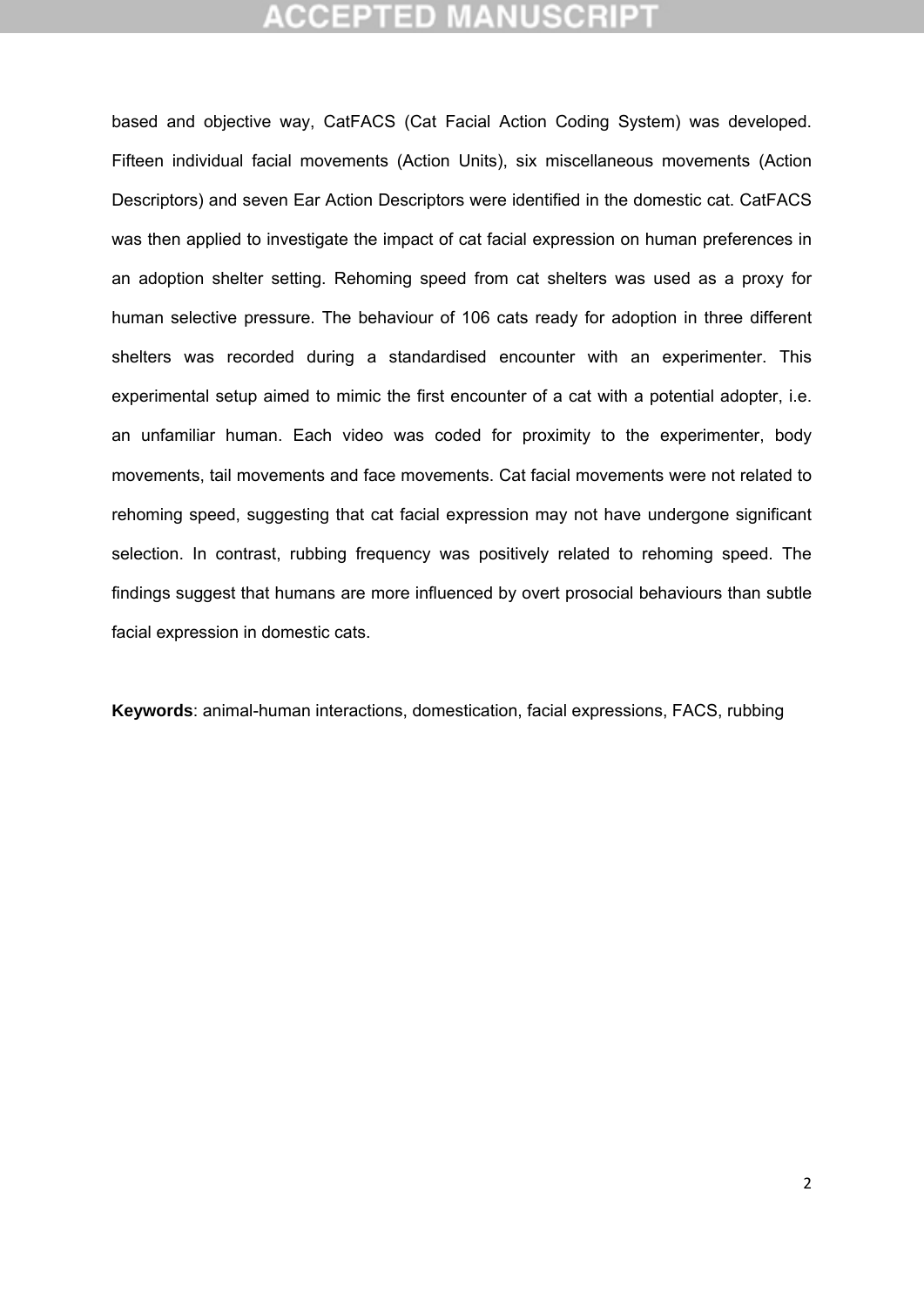## **CEPTED M**

#### **1. Introduction**

 The domestic cat expressive and communicative behaviour may have been influenced by domestication, and thus specifically selected to function within the human-cat relationship. One way to test how humans are affected by the behaviour of domestic animals, is to see which individual humans select in preference tests. An ideal naturalistic and real-world preference test is for example, when people adopt cats from shelters. The cat shelter adoption process can therefore be interesting to scientists not only from a welfare perspective, but also as a proxy for human preference for certain cats over evolutionary time. Waller et al. (2013) used dogs rehoming rates to assess whether certain behaviours gave dogs a selective advantage in a shelter environment. The research team concluded that dogs displaying higher frequencies of a very subtle brow raise were preferred by future adopters, likely due to a paedomorphic effect.

 Cats have associated with humans for around 10,000 years (Hu et al. 2014). During this time, they have been subject to some degree of evolutionary selection processes, both natural and artificial (Yamaguchi et al., 2004; Driscoll et al., 2009; Faure and Kitchener, 2009; Montague et al. 2014), that have resulted in the domestic species known to us today. Domestication is known to influence the morphology, behaviour and cognitive abilities of a species (Price, 1984; Driscoll et al., 2009a; Montague et al., 2014), but in the case of the domestic cat, researchers are only just starting to understand these modifications. The ancestor to the domestic cat was solitary, nocturnal and intolerant to humans (African wildcat: Mills et al., 1984; MacDonald et al., 2000; Driscoll et al., 2007, 2009a, 2009b) whereas the modern domestic cat seems to be facultatively social and highly integrated into the human home environment. However, the extent to which cats have undergone significant morphological, genetic, and behavioural change due to domestication is debated. For example, Montague and colleagues (2014) argue that cats' genomes indicate only a slight domestication effect due to their relatively short cohabitation time with humans and the lack of clear differences from wildcats (with a few exceptions, such as pigmentation or docility).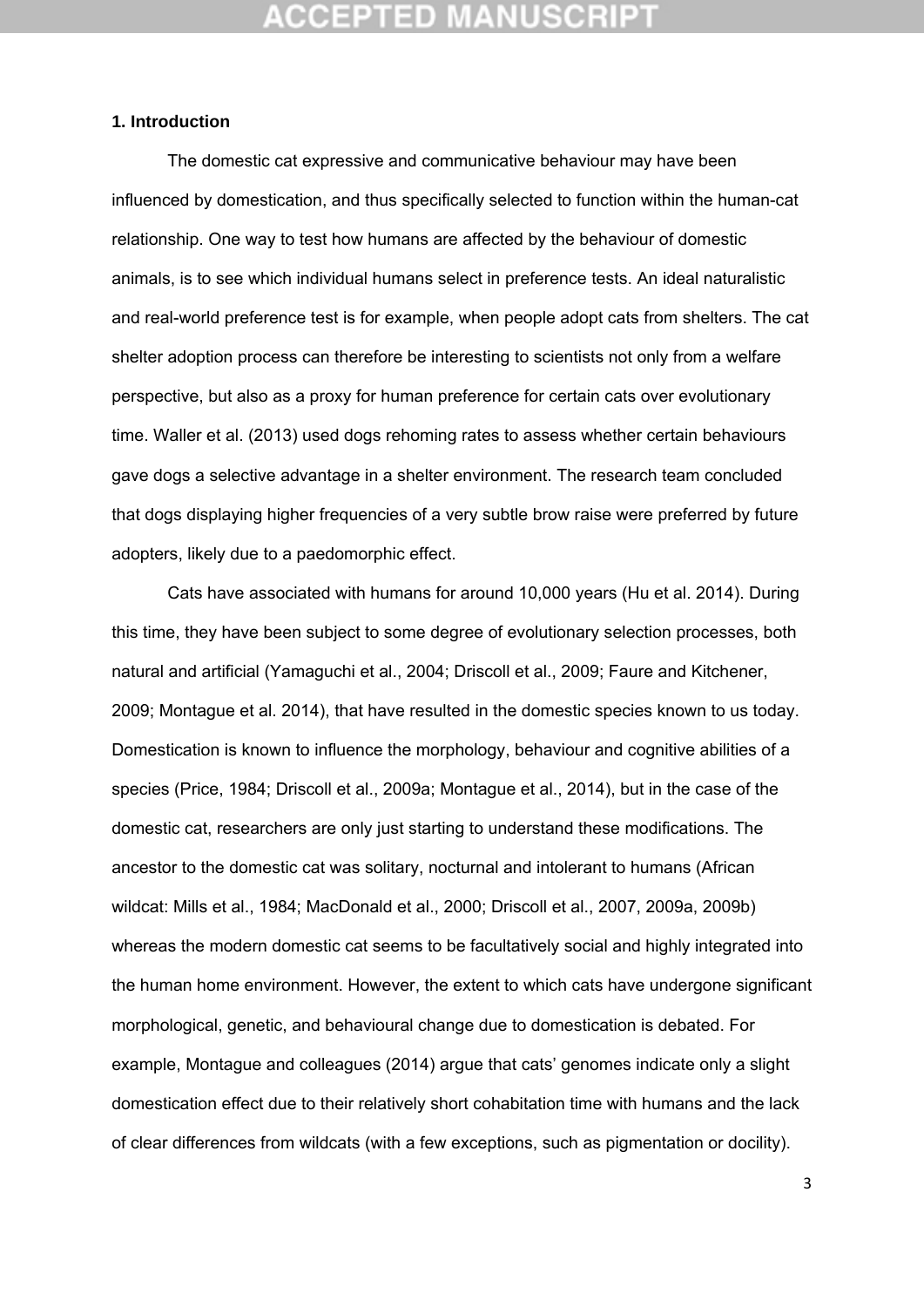Nonetheless, the domestic cat seems well adapted to human environments (Fitzgerald and Turner, 2000) and is quickly becoming the most popular domestic animal in some countries (Serpell, 2000; Euromonitor, 2015).

 Some studies on the perception of cat vocalisations suggest that some calls may have evolved specifically for human directed communication. Domestic cats are more vocal when compared to other carnivores (Peters and Wozencraft, 1989; Yeon et al., 2011), and their meows are mostly directed at humans and only infrequently produced for conspecifics (Bradshaw and Cameron-Beaumont, 2000; Yeon et al., 2011). Humans are able to accurately classify meow sounds (Nicastro and Owren, 2003) and attribute meaning and emotional context to these calls (Nicastro, 2002; Belin et al., 2008). McComb et al. (2009) proposed that specific types of purrs (with embedded meow sounds) exploit human sensory biases by mimicking human infant cries in order to solicit enhanced levels of attention and care. Thus, the origin of these vocalisations may be a process of neotenisation, as calls mostly produced in kittens (both wild and domestic species) have been retained in the adult domestic cat during domestication (Cameron-Beaumont, 1997; Nicastro, 2004; Yeon et al., 2011; Bradshaw, 2016). It was also shown that domestic cat meows are more pleasant to the human ear than wild cat calls (Cameron-Beaumont, 1997; Nicastro, 2004), which supports the idea that human senses have been exploited during the evolution of the domestic cat vocal signals (Bradshaw and Cameron-Beaumont, 2000).

In comparison to acoustic behaviours, much less attention has been paid to the visual communicative repertoire of the domestic cat. Some behaviours do, however, appear to have been influenced by human domestication to some extent. For example, cats exhibit a tail up signal which seems to function as a greeting and affiliative behaviour when interacting with both conspecifics and humans (Dards, 1983; Cameron-Beaumont, 1997; Cafazzo and Natoli, 2009). This behaviour is often accompanied by head and/or flank rubbing and sniffing, but again this behaviour is not restricted to interactions with humans (Cameron-Beaumont, 1997; Mertens and Turner, 1988). Persistent close proximity or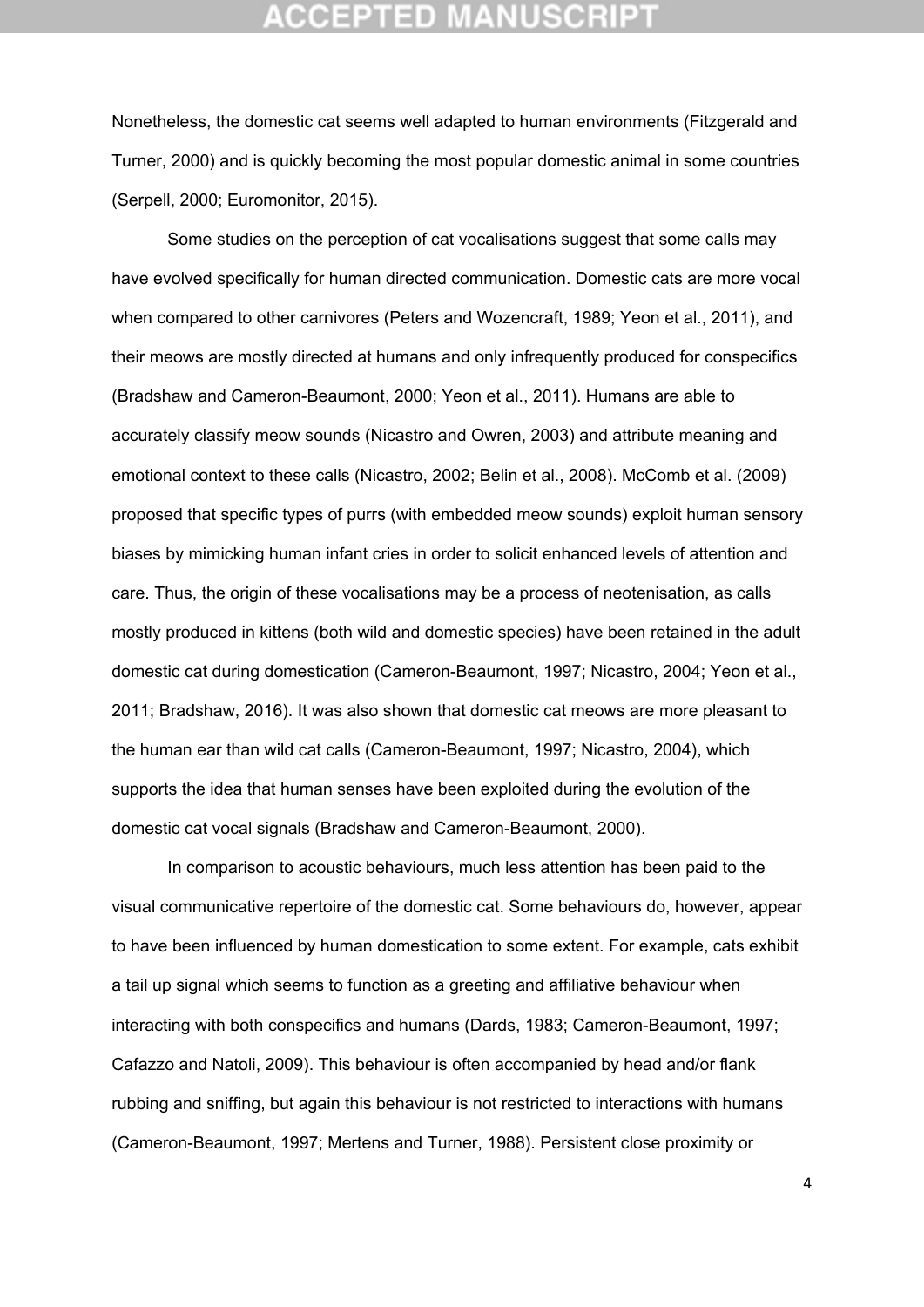initiation of approach (with an affiliative outcome) also seems to be part of the positive social repertoire of the domestic cat to both conspecifics and humans (Mertens and Turner, 1988; Barry and Crowell-Davis, 1999; Wolfe, 2001; Curtis et al., 2003; Siegford et al., 2003).

Regarding cat facial expressions, there are some data suggesting that these behaviours can be meaningful in cats. There is evidence of pain facial indicators in clinical settings (Holden et al., 2014; Merola and Mills, 2016) and Gaynor and Muir (2008) report that behavioural indicators such as "squint eyes", or "abnormal facial expression" are used to clinically determine a painful facial expression. Various anecdotes and emotional classification systems of cat facial expression have also been published (Darwin, 1872; Leyhausen and Tonkin, 1979; Dards, 1983; Gaynor and Muir, 2008) and specific facial movements are occasionally mentioned in popular science and veterinarian texts (e.g. "slow eye blink": Tabor, 1997; "small blinks": Gruart et al., 2005; and "cat kiss"). However, to date there is no evidence that any of these signals are adaptive in cats, or have any specific role within cat-human interaction. To examine domestic cat facial expression in detail, we need to use objective and standardised tools, such as the Facial Action Coding System (FACS: Ekman et al., 1978, 2002). This system has been widely used for humans (Cohn et al., 2007) and has been successfully adapted and applied with other species (e.g. Waller et al., 2012; Caeiro et al., 2013; Waller et al., 2013). FACS bases its coding of facial movements on the muscular activity instead of the traditional emotion labelling system, by assigning independent codes (Action Units) to each facial muscle contraction (Ekman et al., 2002; Cohn et al., 2007). By basing a coding system on the underlying musculature, the meaning and function of facial movements can be disentangled and examined separately. Additionally, due to the well conserved facial musculature across mammals (Huber, 1930; Burrows, 2008; Diogo et al., 2009), basing the coding system on muscle homologies allows appropriate cross-species comparisons. This identification of the facial movements also takes into account individual differences in facial morphology (e.g. variation in fatty deposits)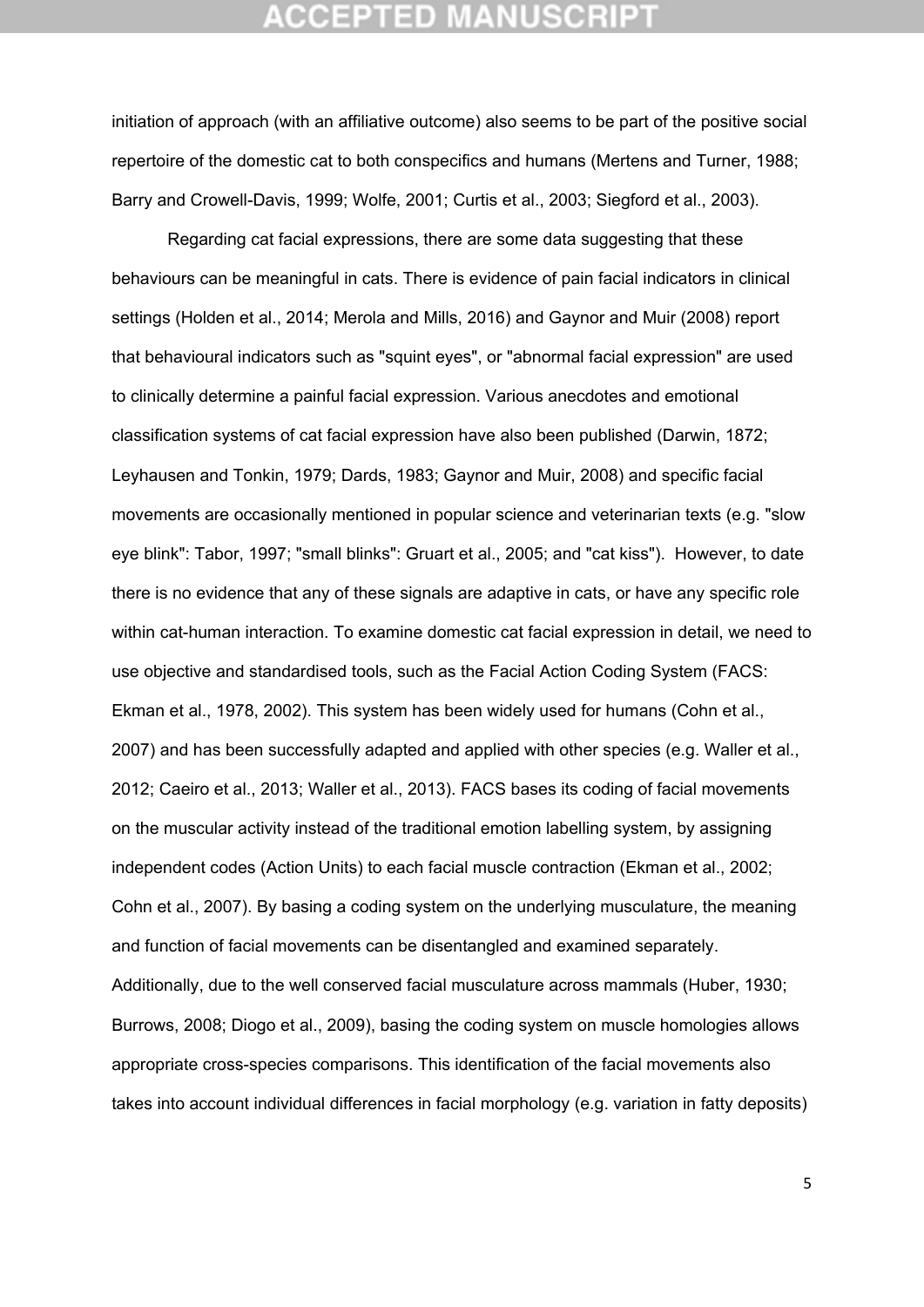## **CEPTED**

by using common facial landmarks (e.g. lip corners) among individuals and by establishing the minimum criteria needed to code each Action Unit.

One way to test whether domestic animal behaviour is specifically functional in interactions with humans, is to test whether specific behaviours affect which individual humans select in preference tests. Waller et al. (2013) used rehoming speed from dog shelters to assess whether specific facial expressions gave dogs a selective advantage in attracting human investment (adoption). Dogs displaying higher frequencies of brow raises were preferred by future adopters. The authors suggest this is due to the brow raise enhancing the paedomorphic features of the dog face (e.g. Archer and Monton, 2011), which may have been preferred by humans during domestication. Thus, dogs may have been tolerated more in human environments if they appeared more juvenile. The cat shelter adoption process can therefore also be used as a proxy for human preference for cats over evolutionary time.

 Several studies have looked at the subjective reasons that influence adopters to choose a particular shelter cat (e.g. Weiss et al., 2012), the factors that predict a successful retention post-adoption (e.g. Kidd et al., 1992; Neidhart and Boyd, 2002) or why are cats relinquished after an unsuccessful pet ownership (e.g. Salman et al., 1998; Sharkin and Ruff, 2011; Casey et al., 2009). Future adopters tend to state that their choice of cat is influenced mainly by behavioural/emotional traits, increased activity and playfulness (e.g. HSUS, 1995; Gourkow, 2001). However, data show that tendency to sit at the front of the pen (Wells and Hepper, 1992) or physical characteristics (such as coat colour or breed: Podberscek and Blackshaw, 1988; Lepper et al., 2002; Delgado et al., 2012; Brown and Morgan, 2015) are the traits that most influence adopters' actual, final decisions (Gourkow and Fraser, 2006). Fantuzzi et al. (2010) also found a positive relationship between activity levels, viewing time and adoption decision in shelter cats. Interestingly, owners do not usually report attending to subtle behaviours (e.g. HSUS, 1995; Gourkow, 2001), such as the cats' facial expressions.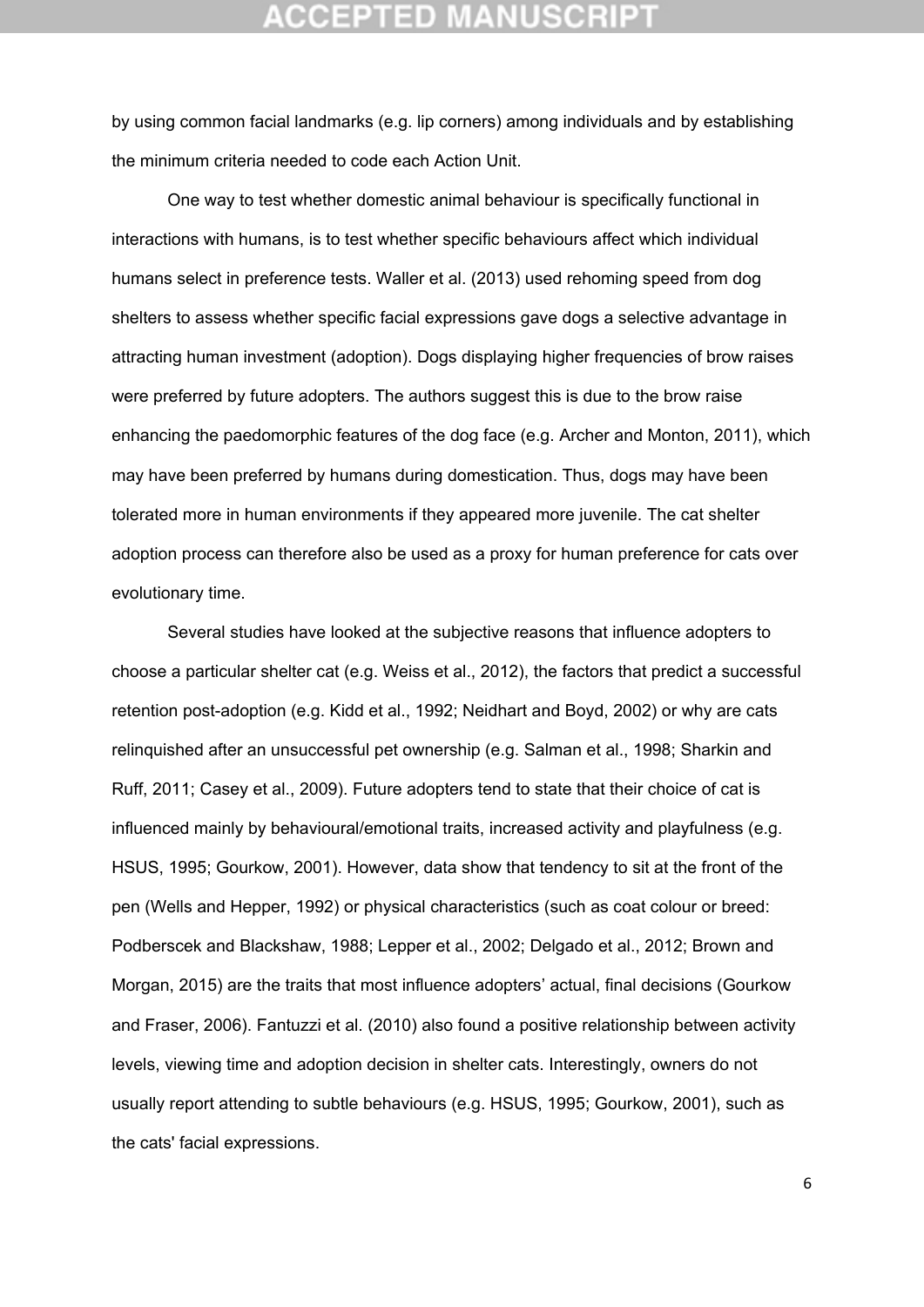The aim of the current study was to better understand the production of facial movements in the domestic cat and test whether these movements have been specifically honed for human-cat interaction. First, we developed CatFACS, a standardised, anatomical and unbiased tool to study facial communication in the domestic cat. Second, in the first application of CatFACS, we tested whether cat facial expression influences adoption decisions in a cat shelter environment.

#### **2. Material and methods**

#### *2.1. Study 1: Development of CatFACS*

 We followed the standard modification procedure of FACS (Ekman and Friesen, 1976) for use with other species (e.g. Vick et al., 2007; Waller et al., 2013). First, we examined the existing literature on the facial musculature of the domestic cat and performed a subsequent comparison with humans' facial musculature (Ekman et al., 2002; Diogo et al., 2009, 2012) to identify possible muscular homologies. Original dissections of the facial muscles have been carried out in some cases (e.g. Vick et al., 2007; Waller et al., 2013), but due to the extensive literature available on the facial musculature of the domestic cat (Mivart, 1881; Reighard and Jennings, 1901; Davidson, 1927; Crouch, 1969; Done et al., 1996; Tomo et al., 2002), this was deemed unnecessary. Second, the form and location of muscles were matched to observed facial movements by analysing frame-by-frame spontaneous facial behaviour from video footage. Third, the facial movements observed in the videos were described using specific directional and anatomical terms (Ekman et al., 2002). Each of the cat facial movements was classified according to the same codes used for previous FACS with new codes added if new movements were identified, including Action Units (AU), Action Descriptors (ADs), and Ear Action Descriptors (EADs). In the AUs, the observed movement is linked to its underlying mimetic musculature innervated by the facial nerve (Burrows, 2008), ADs describe more broad movements produced by non-mimetic facial musculature, and EADs code the different movements produced by the ear musculature.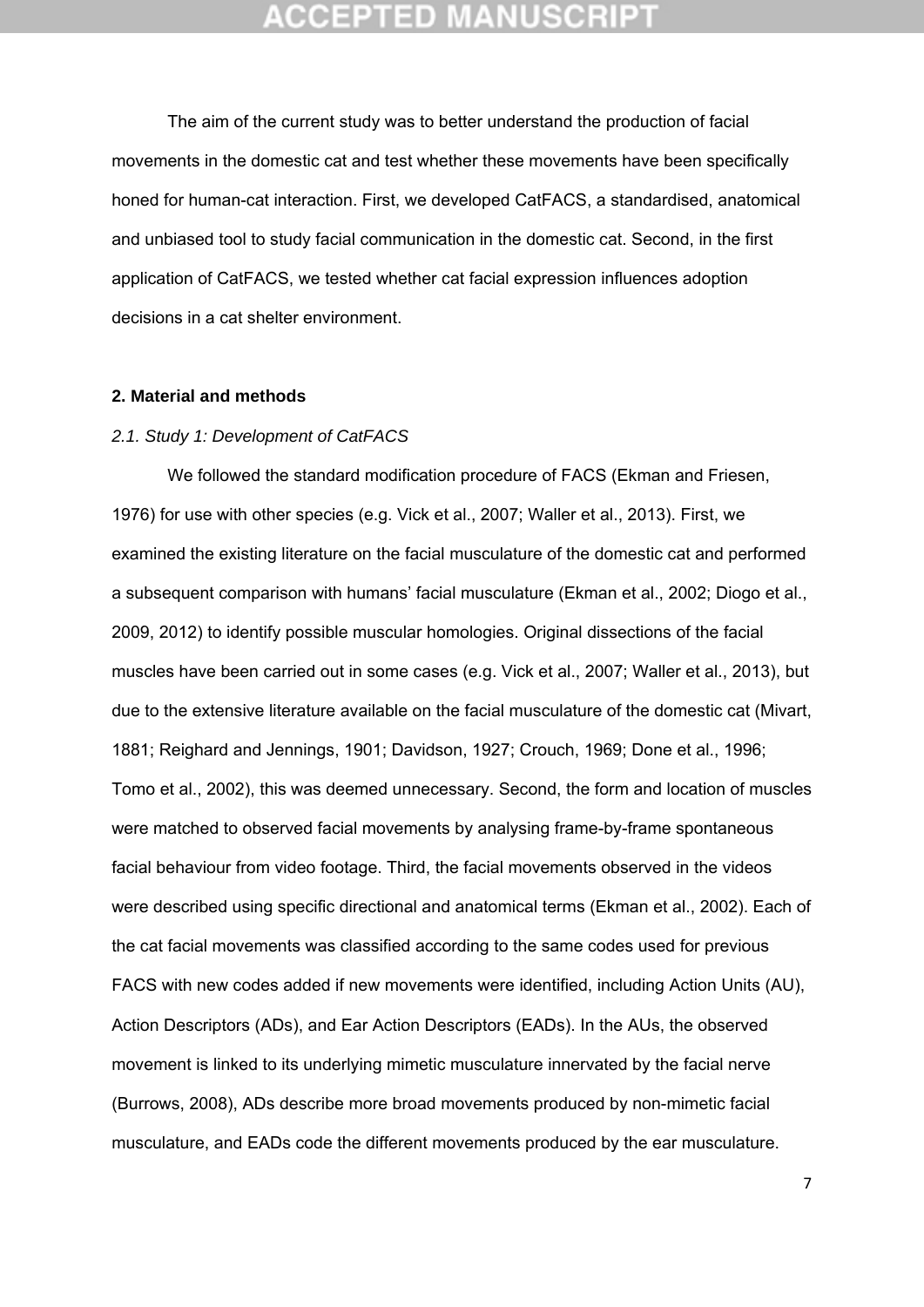## **CEPTED MAN**

Gross behaviours, general actions not based on a particular muscle, such as head turns or vocalisations, are also described.

 As with all FACS systems, a process of inter-rater reliability followed by improvement and adaptation of the manual (Wexler, 1972; Ekman et al., 2002) was performed between the first author (CC) and an independent certified human FACS coder.

#### *2.1.1. Individuals and data collection*

 A sample of seven hours of domestic cats' spontaneous behaviour, targeting the face of 126 individuals was selected opportunistically. Part of the footage was recorded by the owners or by the first author (CC) from privately-owned cats (1 hour), while the rest of the videos were extracted from www.youtube.com (after permission granted from respective owners/users). This sample consisted of cats living in 13 different countries, included 30 females and 25 males (71 not identified) of varied breeds (including Bengal, Calico, Domestic Short Hair, Exotic Shorthair, LaPerm, Maine Coon, Norwegian Forest, Persian, Savannah, Siamese, Siberian, Singapura, and Sphinx), that ranged from two months to 19 years old. Since it is important in the development of a FACS system to try to capture the whole range of facial movements of a species, the videos were selected to feature a widerange of contexts, such as conspecific and heterospecific play behaviour, feeding, agonistic and affiliative interactions, grooming, resting, among others. Having a very heterogeneous sample of cats in different contexts and environments, ensured the observation of the maximum potential of facial movements in the domestic cat as a species. Nonetheless, it is still possible that some movements are very infrequently produced or are restricted to very specific contexts (e.g. mating) and thus, not present in the footage here sampled. However, due to the dynamic nature of the CatFACS manual, it is possible to easily add new information to the current manual.

### *2.1.2. The CatFACS manual*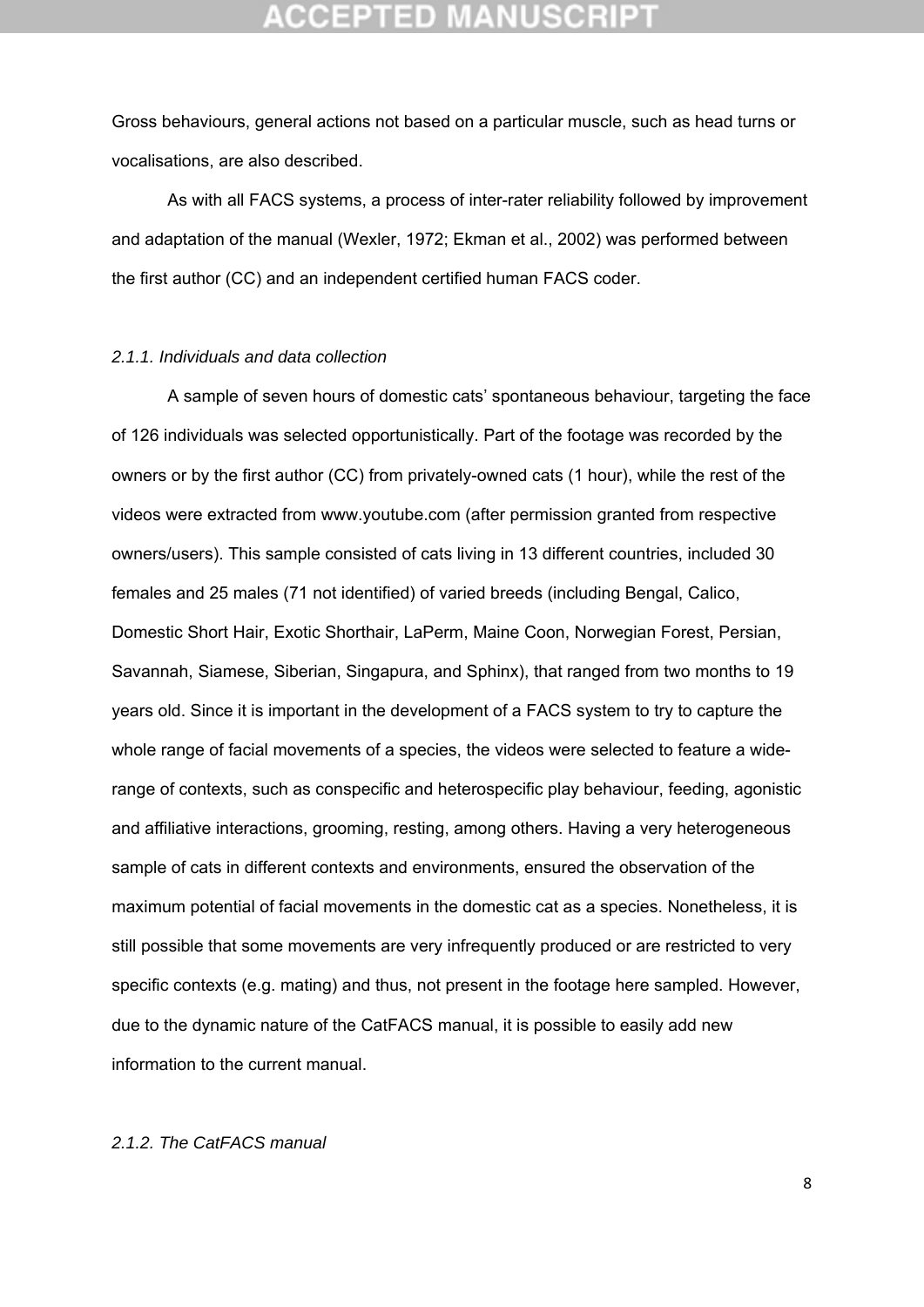## **:CEPTED MAN**

The proposed movements of each facial muscle taken from the literature review were matched with frame-by-frame analyses of the videos collected. Each independent facial movement observed on the cat's face was described in terms of appearance changes, minimum criteria and was classified following FACS methodology (Table 1: full manual available from www.catfacs.com). All the movements are illustrated in the full CatFACS manual by several still images and short embedded video-clips that can be watched in order to learn to identify the movement. The aim of the manual is, not only to compile the full range of facial movements produced by the domestic cat, but also to train coders to identify these movements in a standardized way. In order to use the CatFACS, the coder must become certified, by taking the CatFACS test, which ensures reliability between all coders using the system.

### *2.2. Study 2: Application of the CatFACS in the adoption of shelter cats*

 After the development of the CatFACS, this tool was applied for the first time in a study exploring the cat-human communication when future adopters select a cat in a shelter. Study 2 also aimed to serve as a validation measure, demonstrating that the system can be used to code facial movements in a different set of cats, in a real-life context, and thus is a usable system (see 2.1.2).

#### *2.2.1. Individuals, housing and adoption process*

A total of 106 cats from three animal rescue centres in the United Kingdom, UK (Isle of Wight Cats Protection, IWCP and two branches of the Royal Society for the Prevention of Cruelty to Animals, RSPCA, in South Godstone and Southall) were filmed for this study. Only individuals ready to be adopted and habituated to the shelter were filmed, thus excluding individuals in the quarantine period (min 10 days) or yet without a veterinary check-up. From this sample, 59 cats were female, 47 were male, all neutered and ranging from 6 months to 14 years old.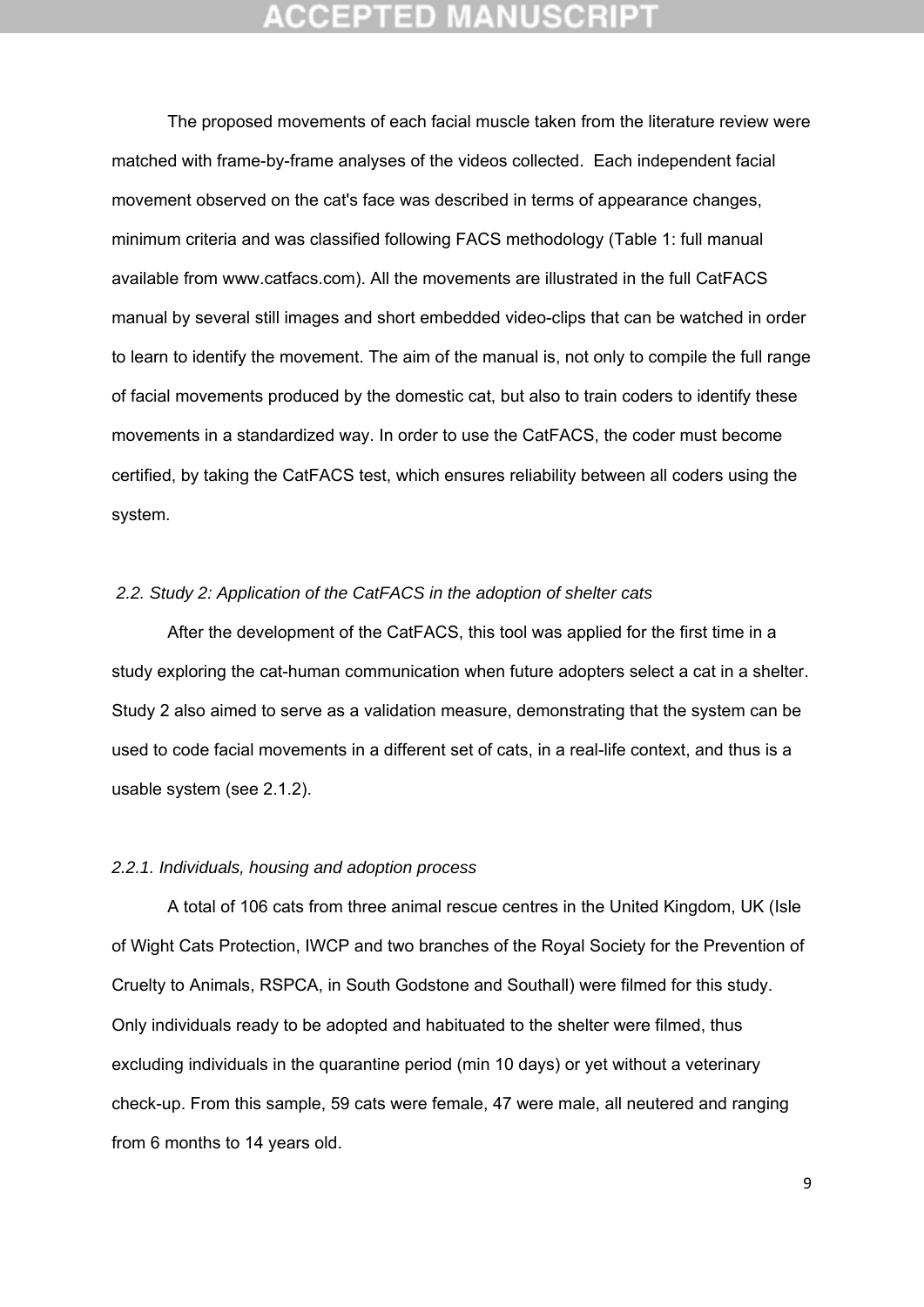All three centres had similar housing facilities, with consecutive rows of indoor pens with its flooring at approximately the height of a human waist. Each indoor pen had a transparent door, a bed, blankets, toys/enrichment objects and a water bowl. All pens connected through a catflap to another enclosure with more enrichment objects and outdoor visual access through mesh or metallic bars. In two of the shelters, some areas had another row of pens across the aisle where some of the individuals could see each other. Future adopters had visual, acoustic and olfactory access to the animals from either side of the pen (Fig 1). Adopters could request to have physical interaction with each cat as well. The cats were mostly housed individually in their pens, except in cases where cats were to be adopted together or if they were surrendered from a home where they previously cohabited without agonistic interactions. Radio music was used as environmental enrichment in the shelters during opening hours. Staff cleaned the pens and fed the animals daily in the morning. Medical care and handling/playing by staff and volunteers were undertaken throughout the day. Next to the pens there was an individual information sheet with name, shelter ID number, sex, age, breed, neutering status, reason and date entering the shelter and a short description of the history and/or temperament of each cat. .

In order to adopt a shelter cat in the UK, generally the same basic steps are followed in all adoption centres: 1) future adopter browses and selects a cat, 2) application form is filled out by future adopter, 3) if the application is approved, the staff will arrange a home check, 4) the cat can be taken home by the future adopter. While there might be slight differences in the steps order or between adoption centres, all future adopters have to go through most of these steps, including a minimum of one visit to the centre to meet the chosen cat. Additionally, there was an adoption fee (at the time of this study ranging from £50 to £85 depending on shelter and number of cats adopted). All three centres had a no-kill and a limited-admission policy, i.e. no healthy animals are put to sleep, but admission of new individuals is limited to the centre capacity. For further information on the adoption process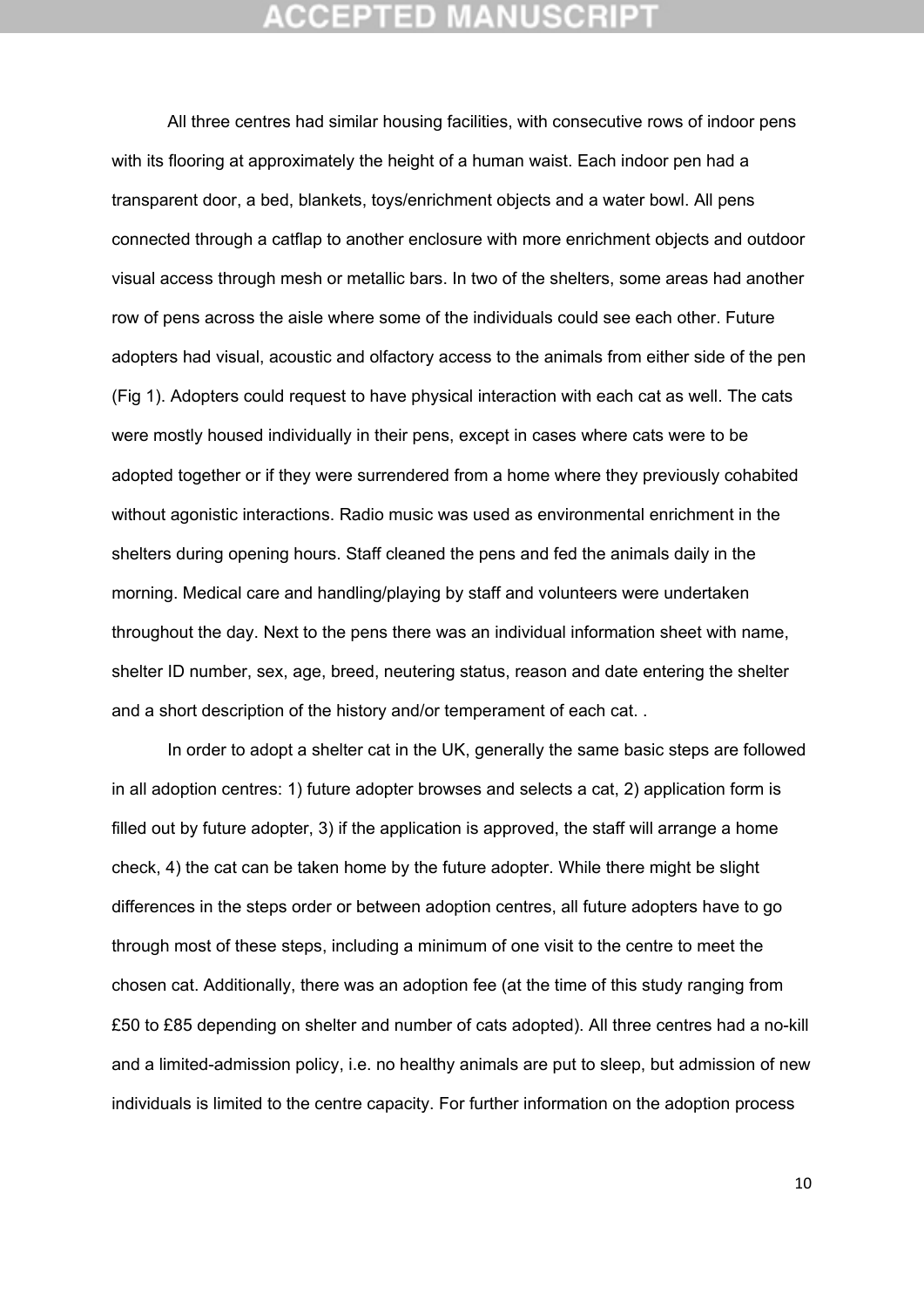of the shelters visited for this study, please consult their respective websites (www.cats.org.uk, www.rspca.org.uk).

#### *2.2.2. Data collection and video coding*

Each cat was filmed for 120s (focal sampling) during an initial contact with the experimenter. This duration was chosen based on previous studies that reported that future adopters spent a maximum of 99s (average of 70s) viewing each individual in a large shelter (Wells & Hepper, 2001). We increased this value to 120s because the shelters visited for this study were smaller (maximum 40 individuals up for adoption) where visitors might spend longer looking at each cat. The videos were recorded in four sessions (IWCP was visited twice, but only newly-arrived cats were filmed on the second visit), between 11:30 h and 15:00 h and between October 2013 and March 2014. The experimenter used a handheld camcorder, model JVC GZ-MG750BEK at 25 fps, while standing in the middle front of each indoor pen and holding one hand by the pen door, at floor level, adjusting the hand position depending on the cat movement when near the door (Fig. 1). No cat was filmed while eating or being handled by the staff. Future adopters were not present in any of the data collection sessions, but normal routines of the shelter was still in place. The experimenter alternated the gaze between the camcorder screen and the individual being filmed and no other interactions took place between experimenter and subjects during filming. The gaze was alternated between the cat and the camera in order to mimic the gaze of a future adopter while at the same time ensuring the face and body of the cat was fully on camera, and to avoid staring which can be perceived as threatening by domestic cats (e.g. Dards, 1983; Kiddie, 2009).

The 2 min clips were coded for proximity and gaze focus time on the experimenter, body, tail and vocalisations (Table 2), totalling 26 variables. The facial movements were fully coded with CatFACS (33 variables, Table 1). The videos were analysed frame-by-frame using Adobe Premiere Pro CS4 v.4 and the Behavioural Variables (59 variables) were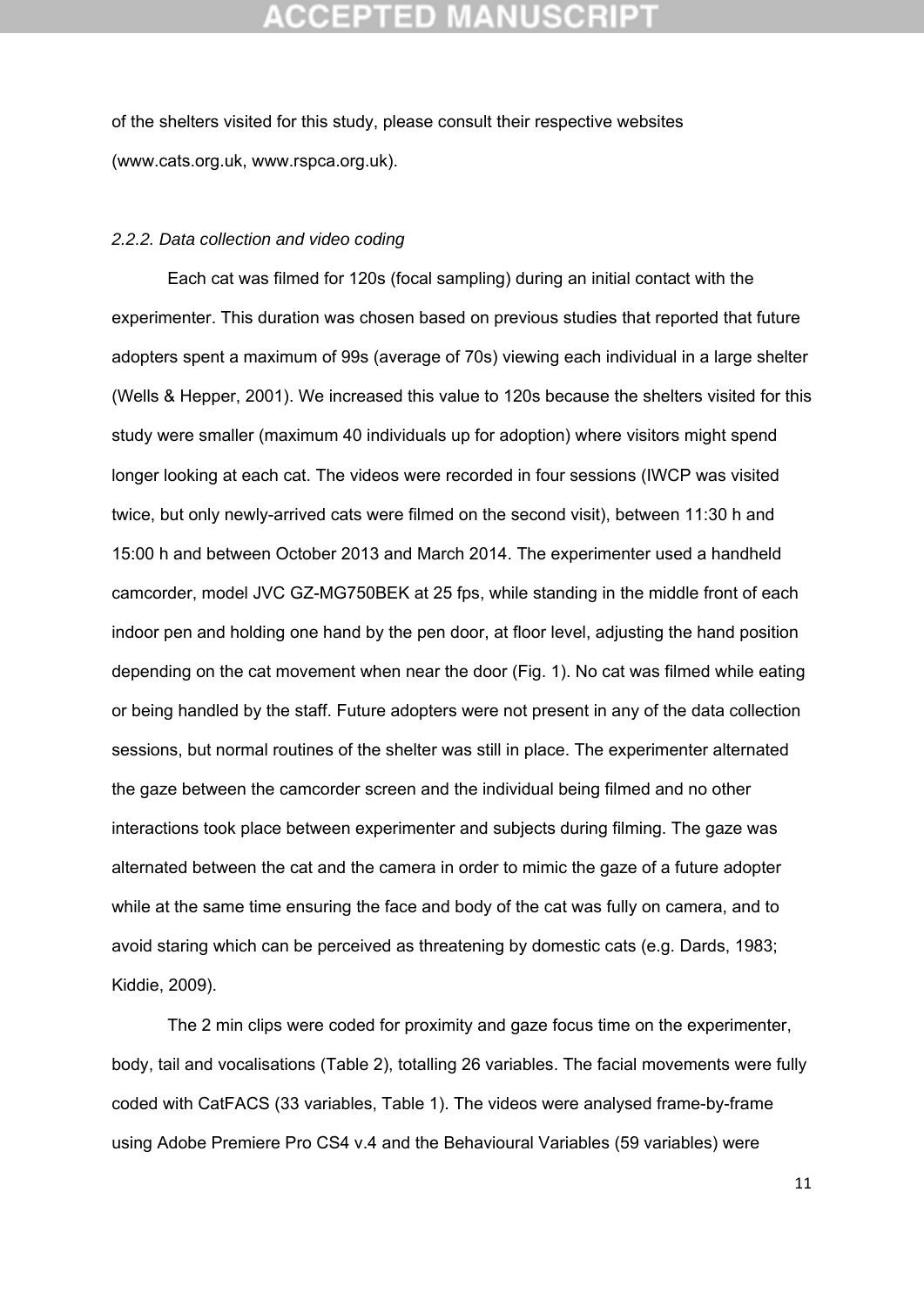## **CEPTED M**

entered in Microsoft Office Excel 2007. Inter-reliability tests (ICC: Intra-class correlations) were conducted on all Behavioural Variables, between the author (CC) and independent coders (blind to the aim of the study) for five individuals (6% of the sample). The coders scored a mean of 0.869, with a 95% CI range of 0.811-0.910, ICC(3,k), for FACS behaviours; a mean of 0.887, with a 95% CI range of 0.826-0.927, ICC(2,k), for behaviours coded as durations; and a mean of 0.993, with a 95% CI range of 0.989-0.996, ICC(2,k), for behaviours coded as events. No Behavioural Variables were removed from the analysis due to low inter-reliability agreement. These levels of inter-reliability agreement are very close to perfect agreement (Bartko, 1976).

 Additionally, eight Non-Behavioural Variables were collected: shelter origin, reason for entering the shelter, number of cats housed in each pen, coat colour, eye colour, sex, breed and age (Table 3).

After the video analysis was completed, adoption dates were requested from the shelters and the number of days between becoming available for adoption and being rehomed was used as a dependent variable in all analyses (Length of Stay). Cats that were filmed but had not been rehomed by the time the data analysis was initiated (10 individuals), were deceased (three individuals) or were returned to owner (one individual) were not included in the analysis.

#### *2.4. Ethical statement*

All procedures described here were carried out in strict accordance with the recommendations in the ASAB/ABS guidelines for the use of animals in research and the study was approved by the University of Portsmouth Animal Ethics Committee.

### *2.5. Statistical analysis*

Tail movement durations were transformed to percentages to account for non-visible periods. Initial exploratory analyses included a total of 67 variables (Behavioural and Non-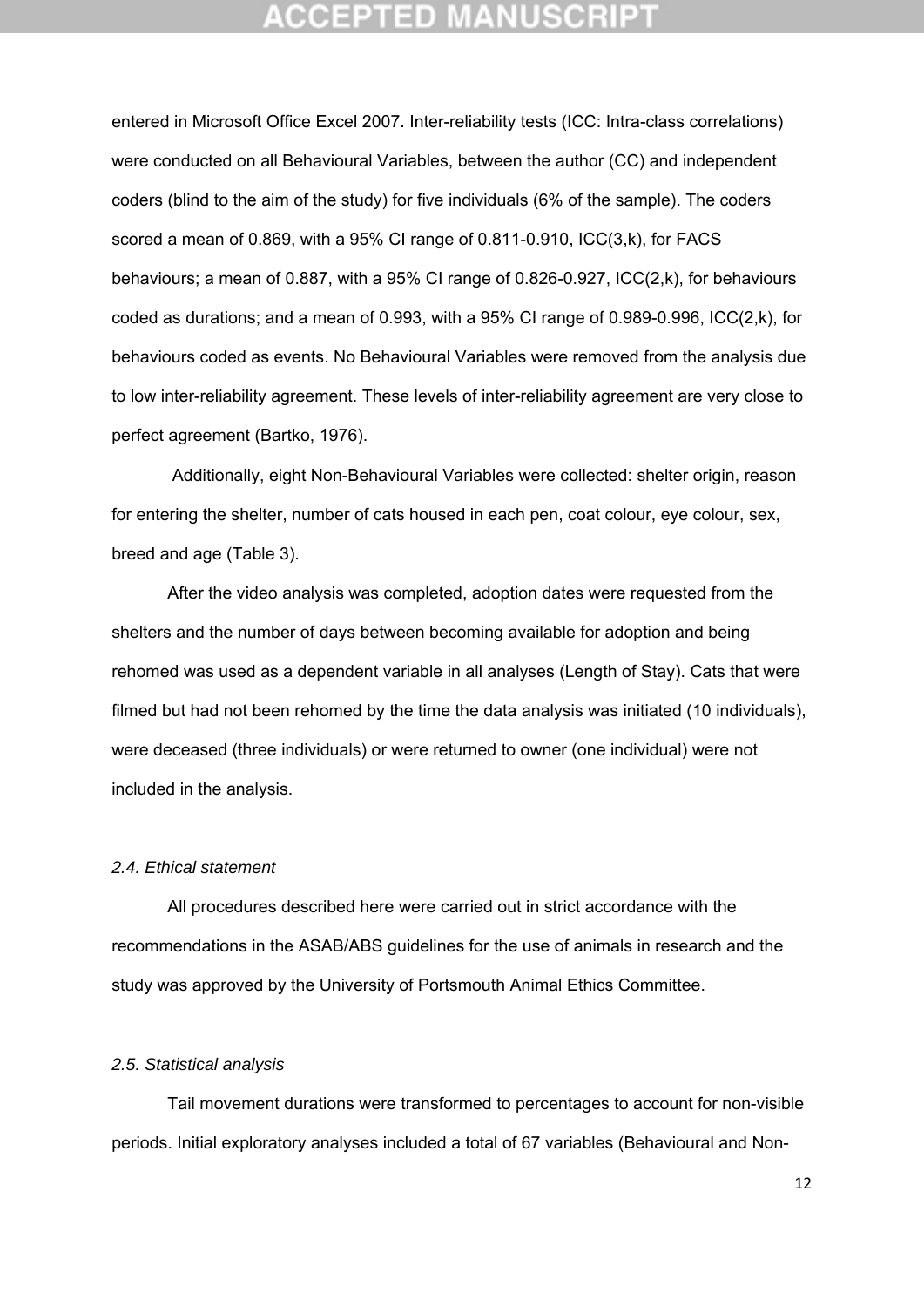## **CEPTED M**

Behavioural), but due to low production of the behaviour or high correlation between variables, 23 variables were removed (Table 4).

Since there were no initial assumptions about the data collected or the nature of the variables, an Exploratory Factor Analyses (EFA, e.g. Budaev, 2010; Williams et al., 2010) was performed with 36 Behavioural Variables in order to reduce data complexity, while retaining as much of the original relevant information as possible and avoiding multicollinearity (Cumming and Wooff, 2007). . The number of factors to extract was calculated using parallel analysis (O'Connor, 2000), with raw data permutation and 1000 parallel datasets. With seven factors, several variables presented anti-image correlation matrix diagonal values below 0.5 or very low communalities (<0.3). Further variable reduction followed by EFA was computed until all measures of sampling adequacy were satisfactory. The following 15 variables were thus removed: gaze focus on experimenter, tail down, stretch, AU5 (upper lid raiser), AU26 (jaw drop), AU143 (eye closure), AU201 (whiskers protractor), AU202 (whiskers raiser), AD19 (tongue show), AD119 (lick), AD40 (sniff), AD68 (pupil dilator), AD69 (pupil constrictor), AD137 (nose lick) and EAD107 (ears constrictor).The final extraction of factors with optimal parameters, grouped 21 variables in five factors, with Varimax rotation and Kaiser Normalisation.

Spearman's correlations were ran between the 21 Behavioural Variables resulted from the EFA and the Length of Stay, and also between the EFA Factor Scores (Anderson-Rubin estimation method) and the Length of Stay, to look for meaningful relationships between variables. Whenever a significant result was found through the correlation analyses, power and linear curves regressions were fitted to the variable, in order to have a better understanding of how the variable was influencing the Length of Stay. For the regression curves, variables were  $log_{10}$  (x+2) transformed to eliminate zero values. In addition, post-hoc regression analyses were performed individually for all 21 Behavioural Variables. The normality and independence of residuals was inspected visually with histograms and errors plots. By increasing the type I error probability, this post-hoc analysis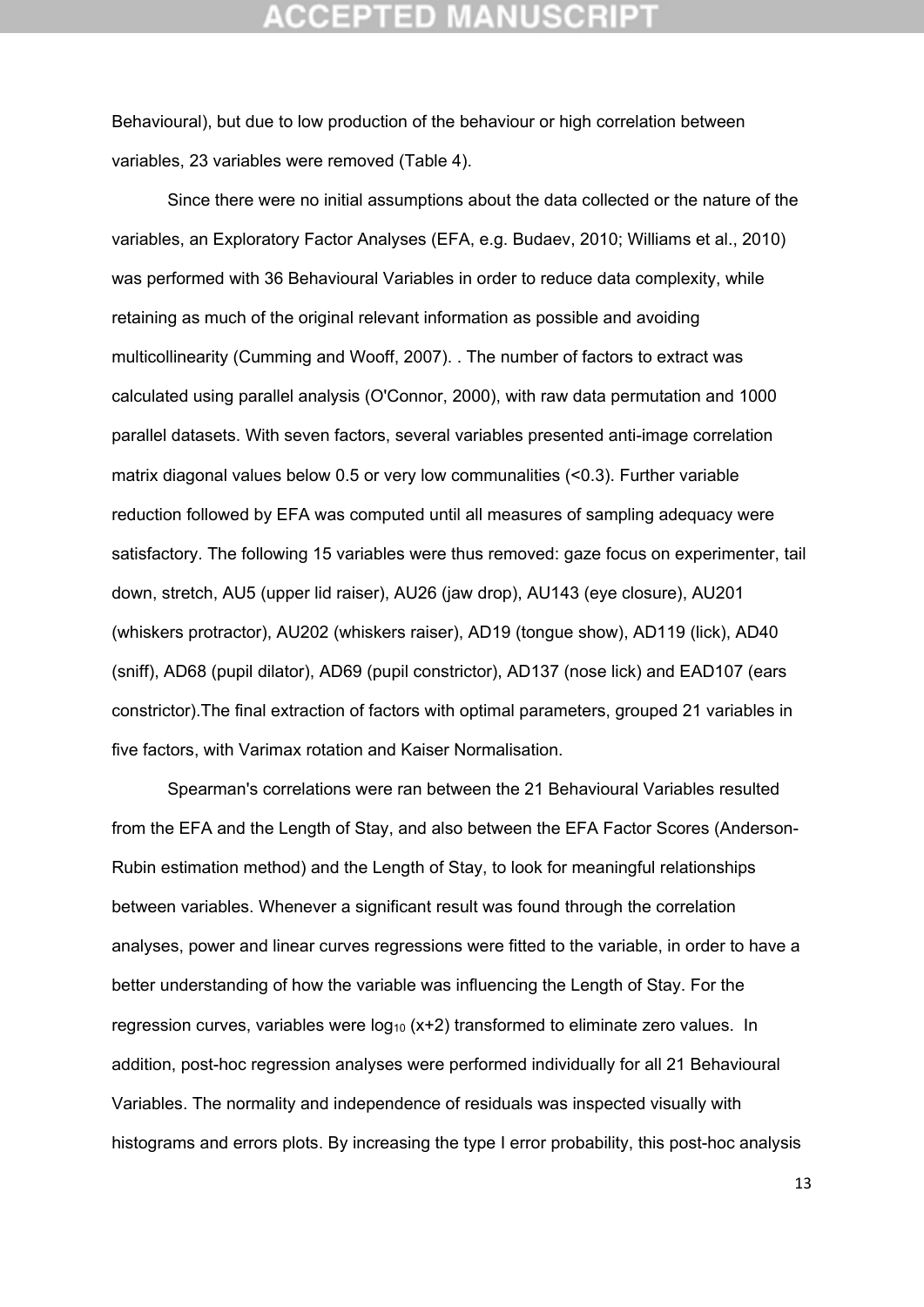ensures the absence of underlying effects of any Behavioural Variables undetected through correlational analyses.

For the Non-Behavioural Variables, multiple regressions with stepwise method were performed, with Length of Stay as the dependent variable. Variables with more than two levels were dummy coded to be entered in the same regression model. Again, individual post-hoc ANOVAS were performed for each Non-Behavioural Variables, for the same reason stated above for the Behavioural Variables post-hoc analyses.

Interactions between Behavioural Variables and Non-Behavioural Variables were also explored in detail with Spearman's correlations and multiple regressions models. The variables were centred to avoid correlation with the interaction terms.

All statistical analyses were performed with IBM SPSS Statistics v.22 software.

### **3. Results**

#### *3.1. Study 1: Development of the CatFACS*

#### *3.1.1. The CatFACS manual*

In the CatFACS manual, 15 Action Units, seven Action Descriptors and seven Ear Action Descriptors were found (Table 1). The final agreement score for CatFACS was 84% (Wexler, 1972; Ekman et al., 2002). Using the human FACS as a basis for the development of CatFACS, the identification and adaptation of each AU is commented below, accounting for major differences in musculature, morphology and other anatomical structures.

AU143 – eye closure and AU145 - blink: In humans, AU43 (eyelids close for more than half a second) and AU45 (eyelids close for half a second or less) describe the closure of the eye, caused by the relaxation of levator palpebrae, which lowers the upper eyelid. This means that the eyes are kept opened by the sustained contraction of this muscle. Cats' eyelids differ in appearance from the ones in humans, as there is no prominent superciliary arch and consequently, no epicanthal fold. Since the eye area is anatomically and morphologically different in cats and humans, eye closure and blink movements have very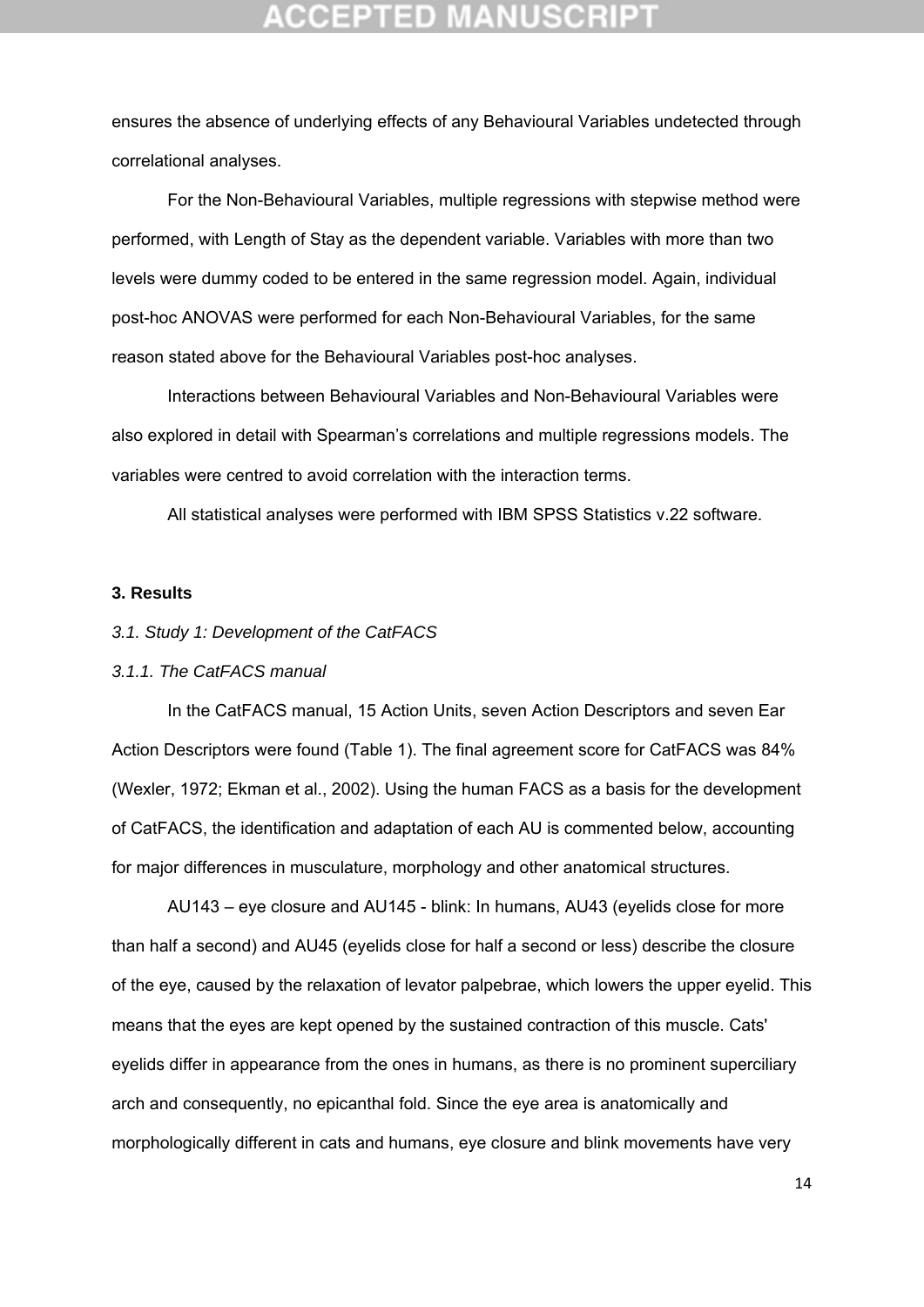different appearance changes in these species. In cats, the complete eye closure and blink do not appear to be due to the levator palpebrae muscle relaxation exclusively, as the appearance changes indicate contraction around the eye and recruitment of the lower eyelid. The lower eyelid is raised by contraction of the orbicularis oculi muscle and frequently compressed against the upper eyelid to completely shut the eye, which produces similar visual cues from the cheek raiser in humans (AU6, which pulls the skin towards the eye). So, it is proposed that the contraction of the orbicularis oculi is mostly responsible for eye closure and blink in cats, and that both eyelids (upper and lower) are involved in closing the eye completely. To account for all these differences in the muscular basis of cats, eye closure is coded as 143 and blink is coded as 145.

AU47 – half-blink: Cats display an eyelid movement pattern where the eyelids slowly move towards each other over the eyeball, without closing the eye, in a sequential manner. It can occur in a succession of movements (usually slow) or one movement only (slow or fast). Though not contextually tested, these movements have been described before under different names ("slow eye blink": Tabor, 1997, "small blinks": Gruart et al., 1995). This pattern of movements has not been observed in humans, so there is no corresponding AU code. To describe this sequence of movement unique in cats, the new code 47 was used.

AU5 – upper lid raiser: This AU is produced in humans by the contraction of the levator palpebrae, which is also present in the domestic cat. Cats have another muscle attached to the upper eyelid, the corrugator supercilli medialis, which is not present in humans and that might be equally involved in producing an AU5 by dorsally pulling the upper eyelid and widening the eye aperture.

AU109+110 – nose wrinkler and upper lip raiser: In humans, AU9 and AU10 are coded independently based on their distinctive appearance changes. In AU9, the levator labii superioris alaeque nasi muscle wrinkles the nose and in AU10, the levator labii superioris muscle raises the upper lip. In cats, due to the cranial prognathism and the slightly different relative position of the muscles, there is an overlap in the appearance changes of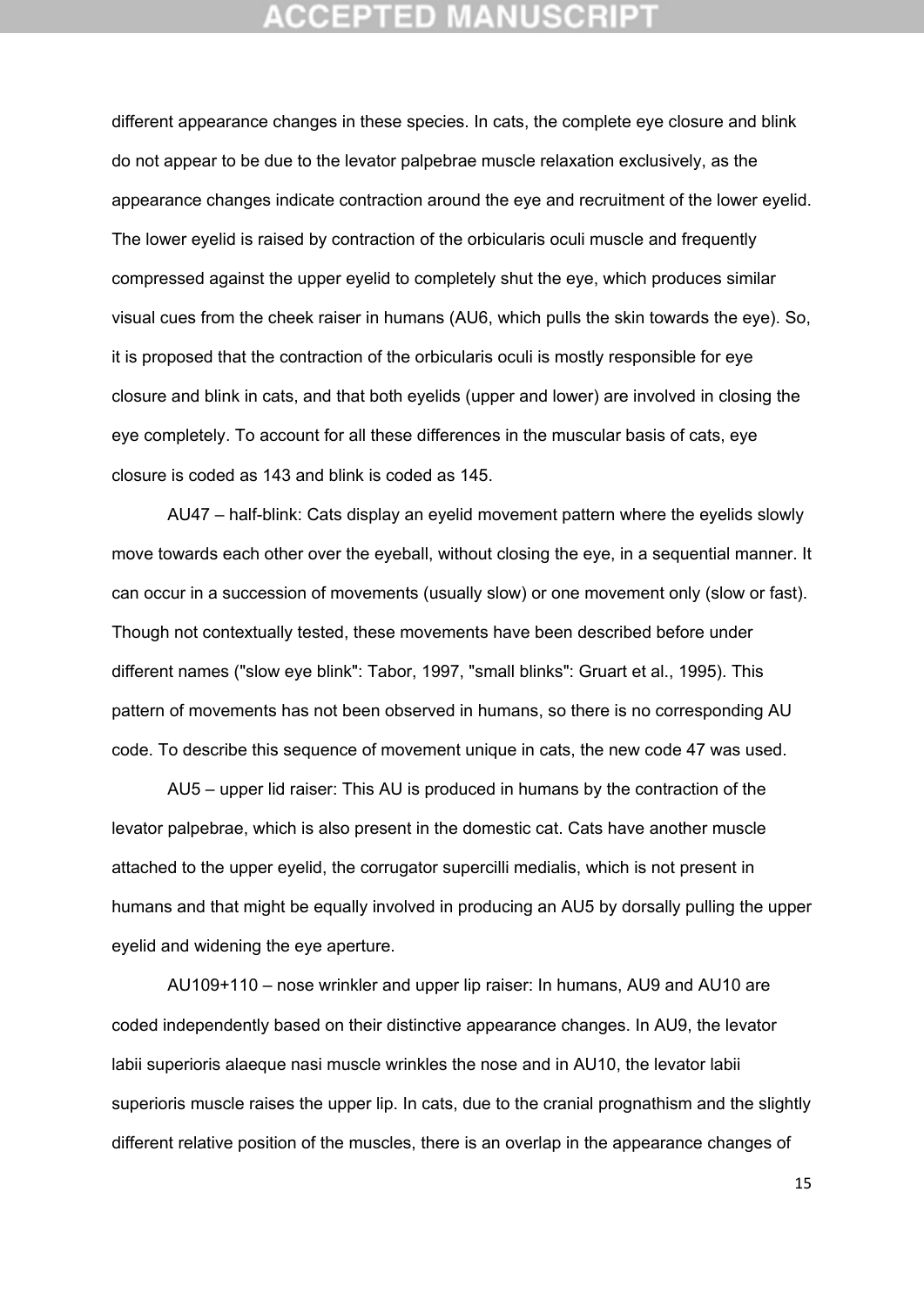each AU, making it difficult to identify them independently. Additionally, cats have four muscles able to wrinkle the nose and/or raise the upper lip: levator nasiolabialis, levator labii maxillaris, caninus and lateralis nasi. Thus, in cats AU109+AU110 are coded together.

AU12 – lip corner puller: The same muscle is producing this movement in cats and humans (Table 1), by pulling the lip corners towards the ears. In cats, the mouth corner is not readily visible in frontal or profile view, due to prognathism, skin folds and/or hair hiding the lip corner. Thus, lip corner movements may be difficult to detect and careful comparison with a neutral mouth area should be done before coding this AU.

AU17 – lower lip raiser: In humans, the mentalis muscle located on the chin pushes the chin and the lower lip upwards and AU17 - chin raiser, is coded. Crouch (1969) mentions a transversus menti muscle that "stiffens the lower lip" in cats. This muscle is represented originating from the lower lip, bellow the canine tooth and inserting into the edge of the mental region, anatomically similar to the human mentalis muscle, by which the AU17 code was maintained for cats. However, cats do not possess a chin, which is an anatomical feature unique to the human face (Schwartz and Tattersall, 2000). Thus, this AU designation was modified to lower lip raiser, in order to describe the movement more accurately. In cats, AU17 codes a dorsal movement of the mental region that raises the lower lip.

AU118 – lip pucker: In humans, this movement is caused by the action of the incisivii labii muscles. It is described by the puckering of the lips medially, de-elongating the mouth and tightening the lips, creating characteristic wrinkles (AU18 - lip pucker). In cats, the muscles are absent and the consequent movement of pushing the lips towards the midline has very different appearance changes. The buccinator muscle has been described as responsible for pushing the lips medially and keeping food inside the mouth, during mastication (Tomo et al., 2002). Since no puckering of the lips is seen in cats and there are different muscles acting, this movement is coded in cats as AU118 and the same designation is maintained. AU118 is coded when the lip corners are pushed cranially towards the mouth midline.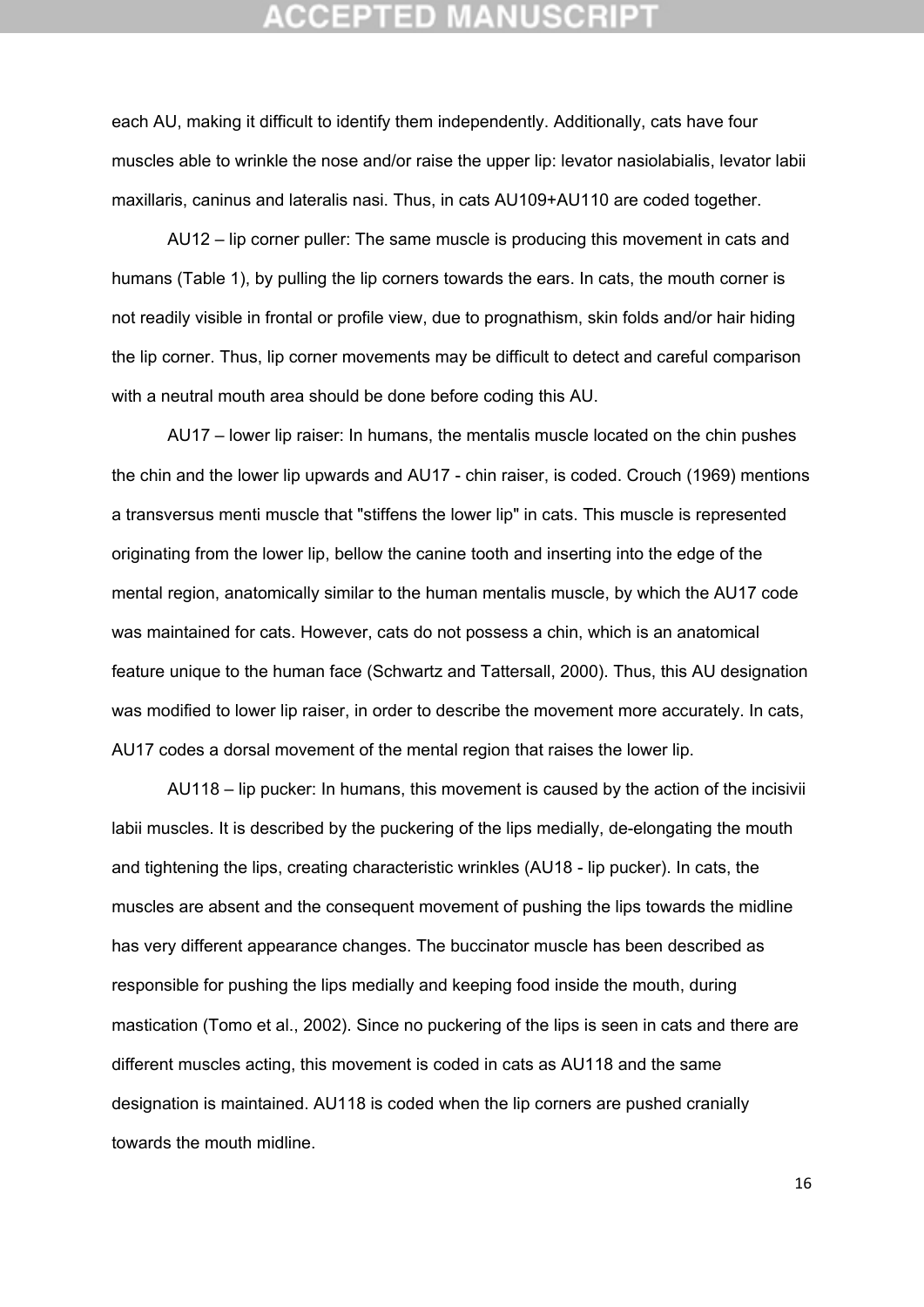AU200 – whiskers retractor, AU201 – whiskers protractor and AU202 – whiskers raiser: The whiskers in cats show independent movement from the upper lip. These movements can be observed in a dorsal plane, retracting caudally against the face whiskers retractor (AU200) or being projected cranially and distally towards the face midline - whiskers protractor (AU201; Bradshaw et al., 2012). A third movement consisted on the whiskers being raised in a transversal plane - whiskers raiser (AU202). Several extrinsic muscles are described as being involved in the movement of the whiskers: lateralis nasi, the caninus and levator labii maxillaris, all which have origin or attachment at the whiskers pad. The orbicularis oris muscle may play a role in the movement of the whiskers as well (Ahl, 1986). Each individual whisker also has an intrinsic muscle band attached to its follicle, usually present in nocturnal animals that use whiskers for spatial recognition and navigating the environment (Muchlinski et al., 2013).

AU16 – lower lip depressor, AU25 – lips part, AU26 – jaw drop and AU27 mouth stretch were directly taken from the human FACS without any major adaptations, as the muscular basis, the appearance changes and the minimum criteria to code are very similar, and thus they are not commented on here.

#### *3.2. Study 2: Application of the CatFACS in the adoption of shelter cats*

#### *3.2.1. Exploratory data analysis*

 Four individuals were excluded as outliers for the Length of Stay, based on a 1.5 IQR factor, by what 87 individuals were entered in all subsequent analysis (Table 3).

The dependent variable Length of Stay (mean  $\pm$  SD= 58.94  $\pm$  37.30) was not normally distributed (W<sub>87</sub>= 0.88, P<0.0001), presenting positive skew (1.13), with a minimum of 11 days and a maximum of 167 days. These numbers indicate that Length of Stay was shorter for more individuals in this sample, with more than half (64.4%) of the individuals being rehomed within two months (60 days) and only 20.7% staying for 3 months (90 days) or longer.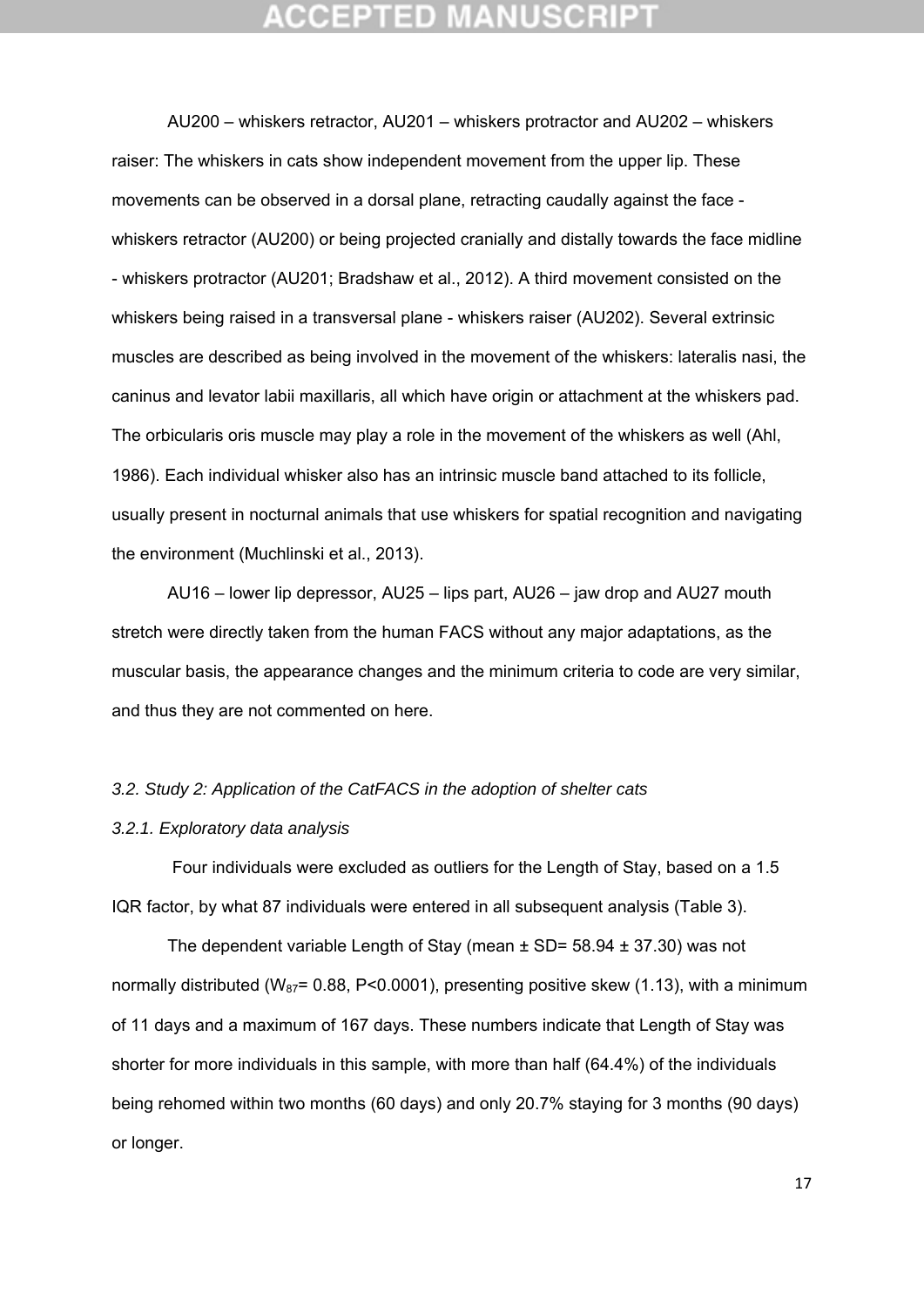## :CEPTED M

#### *3.2.2. Exploratory factor analysis*

The five factors extracted in the final EFA explained approximately 75% of variance and had a KMO of 0.783. Loadings above 0.40 were retained in the final solution. This analysis allowed the grouping of Behavioural Variables according to its prevalence, revealing an underlying context or function interpretation with explainable factors (Table 5). All the Behavioural Variables loaded strongly (> 0.40) into only one factor, except for the rub behaviour that loaded into Factor 2 and Factor 5 with very similar values (0.547 and 0.524, respectively) and ears rotator (EAD104) that loaded into Factor 3 (0.636) and Factor 4 (0.427), but stronger on Factor 3. In Factor 1, four facial movements, nose wrinkler and upper lip raiser (AU109+110), lower lip depressor (AU16), mouth stretch (AU27) and ears downward (EAD105) were grouped together with meow vocalisations, showing that whenever an individual meows these specific movements were displayed as well. Upper lip raisers, lower lip depressors and mouth stretches are facial movements related to the opening and enlarging of the oral aperture. The ear downwards movement which pulls the ears downwards is not known to be related to vocalisations, but in this study appears to be often displayed simultaneously. Factor 2 grouped seven Behavioural Variables that can be considered pro-social behaviours, including greeting and affiliative variables, where the individual is either emitting a positive signal towards the experimenter (e.g. tail up, Cafazzo and Natoli, 2009) or is acting as to overcome the door barrier and possibly establish physical contact with the experimenter (e.g. paw or rub on the door). The rub behaviour seems to be displayed along, not only with greeting behaviours (Factor 2), but also with eyelid movements (Factor 5). Factor 4 grouped approaching behaviours together, where cats that are faster to approach, sit for longer and stay longer at the front of the pen, near the experimenter. Since the ears rotator (EAD104) loaded significantly in Factor 4 as well, it can be assumed that the Ears rotator movement is displayed with approaching behaviours, though its value was marginally accepted and so it seems that is more frequently displayed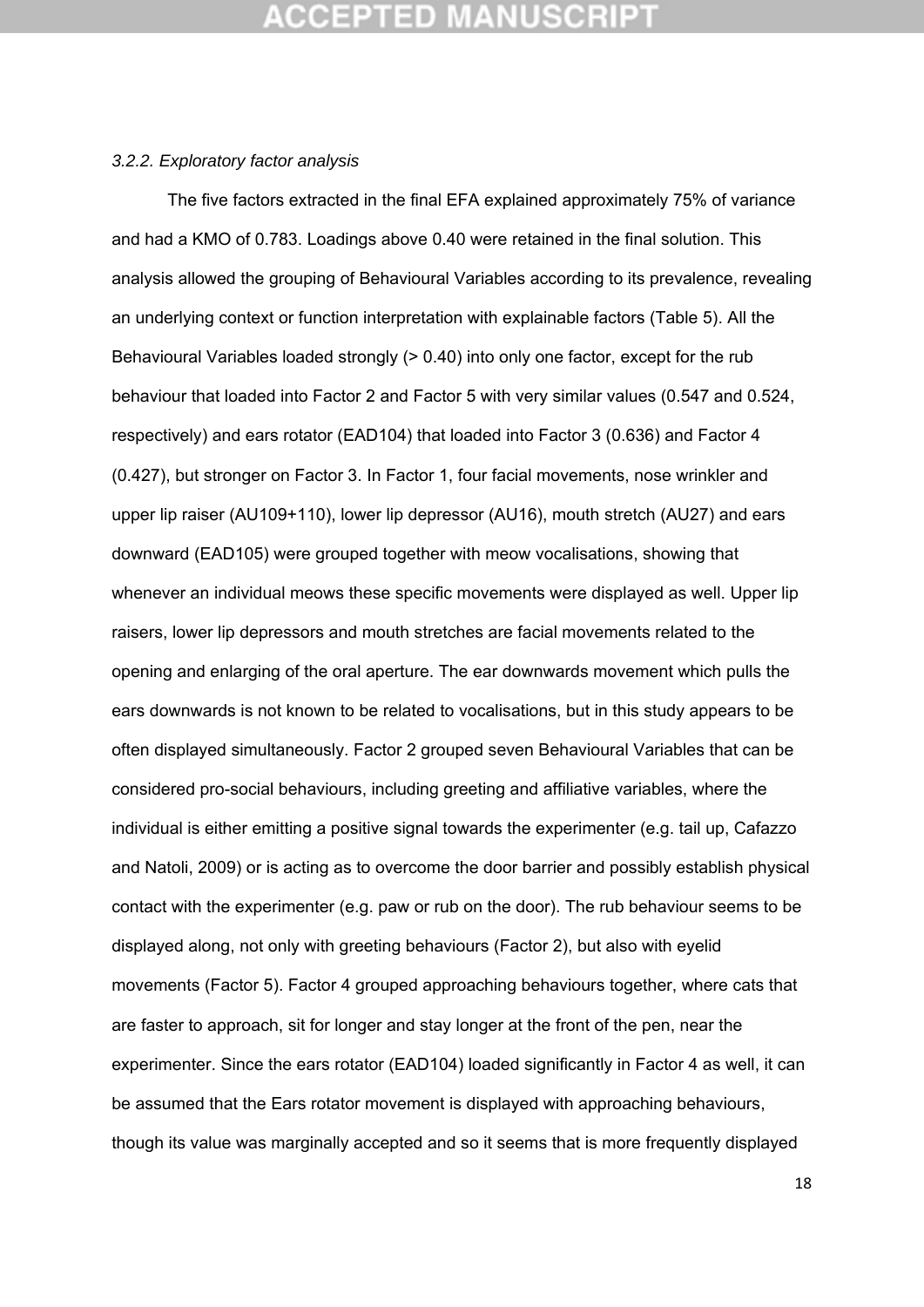with other ear movements. Factor 3 grouped together all the ear movements and Factor 5 grouped the eyelid movements.

#### *3.2.3. Relationship between Behavioural Variables and L of Stay*

Spearman's Rho correlations indicated that the frequency of rubs was the only behaviour significantly correlated with Length of Stay (r= -0.24, P= 0.03) , with the Length of Stay decreasing with the increase of number of rubs (Table 6). Linear and power curve regression models were a good fit for the data, with the power model ( $F_{1,85}=5.3$ ,  $P= 0.02$ ) slightly better than the linear model ( $F_{1,85}$ = 4.8, P= 0.03).

The post-hoc individual regressions for each Behavioural Variables and Length of Stay as dependent variable did not point out any significant effects, confirming the previous result where none of the Behavioural Variables affected the Length of Stay significantly (Supplementary table 1). Importantly, the regression model including the rub variable was not significant, which could either be due to the analysis being more robust or a sign of other interactions between variables, which are explored in section 3.2.5.

Spearman's Rho correlations were also run between Length of Stay and Factor Scores from the EFA, with no significant results (Supplementary table 2).

#### *3.2.4. Relationship between Non-Behavioural Variables and Length of Stay*

Multiple regressions were performed with the Non-Behavioural Variables to see if any of the physical characteristics could be affecting the Length of Stay of cats in the shelter. Sex, coat colour "tortoiseshell" and reason "other" seemed to be significant when taken out of the model (i.e. they improved the model when included), but in post-hoc ANOVAS only sex was clearly significant ( $F_{1,86}$ = 4.1, P= 0.047), with males having a shorter Length of Stay than females, even though they were less numerous overall (females:  $N = 49$ , mean  $\pm$  SD= 67 ± 42.67 days; males: N= 39, mean ± SD=  $51.95 \pm 33.25$  days).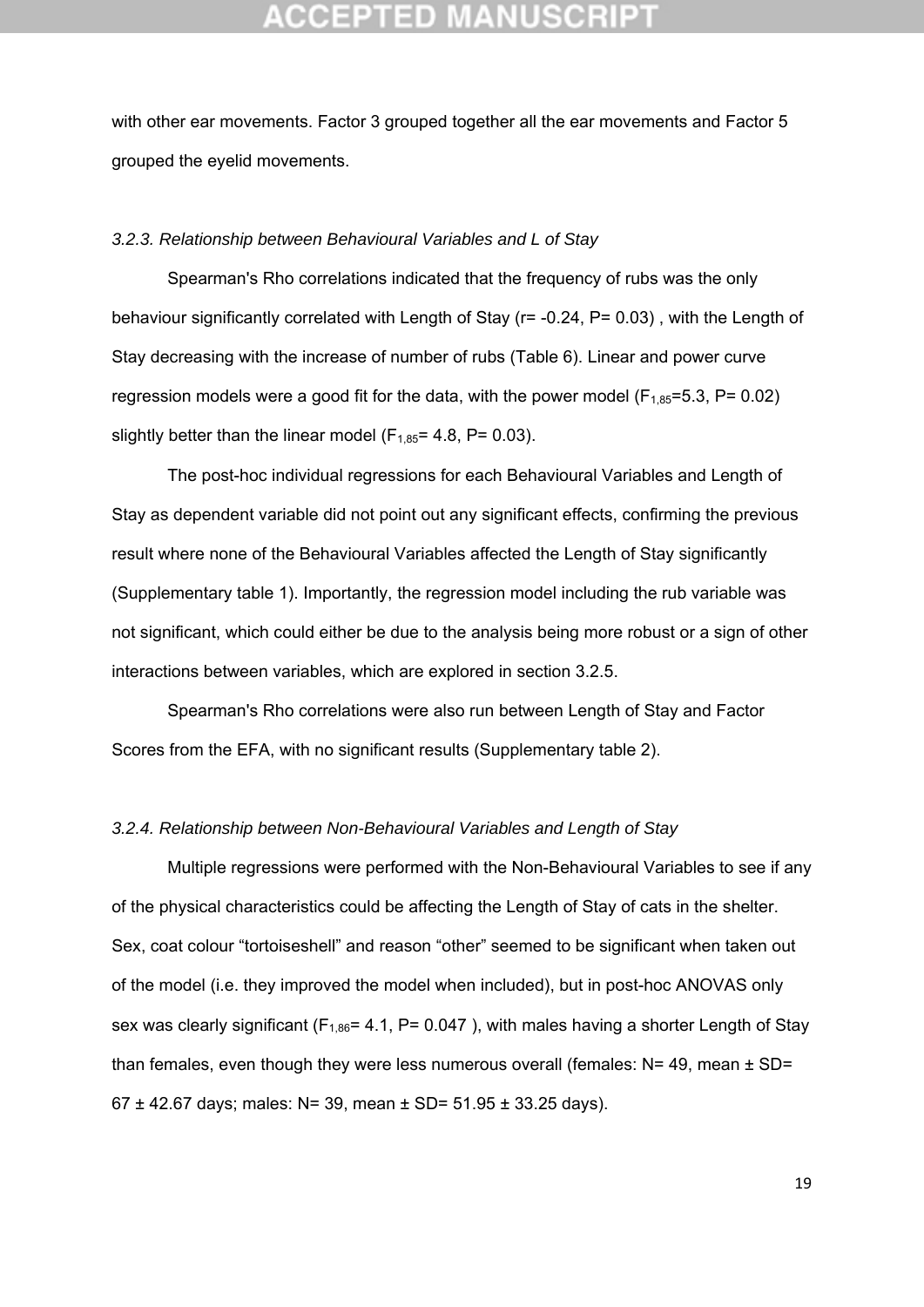#### *3.2.5. Interactions between all variables and effects on Length of Stay*

Sequential interactions (two levels only to allow easier interpretation) were explored between all variables (Behavioural Variables and Non-Behavioural Variables), but only the multiple regression model including rub x sit interaction term was significant ( $F_{3,82}=3.6$ , P= 0.02. Rub ( $β = -0.48$ , P= 0.01) and rub x sit ( $β = -0.43$ , P= 0.02) where significant in the model, but the variable sit ( $\beta$ = -0.05, P= 0.72) alone was not significant. The overall fit of the model was  $R<sup>2</sup>= 0.085$ . To understand how sitting time was interacting with the rub behaviour, the variable sit was grouped in three levels with the same number of individuals per level and regression equations were fit to the data (Fig. 2a). Cats that sit for a long time showed a higher correlation between number of rubs and Length of Stay, i.e. when cats sit for a long time, the rub behaviour is a stronger indicator of Length of Stay. Additionally, sit and proximity to door were highly correlated (r= 0.46, P<0.0001), i.e. cats that sat for longer periods would do it at the front of the pen (Fig. 2b).

### **4. Discussion**

 A wide range of movements was found during the development of the CatFACS as an anatomical and standardized tool to code facial movements in domestic cats. This might be surprising to some extent due to the species nocturnal and facultatively social nature, where facial expressions would be less useful as communicative signals, given that visual displays are usually dependent on clear and close-range access. These results also come to contradict the popular idea that domestic cats tend to be facially inexpressive (e.g. Bowden and Mahran, 1956). In fact, what was found here is that the basic muscle plan is quite similar to other carnivores, and the basic anatomical structure and function are not widely different when comparing with other taxonomical groups (e.g. Diogo et al., 2012). Additionally, the domestic cat has been found to have an extensive network of vibrissa with robust and welldeveloped intrinsic musculature (Muchlinski et al., 2013), which could influence the range of facial expressions as well. Thus, the domestic cat has the potential for complex and dynamic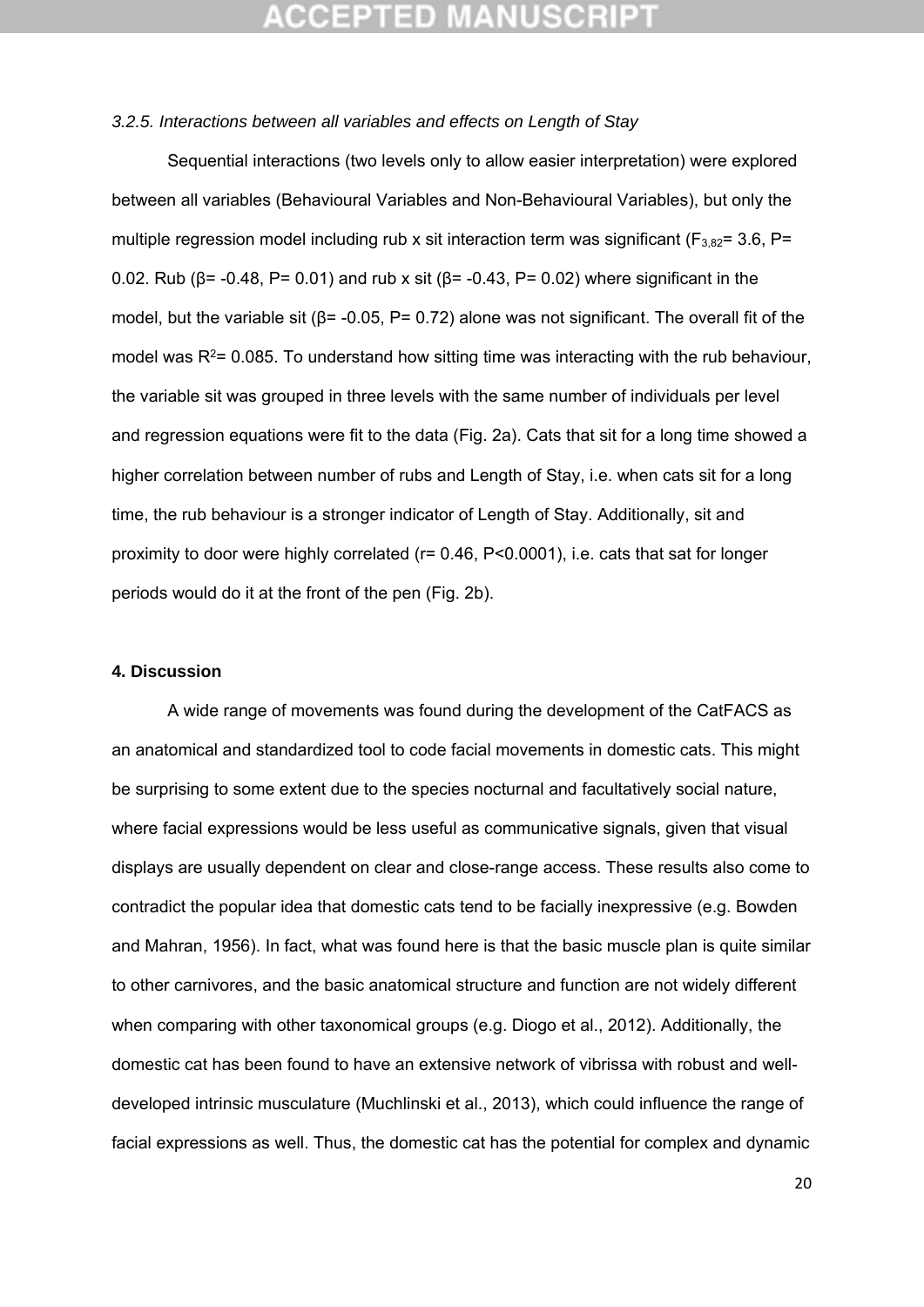facial movements. More importantly, with the development of CatFACS, new questions can now be explored in cats that can focus on their interesting facial behaviour, and how and when the facial movements are being used in a wide range of contexts, as, for example, social and emotional.

In Study 2, overall, the individuals were adopted fairly quickly ( $\approx$  59 days), but the average Length of Stay in a shelter can vary widely within and between geographical areas (e.g. other UK shelters have reported a mean of 27 days: Battersea, 2014, whereas Swedish shelters have reported more than 90 days: Eriksson et al., 2009). There was also a bias towards one sex, with males being adopted quicker even though it was the less abundant sex available. This sex preference has been reported before in other studies (Lepper et al., 2002; Fantuzzi et al., 2010). From all the behavioural variables examined, only rub was significantly correlated with the Length of Stay. This demonstrates that there was a clear relationship between the frequency of rub and the adopters' decision: cats that had higher frequencies of rubbing were adopted quicker.

 Rub is a behaviour that has been examined previously in domestic and wild cats, even though it has not been fully established why cats rub themselves on conspecifics, people and objects. It has been proposed to be a greeting and friendly energy releasing behaviour (Moelk, 1979), a submissive behaviour (Bradshaw et al., 2012) or having facultative functions depending on the social partner or body part used to rub. Rubbing may also be context-dependent, for example, may serve to deposit or pick up a scent, as a visual display or social signal, as a pre-copulatory interaction and/or to strengthen social bonds (Reiger, 1979; Freeman, 1983; Mellen, 1993; van den Bos and Buning, 1994; Matoba et al., 2013). It is also possible that rubbing has all of these functions at different proximate and ultimate levels (Tinbergen, 1963). Some authors have noted a distinction between scent marking rub and social rub (Johnson, 1973; Peters and Mech, 1975; Feldman, 1994; Bel et al., 1995; Blumstein and Henderson, 1996; Weiss et al., 2015). However, given the experimental setup of this study, social rub (also called bunting or allorubbing) is a more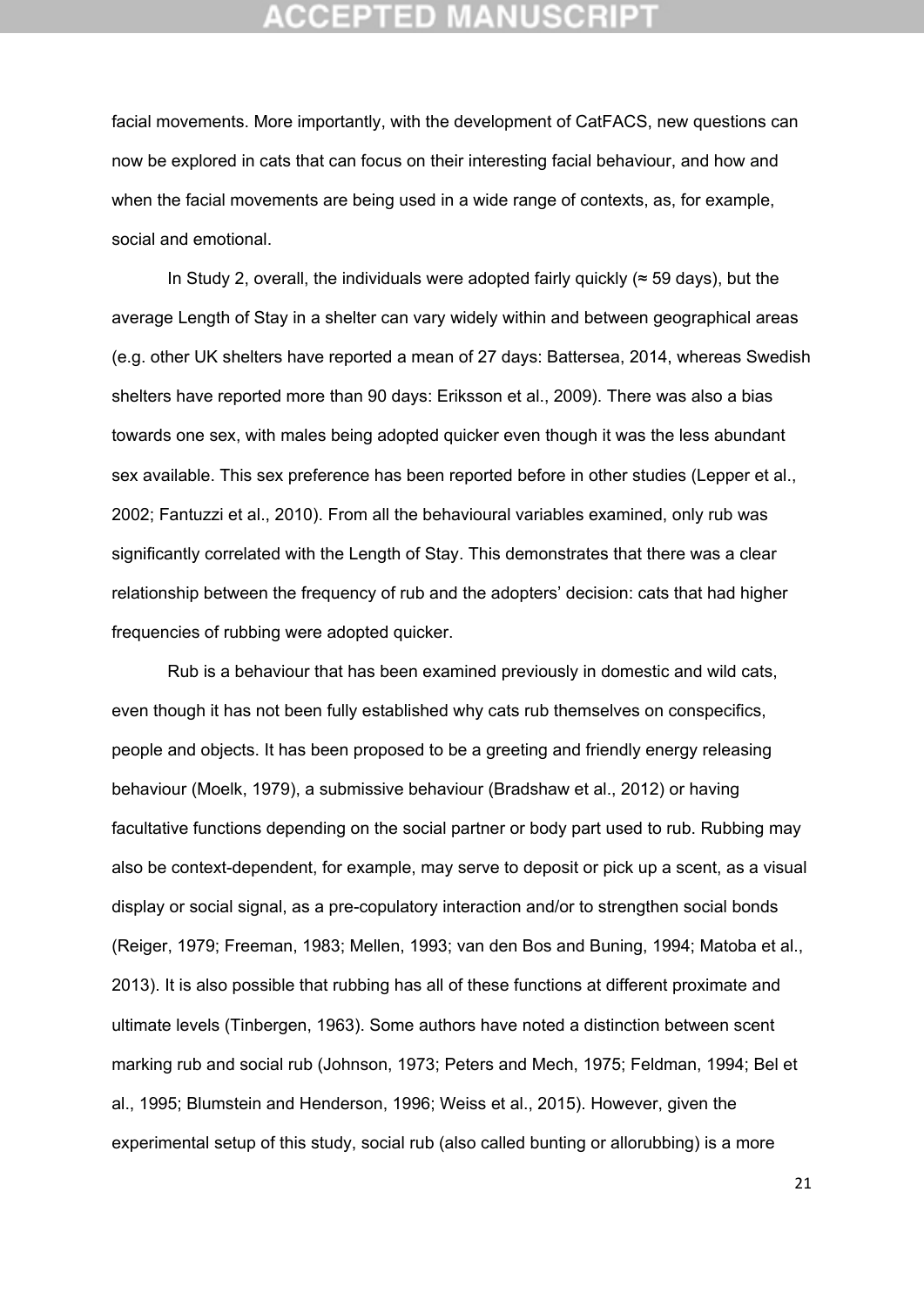appropriate contextualization of the behaviour, since it was focused on the human-cat interaction. In domestic cats, rubbing behaviour is directed more towards owners than strangers (Edwards et al., 2007) and so could be an adaptation to interact with humans to obtain investment (Shreve and Udell, 2015). Cats seem to prefer being stroked by humans in specific facial areas (temporal region) and since humans do not use face or body rub as part of their normal species social repertoire, stroking (i.e. hand rubbing) could be the functional equivalent of mutual body and face rubbing (Soennichsen and Chamove, 2002; Shreve and Udell, 2015). Rubbing was also clustered with the tail up signal, which is only shown in greeting and affiliative contexts (Cameron-Beaumont, 1997; Cafazzo and Natoli, 2009), and hind legs, paw the door, ears flattener (EAD103), rub, whiskers retractor (AU200) and body shake (AD160), which might suggest that all these behaviours have a similar affiliative communicative meaning. Therefore, human directed rubbing might have been selected for as a cat-human communication signal, as a pro-social affiliative indicator.

It might also be possible that cats that stay for a long period in the shelter might display less of the attractive behaviours (rub, tail up, etc.) as a result of a decrease in overall activity (Gouveia et al., 2011) and thus increase even further their Length of Stay. However, as in our study the maximum Length of Stay (<13 months) was much shorter than in Gouveia et al.'s study (>7 years), this seems to not be the case in our study sample.

 Even though we found a wide range of facial movements in the domestic cat through development of CatFACS, there was no indication that any particular facial expression was associated with faster selection by humans. In humans, facial expressions are at the core of communication and emotion expression (Ekman, 1999) and in the other most popular domestic animal, the dog, a high frequency of the facial movement to raise the inner brow showed an increase in speed of adoption from dog shelters (Waller et al., 2013). Adult dogs possess varied infantilized morphological features (e.g. proportionally shorter snout: Morey, 1994) and it is thought that the inner brow raiser acts to enhance the already very paedomorphic features of the dog. Thus, Waller et al (2013) suggested that this particular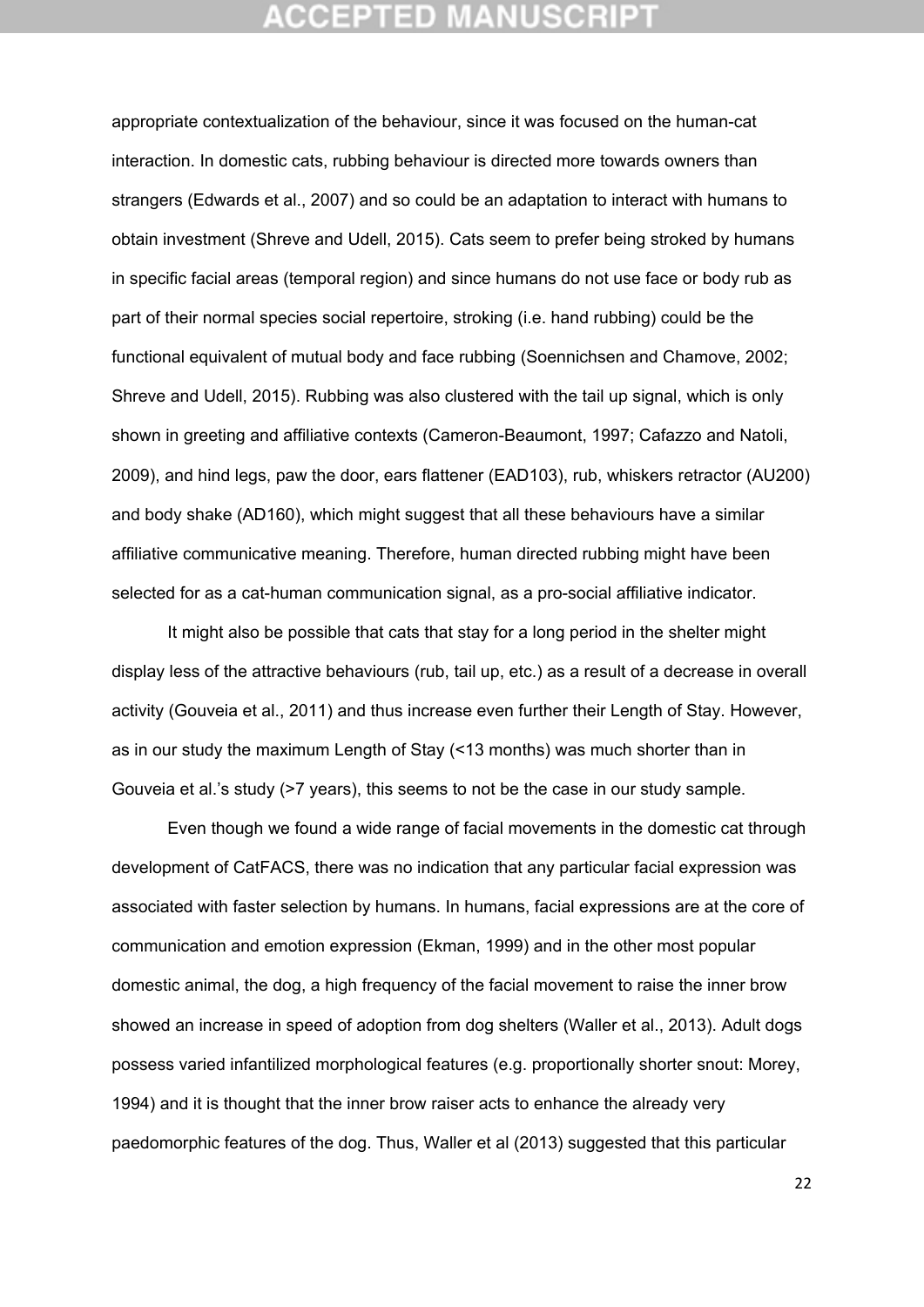facial expression explores, in some way, the sensory preferences of humans and consequently, drives the domestication process in this species. In cats, the neotenisation processes seem to be restricted to the vocalisations (Nicastro, 2004; Yeon et al., 2011) and do not seem to be present in facial expressions. Moreover, the current study was not able to identify any effect from facial expressions or vocalisations in human preferences when selecting a companion cat. When compared with dogs, cats have a shorter and less function-driven domestication history with humans (Vilà et al., 1997; Driscoll et al., 2009a). Cats' ancestors probably exploited the human environment and went through a selfdomestication process, in which they were tolerated but not actively selected by humans (Driscoll et al., 2009b). Additionally, due to the different nature of the human-wolf and human-wildcat relationship, subsequent differences resulted in the modern domestic descendant species. Finally, the fact that dogs are social and cats are facultatively social (Bradshaw and Cameron-Beaumont, 2000), might also contribute towards the absence of specific communicative signals when interacting with humans. Some authors even argue that the domestic cat is not fully domesticated and is still undergoing evolutionary pressures (Driscoll et al., 2009a; Bradshaw, 2013).

### **5. Conclusions**

 The newly developed CatFACS tool is a valuable resource that can be applied to examine cat facial expression in a systematic, standardised and objective manner. The results of this study suggest that cat behaviours such as facial expressions and vocalisations (usually crucial in communicative contexts in other animals) do not seem to affect humans' decisions when adopting a cat in a shelter context. This is in contrast to previously reported data on domestic dogs (Waller et al 2013). Instead, rubbing was the only behaviour affecting the cats' adoption rate. Rubbing behaviour is present in the domestic cat ancestor, and so is likely a direct transfer from the cat-cat behavioural repertoire rather than the result of direct domestication pressures. Rubbing is also an overt pro-social behaviour,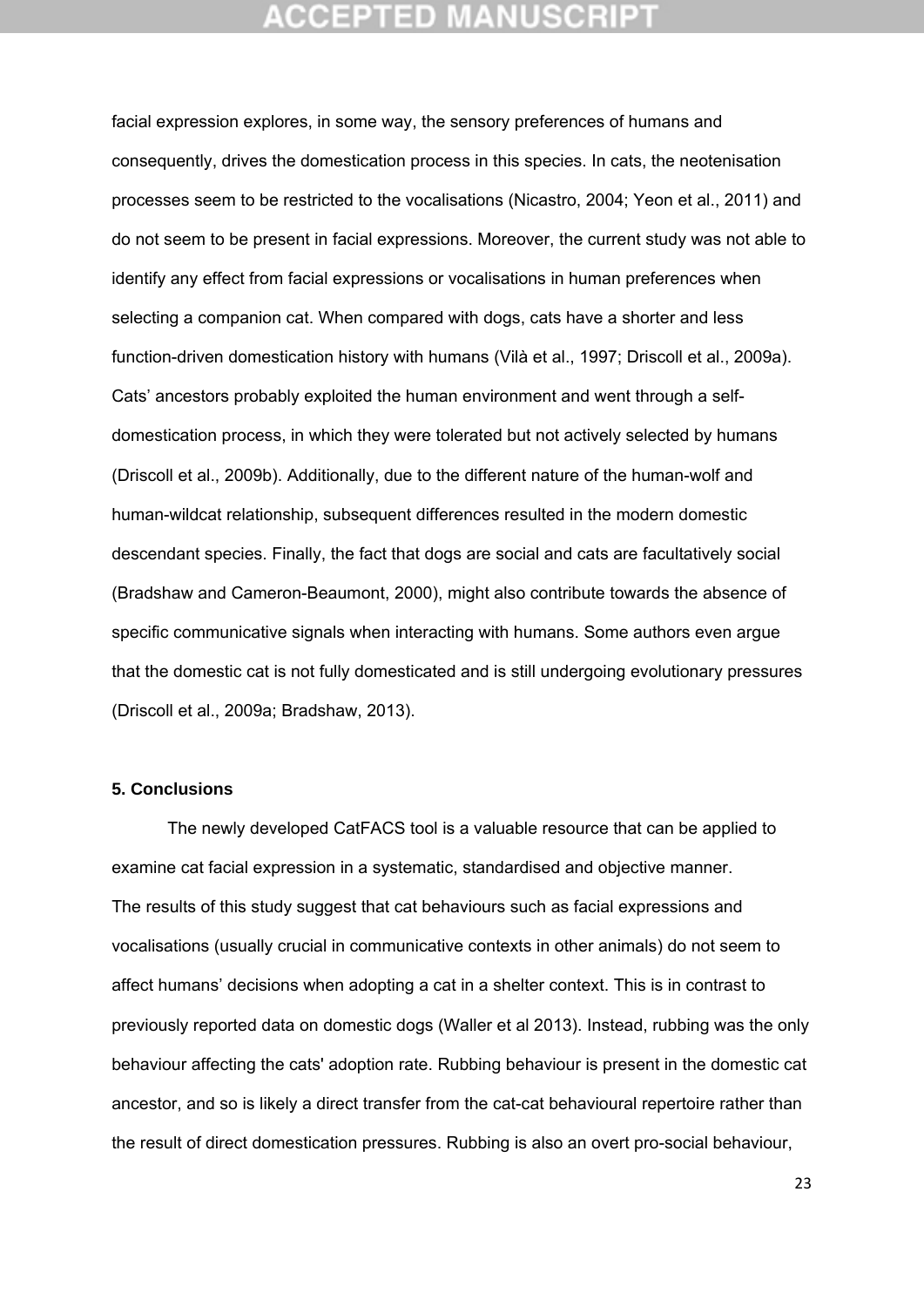suggesting that humans are more responsive to overt indicators of friendliness in cats and suitability as a pet, rather than subtle perceptual biases. The findings shed light into the domestication processes that transformed the modern cat, but also contribute to our understanding of adoption processes in cat shelters.

**Acknowledgements**: This work was supported by a Feline Friends Research Donation to BW. The funder had no involvement in any part of this study. Further thanks to: Godstone and Southall RSPCA, and IWCP for data collection; Catarina Ferreira, Lauren Finka, Patrizia Piotti, Sarah Ellis and Will Higgs (skullsite.co.uk) for videos and photographs; Inês Martins for anatomical images; www.youtube.com users for permission to use their clips; Mateja Lasnik and Jennifer Wathan for reliability coding. Daniel Mills for promoting and commenting on the development of CatFACS. Please find further acknowledgements on www.CatFACS.com.

### **References**:

- Ahl, A. S. (1986). The role of vibrissae in behavior: A status review. Veterinary Research Communications, 10(1), 245-268.
- Archer, J., & Monton, S. (2011). Preferences for infant facial features in pet dogs and cats. Ethology, 117(3), 217-226.
- Battersea (2014). Available at https://www.battersea.org.uk/apex/webpressrelease? nsid=13228&pageId=pressrelease. (Accessed 1 May 2016).
- Barry, K. J., & Crowell-Davis, S. L. (1999). Gender differences in the social behavior of the neutered indoor-only domestic cat. Applied Animal Behaviour Science, 64(3), 193-211.
- Bartko, J. J. (1976). On various intraclass correlation reliability coefficients. Psychological Bulletin, 83(5), 762.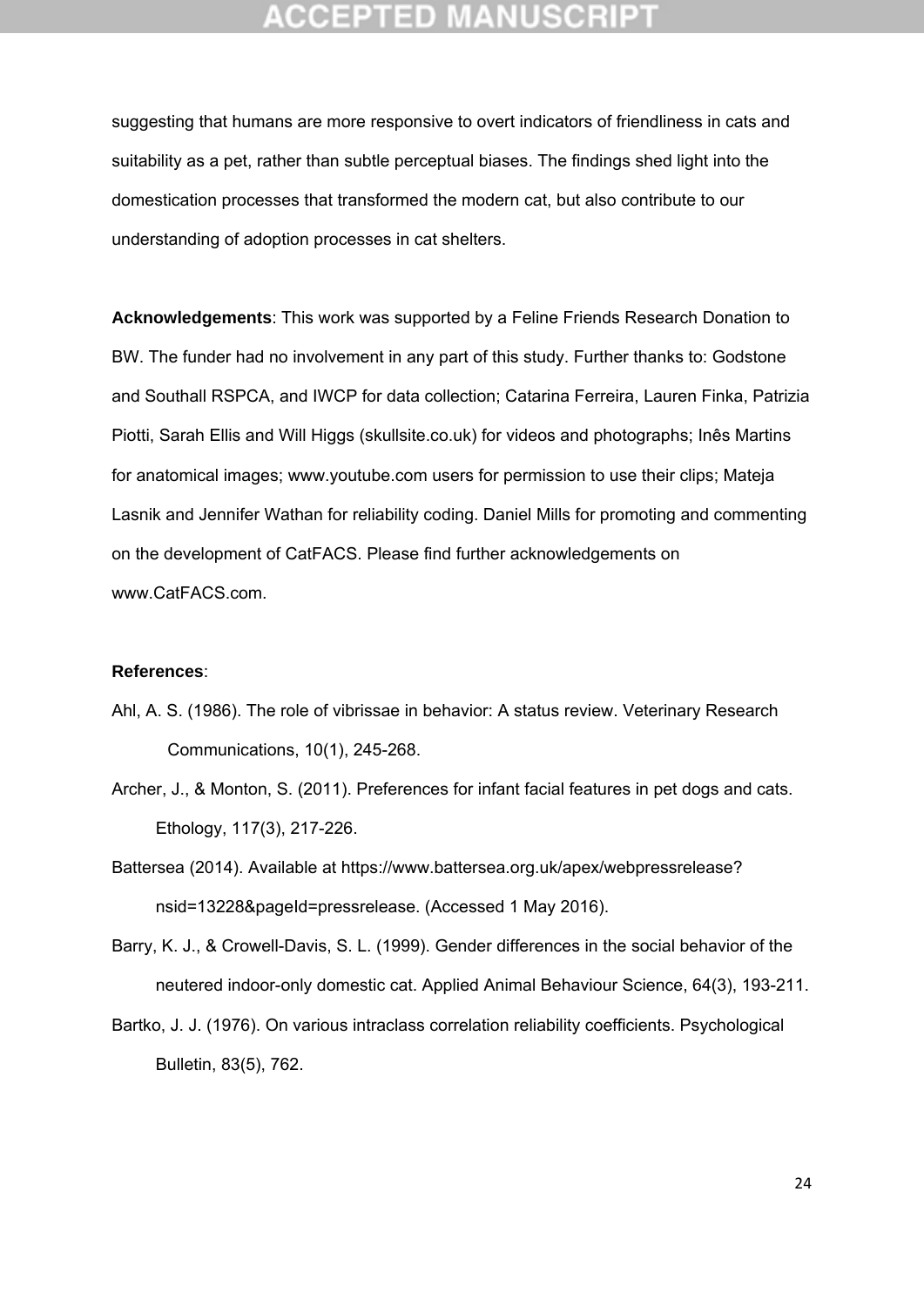- Bel, M. C., Porteret, C., & Coulon, J. (1995). Scent deposition by cheek rubbing in the alpine marmot (Marmota marmota) in the French Alps. Canadian Journal of Zoology, 73(11), 2065-2071.
- Belin, P., Fecteau, S., Charest, I., Nicastro, N., Hauser, M. D., & Armony, J. L. (2008). Human cerebral response to animal affective vocalizations. Proceedings of the Royal Society of London B: Biological Sciences, 275(1634), 473-481.
- Blumstein, D. T., & Henderson, S. J. (1996). Cheek‐rubbing in golden marmots (Marmota caudata aurea). Journal of Zoology, 238(1), 113-123.

Bradshaw, J. (2013). More than a feline. New Scientist, 219(2934), 44-47.

- Bradshaw, J. W. (2016). Sociality in cats: A comparative review. Journal of Veterinary Behavior: Clinical Applications and Research, 11, 113-124.
- Bradshaw, J., & Cameron-Beaumont, C. (2000). The signalling repertoire of the domestic cat and its undomesticated relatives. In: The domestic cat: the biology of its behaviour. Edited by D.C. Turner and P. Bateson. Cambridge University Press, Cambridge.
- Bradshaw, J. W., Casey, R. A., & Brown, S. L. (2012). The Behaviour of the Domestic Cat. CABI.
- Brown, W. P., & Morgan, K. T. (2015). Age, Breed Designation, Coat Color, and Coat Pattern Influenced the Length of Stay of Cats at a No-Kill Shelter. Journal of Applied Animal Welfare Science, 18(2), 169-180.
- Bowden, R. E., & Mahran, Z. Y. (1956). The functional significance of the pattern of innervation of the muscle quadratus labii superioris of the rabbit, cat and rat. Journal of Anatomy, 90(Pt 2), 217.
- Budaev, S. V. (2010). Using principal components and factor analysis in animal behaviour research: caveats and guidelines. Ethology, 116(5), 472-480.
- Burrows, A. M. (2008). The facial expression musculature in primates and its evolutionary significance. BioEssays, 30(3), 212-225.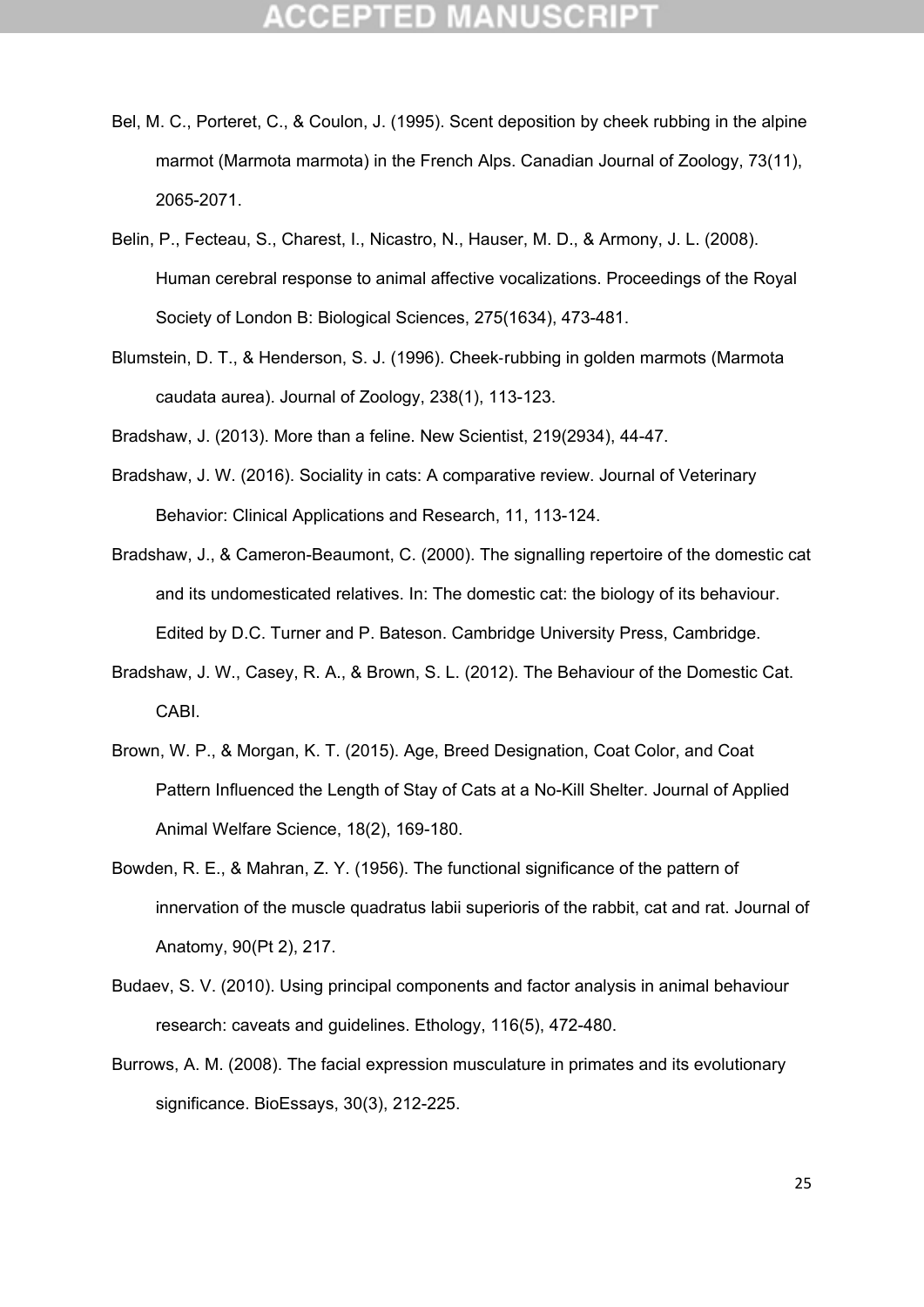- Caeiro, C. C., Waller, B. M., Zimmermann, E., Burrows, A. M., & Davila-Ross, M. (2013). OrangFACS: A muscle-based facial movement coding system for orangutans (Pongo spp.). International Journal of Primatology, 34(1), 115-129.
- Cafazzo, S., & Natoli, E. (2009). The social function of tail up in the domestic cat (Felis silvestris catus). Behavioural processes, 80(1), 60-66.
- Cameron-Beaumont, C. (1997). Visual and tactile communication in the domestic cat (Felis silvestris catus) and undomesticated small-felids, Doctoral dissertation, University of Southampton.
- Casey, R. A., Vandenbussche, S., Bradshaw, J. W., & Roberts, M. A. (2009). Reasons for relinquishment and return of domestic cats (Felis silvestris catus) to rescue shelters in the UK. Anthrozoös, 22(4), 347-358.
- Cohn, J. F., Ambadar, Z., & Ekman, P. (2007). Observer-based measurement of facial expression with the Facial Action Coding System. In: The handbook of emotion elicitation and assessment. Edited by J.A. Coan and J. J. B. Allen. Oxford University Press, Oxford, 203-221.
- Crouch, J.E.J.E. (1969). Text-Atlas of Cat Anatomy. Lea & Febiger, Philadelphia, Chicago.
- Cumming, J. A., & Wooff, D. A. (2007). Dimension reduction via principal variables. Computational Statistics & Data Analysis, 52(1), 550-565.
- Curtis, T. M., Knowles, R. J., & Crowell-Davis, S. L. (2003). Influence of familiarity and relatedness on proximity and allogrooming in domestic cats (Felis catus). American journal of veterinary research, 64(9), 1151-1154.
- Dards, J. L. (1983). The behaviour of dockyard cats: interactions of adult males. Applied Animal Ethology, 10(1-2), 133-153.

Darwin, C. (1872). The Expression of Emotions in Animals and Man. Murray, London.

Davison, A. (1903). Mammalian Anatomy: With Special Reference to the Cat. P. Blakiston's Son & Company, Philadelphia.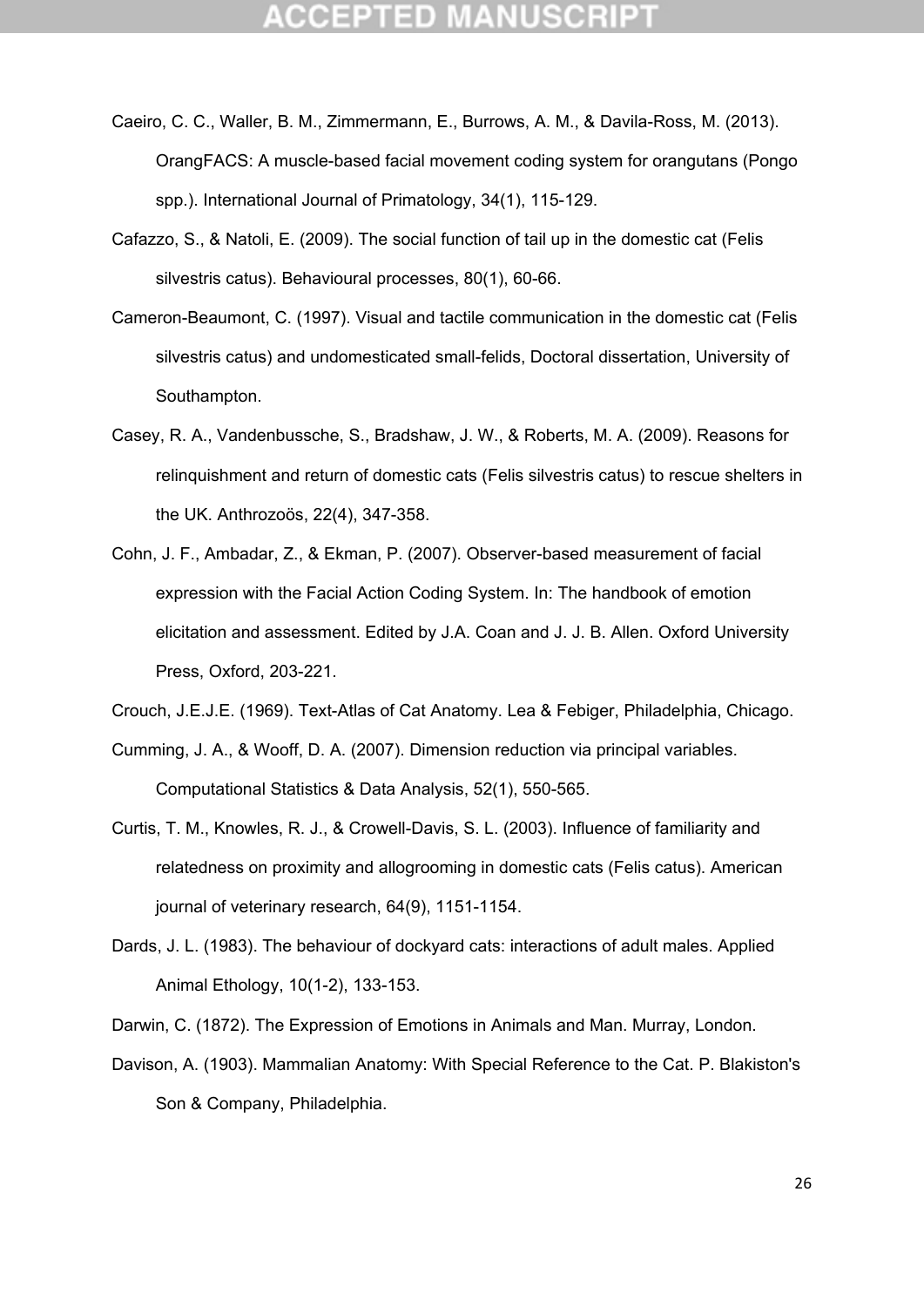- Delgado, M. M., Munera, J. D., & Reevy, G. M. (2012). Human perceptions of coat color as an indicator of domestic cat personality. Anthrozoös, 25(4), 427-440.
- Diogo, R., Wood, B. A., Aziz, M. A., & Burrows, A. (2009). On the origin, homologies and evolution of primate facial muscles, with a particular focus on hominoids and a suggested unifying nomenclature for the facial muscles of the Mammalia. Journal of Anatomy, 215(3), 300-319.
- Diogo, R., Pastor, F., De Paz, F., Potau, J. M., Bello‐Hellegouarch, G., Ferrero, E. M., & Fisher, R. E. (2012). The head and neck muscles of the serval and tiger: homologies, evolution, and proposal of a mammalian and a veterinary muscle ontology. The Anatomical Record, 295(12), 2157-2178.
- Done, S.H., Goody, P.C., Evans, S.A., & Stickland, N.C. (1996). Color Atlas of Veterinary Anatomy, Volume 3, The Dog and Cat. Mosby, London.
- Driscoll, C.A., Menotti-Raymond, M., Roca, A.L., Hupe, K., Johnson, W.E., Geffen, E., Harley, E.H., Delibes, M., Pontier, D., Kitchener, A.C. and Yamaguchi, N. (2007). The Near Eastern origin of cat domestication. Science, 317(5837), pp.519-523.
- Driscoll, C. A., Macdonald, D. W., & O'Brien, S. J. (2009a). From wild animals to domestic pets, an evolutionary view of domestication. Proceedings of the National Academy of Sciences, 106(Supplement 1), 9971-9978.
- Driscoll, C. A., Clutton-Brock, J., Kitchener, A. C., & O'Brien, S. J. (2009b). The taming of the cat. Scientific American, 300(6), 68-75.
- Edwards, C., Heiblum, M., Tejeda, A., & Galindo, F. (2007). Experimental evaluation of attachment behaviors in owned cats. Journal of Veterinary Behavior: Clinical Applications and Research, 2(4), 119-125.
- Ekman, P., & Friesen, W. V. (1978). Facial Action Coding System. Palo Alto, CA: Consulting Psychologists Press.
- Ekman, P., & Friesen, W. V. (1976). Measuring facial movement. Environmental Psychology and Nonverbal Behavior, 1(1), 56-75.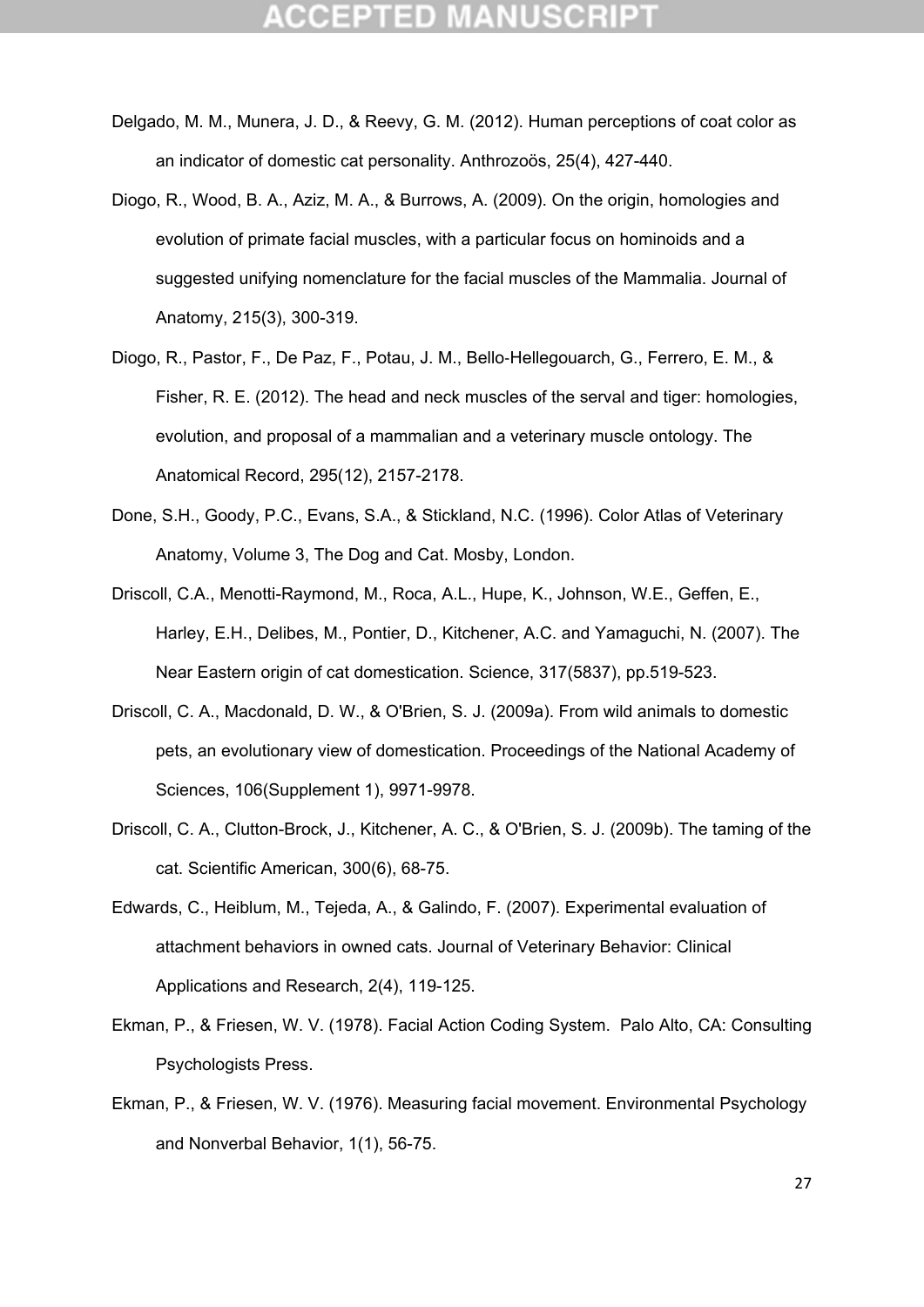- Ekman, P. (1999). Facial expressions. In: Handbook of Cognition and Emotion. Edited by T. Dalgleish, & M.J. Power. John Wiley & Sons, Ltd, Chichester, UK, 301-320.
- Ekman, P., Friesen, W. V., & Hager, J. C. (2002). The Facial Action Coding System Manual (FACS).
- Eriksson, P., Loberg, J., & Andersson, M., (2009). A survey of cat shelters in Sweden. Animal Welfare, 18(3), 283-288.
- Euromonitor. (2015). Available at www.euromonitor.com/pet-care. (Accessed November 2015).
- Fantuzzi, J. M., Miller, K. A., & Weiss, E. (2010). Factors relevant to adoption of cats in an animal shelter. Journal of Applied Animal Welfare Science, 13(2), 174-179.
- Faure, E., & Kitchener, A. C. (2009). An archaeological and historical review of the relationships between felids and people. Anthrozoös, 22(3), 221-238.
- Feldman, H. N. (1994). Methods of scent marking in the domestic cat. Canadian Journal of Zoology, 72(6), 1093-1099.
- Fitzgerald, B. M., & Turner, D. C. (2000). Hunting behaviour of domestic cats and their impact on prey populations. In: The domestic cat: the biology of its behaviour. Edited by D.C. Turner and P. Bateson. Cambridge University Press, Cambridge, 151-176.
- Freeman, H. (1983). Behavior in adult pairs of captive snow leopards (Panthera uncia). Zoo Biology, 2(1), 1-22.
- Gaynor, J.S., & Muir III, W.W. (2008). Handbook of veterinary pain management. Mosby, Missouri.
- Gourkow, N. (2001). Factors affecting the welfare and adoption rate of cats in an animal shelter, Doctoral dissertation, University of British Columbia.
- Gourkow, N., & Fraser, D. (2006). The effect of housing and handling practices on the welfare, behaviour and selection of domestic cats (Felis sylvestris catus) by adopters in an animal shelter. Animal Welfare, 15, 371-377.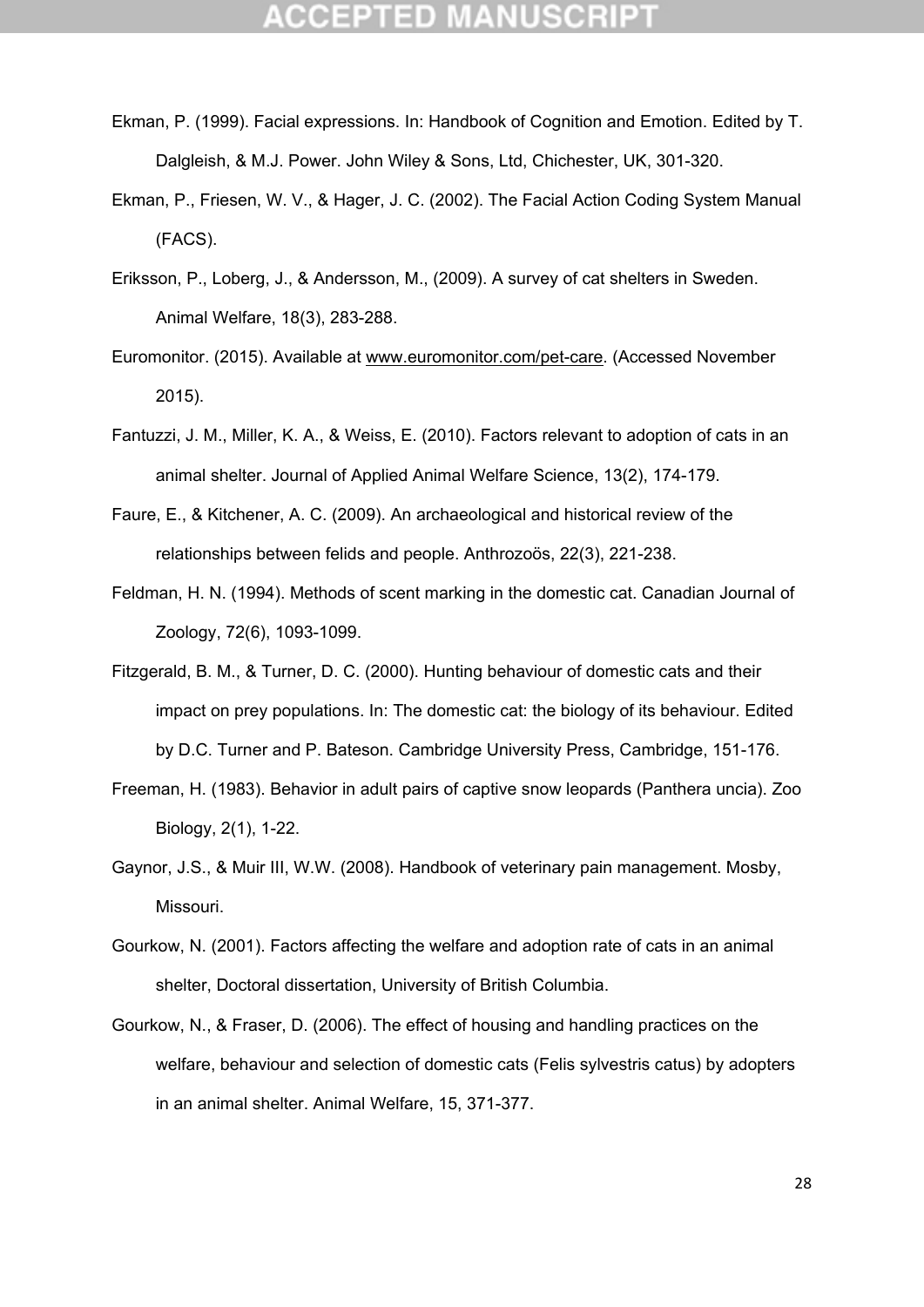- Gouveia, K., Magalhães, A., & de Sousa, L. (2011). The behaviour of domestic cats in a shelter: Residence time, density and sex ratio. Applied Animal Behaviour Science, 130(1), 53-59.
- Gruart, A., Blázquez, P., & Delgado-García, J. M. (1995). Kinematics of spontaneous, reflex, and conditioned eyelid movements in the alert cat. Journal of Neurophysiology, 74(1), 226-248.
- Holden, E., Calvo, G., Collins, M., Bell, A., Reid, J., Scott, E. M., & Nolan, A. M. (2014). Evaluation of facial expression in acute pain in cats. Journal of Small Animal Practice, 55(12), 615-621.
- HSUS. (1995). The Humane Society of the United States, Available at http://www.humanesociety.org/ (accessed November 2015).
- Hu, Y., Hu, S., Wang, W., Wu, X., Marshall, F. B., Chen, X., Hou, L., & Wang, C. (2014). Earliest evidence for commensal processes of cat domestication. Proceedings of the National Academy of Sciences, 111(1), 116-120.
- Huber, E. (1930). Evolution of facial musculature and cutaneous field of trigeminus. Part I. The Quarterly Review of Biology, 5(2), 133-188.

Johnson, R. P. (1973). Scent marking in mammals. Animal Behaviour, 21(3), 521-535.

- Kidd, A. H., Kidd, R. M., & George, C. C. (1992). Successful and unsuccessful pet adoptions. Psychological Reports, 70(2), 547-561.
- Kiddie, J. (2009). Intercat aggression within the household. Veterinary Nursing Journal, 24(5), 51-52.
- Lepper, M., Kass, P. H., & Hart, L. A. (2002). Prediction of adoption versus euthanasia among dogs and cats in a California animal shelter. Journal of Applied Animal Welfare Science, 5(1), 29-42.
- Leyhausen, P., & Tonkin, B.A. (1979). Cat behaviour. The predatory and social behaviour of domestic and wild cats. Garland STPM Press, New York.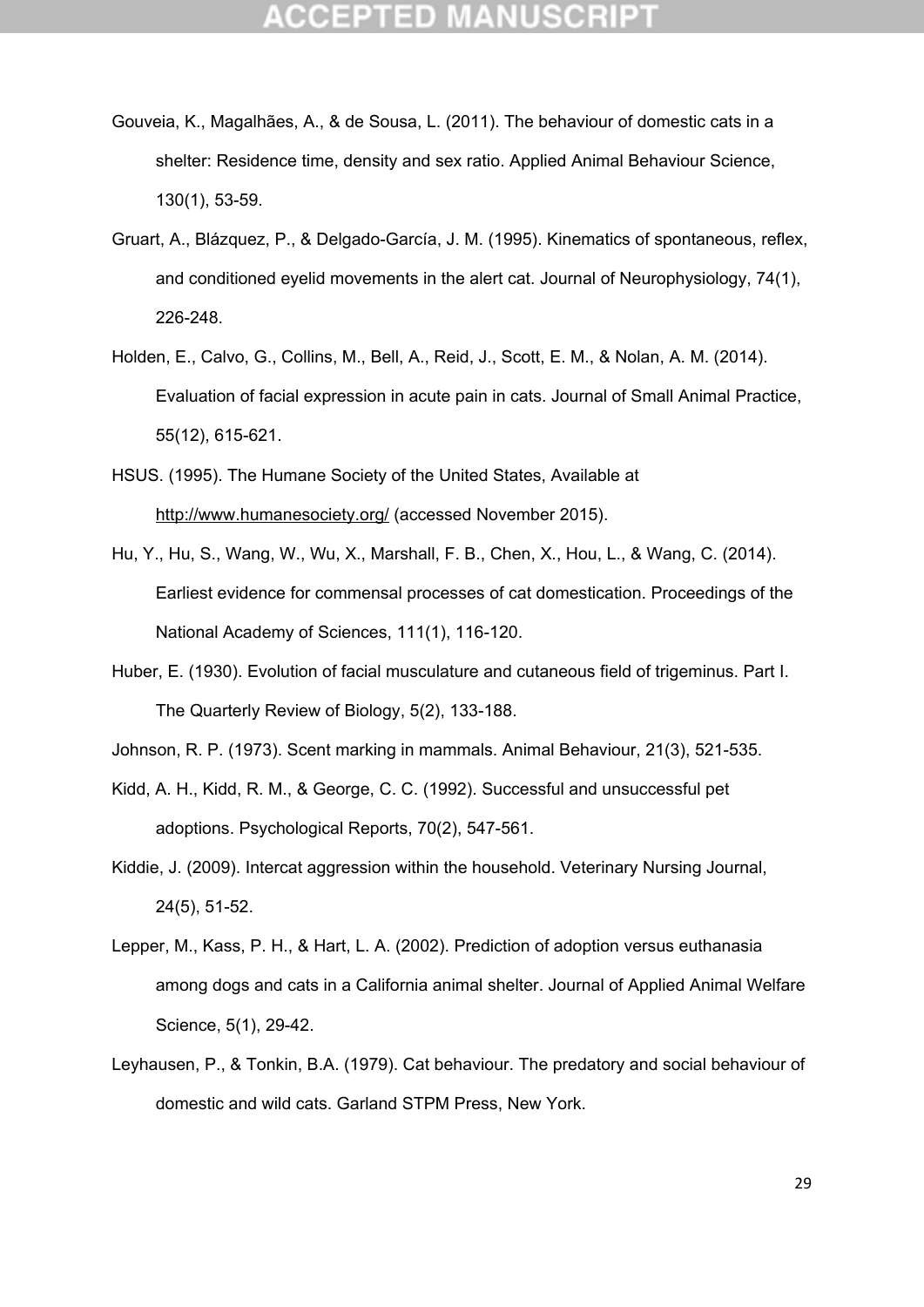- Macdonald, D. W., Yamaguchi, N., & Kerby, G. (2000). Group-living in the domestic cat: its sociobiology and epidemiology. In: The domestic cat: the biology of its behaviour. Edited by D.C. Turner and P. Bateson. Cambridge University Press, Cambridge, 95- 118.
- Matoba, T., Kutsukake, N., & Hasegawa, T. (2013). Head rubbing and licking reinforce social bonds in a group of captive African lions, Panthera leo. PloS one, 8(9), e73044.
- McComb, K., Taylor, A. M., Wilson, C., & Charlton, B. D. (2009). The cry embedded within the purr. Current Biology, 19(13), 507-508.
- Mellen, J. D. (1993). A comparative analysis of scent-marking, social and reproductive behavior in 20 species of small cats (Felis). American Zoologist, 33(2), 151-166.
- Merola, I., & Mills, D. S. (2016). Behavioural signs of pain in cats: An expert consensus. PloS one, 11(2), e0150040.
- Mertens, C., & Turner, D.C. (1988). Experimental analysis of human-cat interactions during first encounters. Anthrozoös 2(2), 83-97.
- Mills, M. G., Nel, J. A., & Bothma, J. D. P. (1984). Notes on some smaller carnivores from the Kalahari Gemsbok National Park. Koedoe, 27(2), 221-227.
- Mivart, G. (1881). The Cat, an Introduction to the Study of Backboned Animals, Especially Mammals. John Murray, London.
- Moelk, M. (1944). Vocalizing in the house-cat; a phonetic and functional study. The American Journal of Psychology, 57(2), 184-205.
- Moelk, M. (1979). The development of friendly approach behavior in the cat: A study of kitten-mother relations and the cognitive development of the kitten from birth to eight weeks. Advances in the Study of Behavior, 10, 163-224.
- Montague, M.J., Li, G., Gandolfi, B., Khan, R., Aken, B.L., Searle, S.M., Minx, P., Hillier, L.W., Koboldt, D.C., Davis, B.W., Driscoll, C.A. (2014). Comparative analysis of the domestic cat genome reveals genetic signatures underlying feline biology and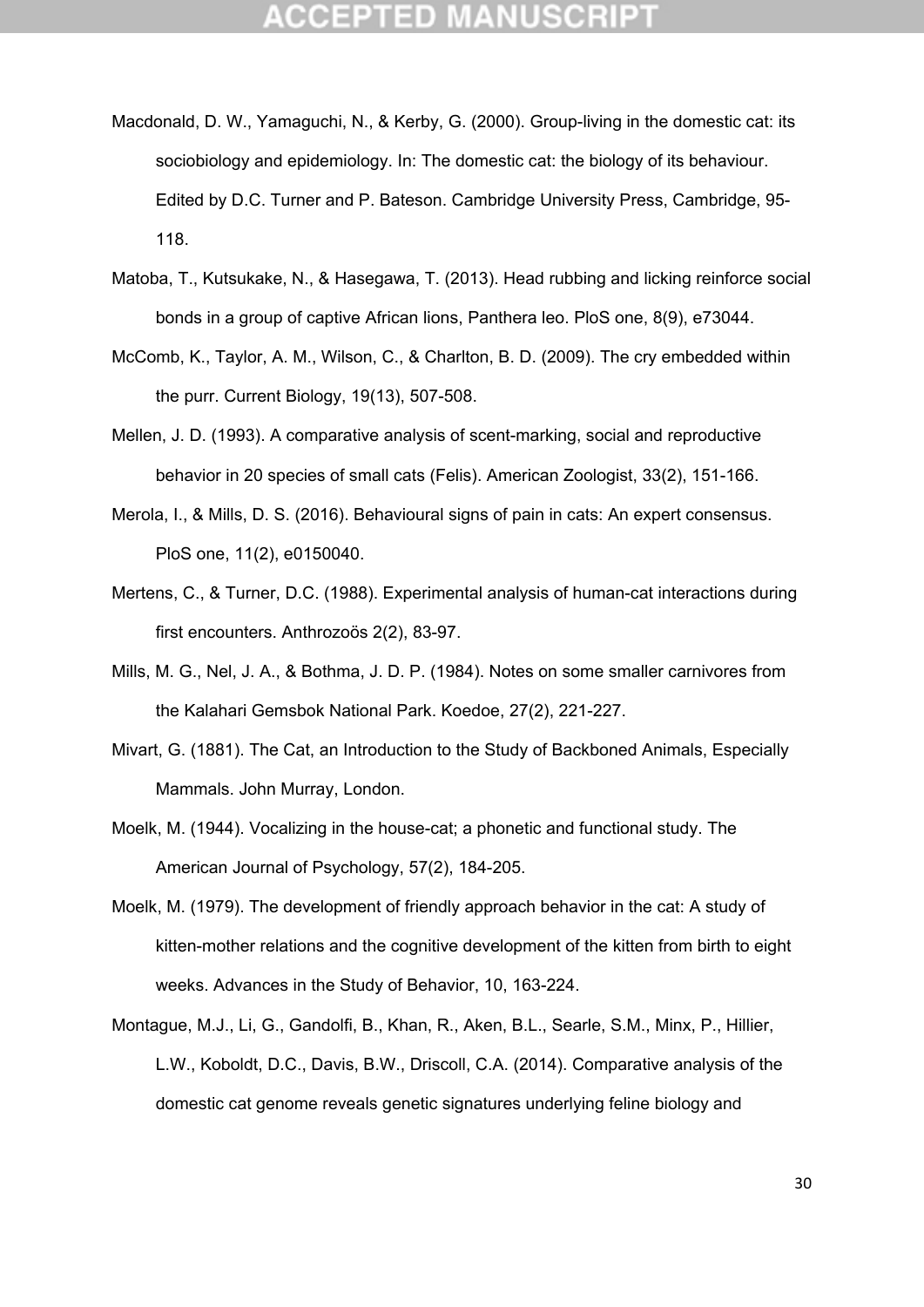domestication. Proceedings of the National Academy of Sciences, 111(48), 17230- 17235.

- Morey, D. F. (1994). The early evolution of the domestic dog. American Scientist, 82(4), 336- 347.
- Muchlinski, M. N., Durham, E. L., Smith, T. D., & Burrows, A. M. (2013). Comparative histomorphology of intrinsic vibrissa musculature among primates: implications for the evolution of sensory ecology and "face touch". American Journal of Physical Anthropology, 150(2), 301-312.
- Neidhart, L., & Boyd, R. (2002). Companion animal adoption study. Journal of Applied Animal Welfare Science, 5(3), 175-192.
- Nicastro, N. (2002). Acoustic correlates of human responses to domestic cat (Felis catus) vocalizations. The Journal of the Acoustical Society of America, 111(5), 2393-2393.
- Nicastro, N. (2004). Perceptual and Acoustic Evidence for Species-Level Differences in Meow Vocalizations by Domestic Cats (Felis catus) and African Wild Cats (Felis silvestris lybica). Journal of Comparative Psychology, 118(3), 287.
- Nicastro, N., & Owren, M. J. (2003). Classification of domestic cat (Felis catus) vocalizations by naive and experienced human listeners. Journal of Comparative Psychology, 117(1), 44.
- O'Connor, B. P. (2000). SPSS and SAS programs for determining the number of components using parallel analysis and Velicer's MAP test. Behavior Research Methods, Instruments, & Computers, 32(3), 396-402.
- Peters, R. P., & Mech, L. D. (1975). Scent-marking in wolves: Radio-tracking of wolf packs has provided definite evidence that olfactory sign is used for territory maintenance and may serve for other forms of communication within the pack as well. American Scientist, 63(6), 628-637.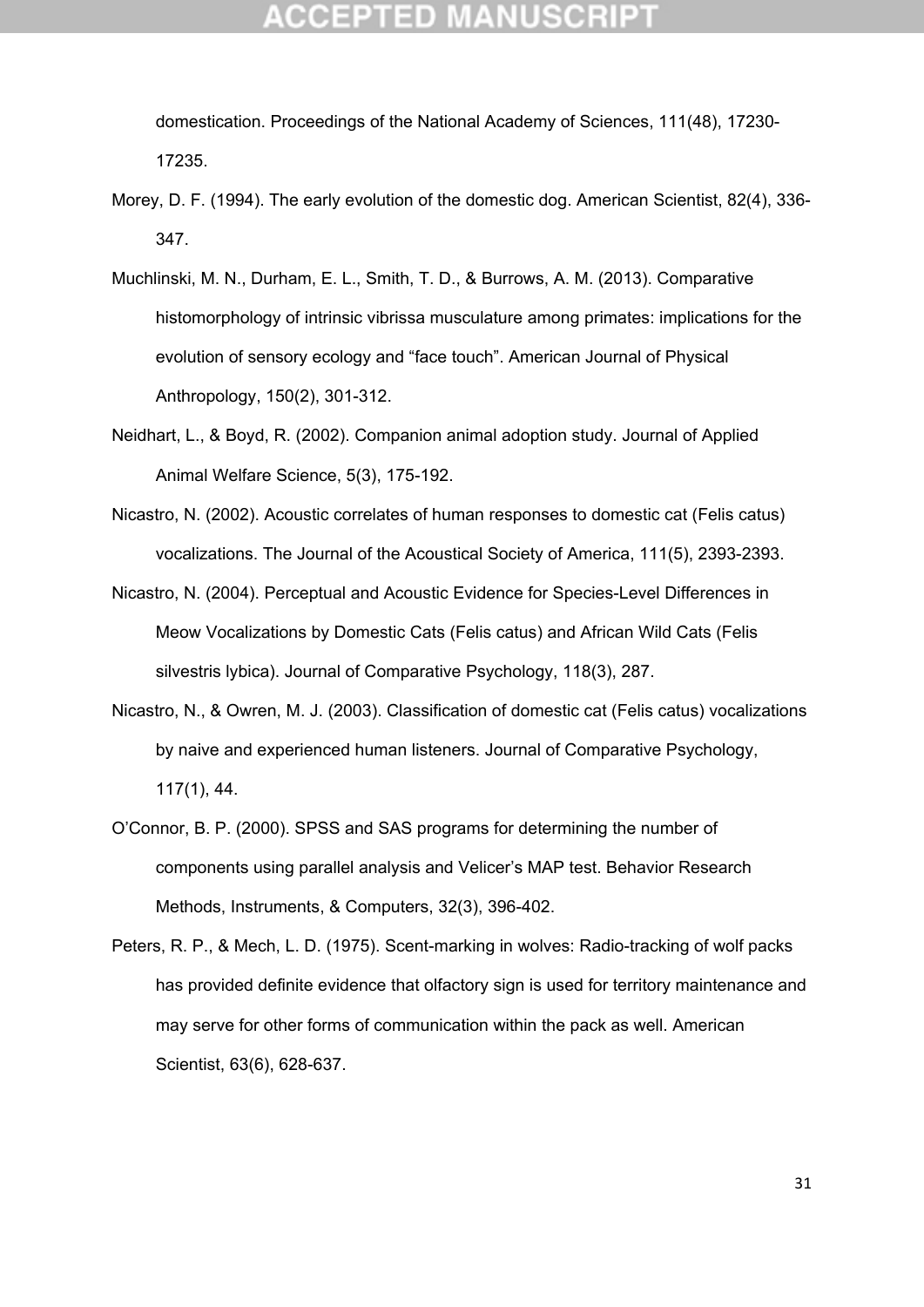- Peters, G., & Wozencraft, W. C. (1989). Acoustic communication by fissiped carnivores. In: Carnivore behavior, ecology, and evolution. Edited by J. L. Gittleman. Springer, US, 14-56.
- Podberscek, A. L., & Blackshaw, J. K. (1988). Reasons for liking and choosing a cat as a pet. Australian Veterinary Journal, 65(10), 332-333.
- Price, E. O. (1984). Behavioral aspects of animal domestication. Quarterly Review of Biology, 1-32.
- Reiger, I. (1979). Scent rubbing in carnivores. Carnivores, 2, 17-25.
- Reighard, J.E., & Jennings, H.S., (1901). Anatomy of the Cat. H. Holt, New York.
- Salman, M. D., New, Jr, J. G., Scarlett, J. M., Kass, P. H., Ruch-Gallie, R., & Hetts, S. (1998). Human and animal factors related to relinquishment of dogs and cats in 12 selected animal shelters in the United States. Journal of Applied Animal Welfare Science, 1(3), 207-226.
- Schwartz, J. H., & Tattersall, I. (2000). The human chin revisited: what is it and who has it? Journal of Human Evolution, 38(3), 367-409.
- Serpell, J. A. (2000). Domestication and history of the cat. In: The domestic cat: the biology of its behaviour. Edited by D.C. Turner and P. Bateson. Cambridge University Press, Cambridge, 179-192.
- Sharkin, B.S., & Ruff, L.A. (2011). Broken bonds: Understanding the experience of pet relinquishment, In: The Psychology of the Human-Animal Bond. Edited by C. Blazina, G Boyra, D.S. Shen-Miller. Springer, New York, 275-287.
- Shreve, K. R. V., & Udell, M. A. (2015). What's inside your cat's head? A review of cat (Felis silvestris catus) cognition research past, present and future. Animal Cognition, 18(6), 1195-1206.
- Siegford, J. M., Walshaw, S. O., Brunner, P., & Zanella, A. J. (2003). Validation of a temperament test for domestic cats. Anthrozoös, 16(4), 332-351.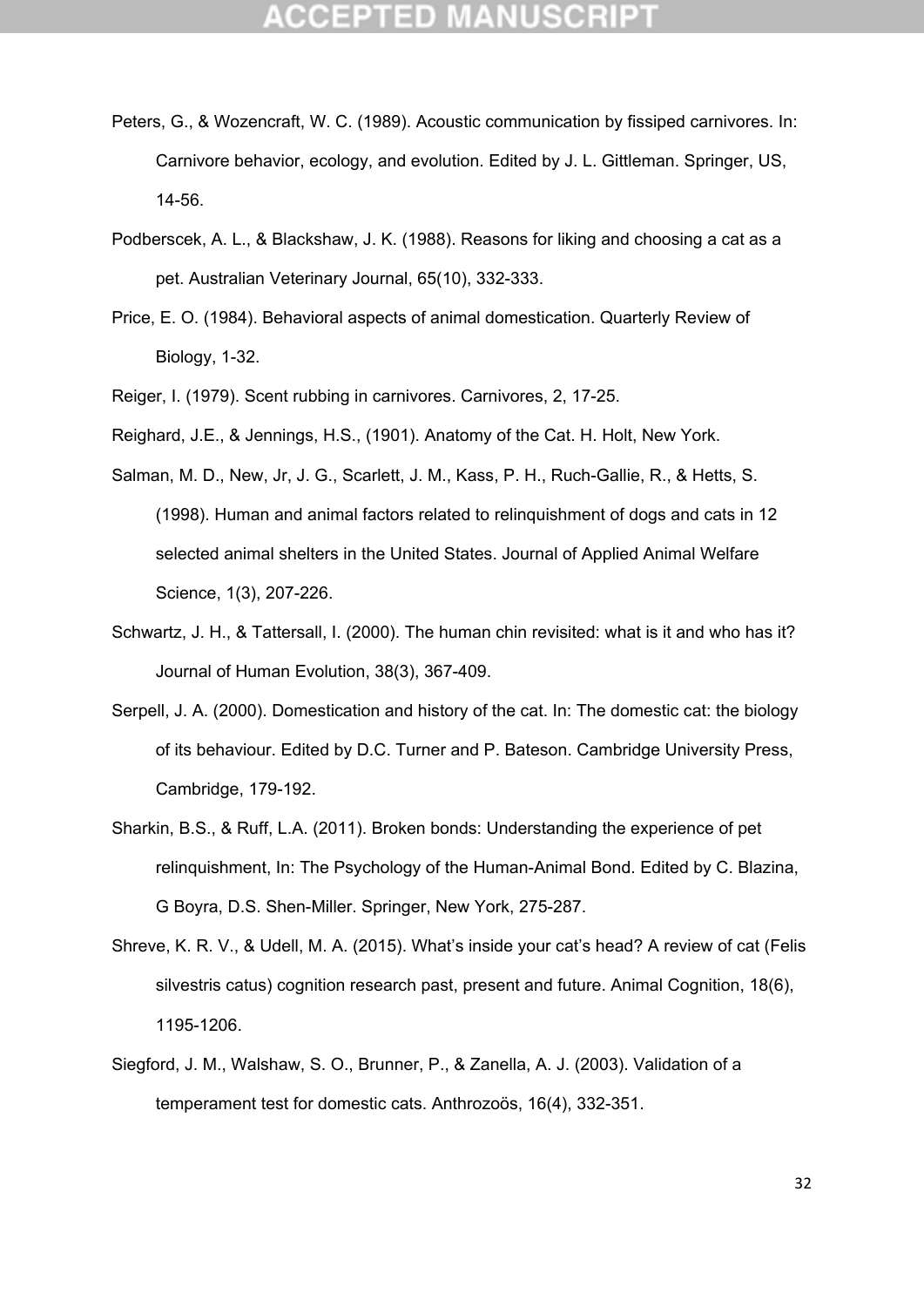- Soennichsen, S., & Chamove, A.S. (2002). Responses of cats to petting by humans. Anthrozoös, 15(3), 258-265.
- Tabor, R.K. (1997). Understanding Cats: Their History, Nature, and Behavior. Readers Digest, Pleasantville, New York.
- Tinbergen, N. (1963). On aims and methods of ethology. Zeitschrift für Tierpsychologie, 20(4), 410-433.
- Tomo, S., Tomo, I., Nakajima, K., Townsend, G. C., & Hirata, K. (2002). Comparative anatomy of the buccinator muscle in cat (Felis domestica). The Anatomical Record, 267(1), 78-86.
- UK Cat Behaviour Working Group. (1995). An ethogram for behavioural studies of the domestic cat (Felis silvestris catus L.). Universities Federation for Animal Welfare (UFAW), England.
- van den Bos, R., & de Cock Buning, T. (1994). Social and non-social behaviour of domestic cats (Felis catus L.): a review of the literature and experimental findings. In: Proceedings of the Fifth FELASA Symposium on Welfare and Science. Royal Society of Medicine Press Ltd., London, 53-57.
- Vilà, C., Savolainen, P., Maldonado, J.E., Amorim, I.R., Rice, J.E., Honeycutt, R.L., Crandall, K.A., Lundeberg, J., & Wayne, R.K. (1997). Multiple and ancient origins of the domestic dog. Science, 276(5319), 1687-1689.
- Vick, S. J., Waller, B. M., Parr, L. A., Pasqualini, M. C. S., & Bard, K. A. (2007). A crossspecies comparison of facial morphology and movement in humans and chimpanzees using the facial action coding system (FACS). Journal of Nonverbal Behavior, 31(1), 1- 20.
- Waller, B. M., Lembeck, M., Kuchenbuch, P., Burrows, A. M., & Liebal, K. (2012). GibbonFACS: a muscle-based facial movement coding system for hylobatids. International Journal of Primatology, 33(4), 809-821.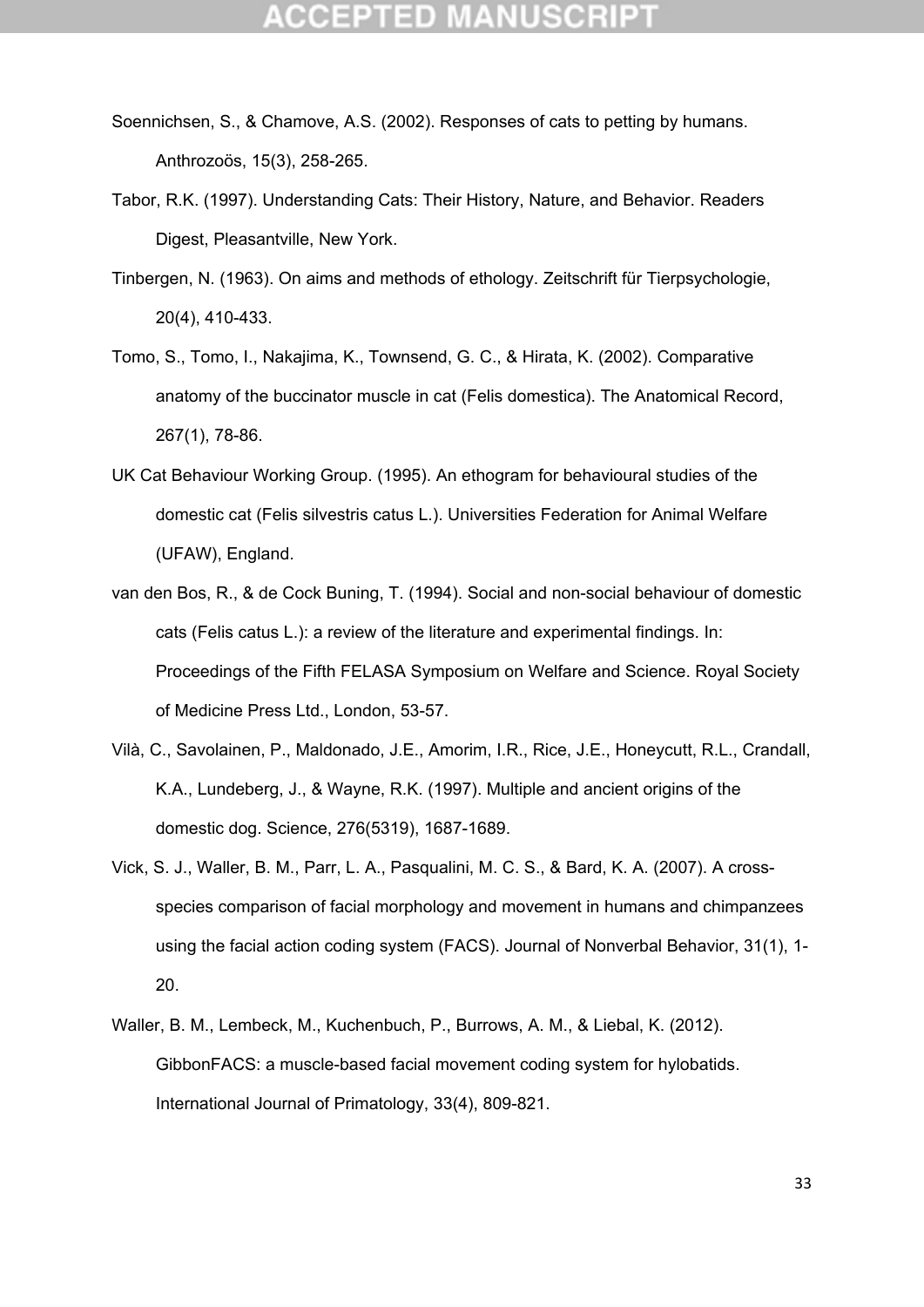- Waller, B. M., Peirce, K., Caeiro, C. C., Scheider, L., Burrows, A. M., McCune, S., & Kaminski, J. (2013). Paedomorphic facial expressions give dogs a selective advantage. PLoS one, 8(12), e82686.
- Weiss, E., Miller, K., Mohan-Gibbons, H., & Vela, C. (2012). Why did you choose this pet?: Adopters and pet selection preferences in five animal shelters in the United States. Animals, 2(2), 144-159.
- Weiss, E., Mohan-Gibbons, H., & Zawistowski, S. (2015). Animal Behaviour for Shelter Veterinarians and Staff. John Wiley & Sons, New York.
- Wells, D., & Hepper, P. G. (1992). The behaviour of dogs in a rescue shelter. Animal Welfare, 1(3), 171-186.
- Wells, D. L., & Hepper, P. G. (2001). The behavior of visitors towards dogs housed in an animal rescue shelter. Anthrozoös, 14(1), 12-18.
- Wexler, D. A. (1972). Method for unitizing protocols of descriptions of emotional states. Journal of Supplemental Abstracts Service, Catalogue of Selected Documents in Psychology, American Psychological Association, 2, 116.
- Williams, B., Onsman, A., & Brown, T. (2010). Exploratory factor analysis: A five-step guide for novices. Australasian Journal of Paramedicine, 8(3).
- Wolfe, R. C. (2001). The social organization of the free ranging domestic cat (Felis catus). PhD dissertation, University of Georgia, Athens, Georgia.
- Yamaguchi, N., Driscoll, C. A., Kitchener, A. C., Ward, J. M., & Macdonald, D. W. (2004). Craniological differentiation between European wildcats (Felis silvestris silvestris), African wildcats (F. s. lybica) and Asian wildcats (F. s. ornata): implications for their evolution and conservation. Biological Journal of the Linnean Society, 83(1), 47-63.
- Yeon, S.C., Kim, Y.K., Park, S.J., Lee, S.S., Lee, S.Y., Suh, E.H., Houpt, K.A., Chang, H.H., Lee, H.C., Yang, B.G., Lee, H.J. (2011). Differences between vocalization evoked by social stimuli in feral cats and house cats. Behavioural processes, 87(2), 183-189.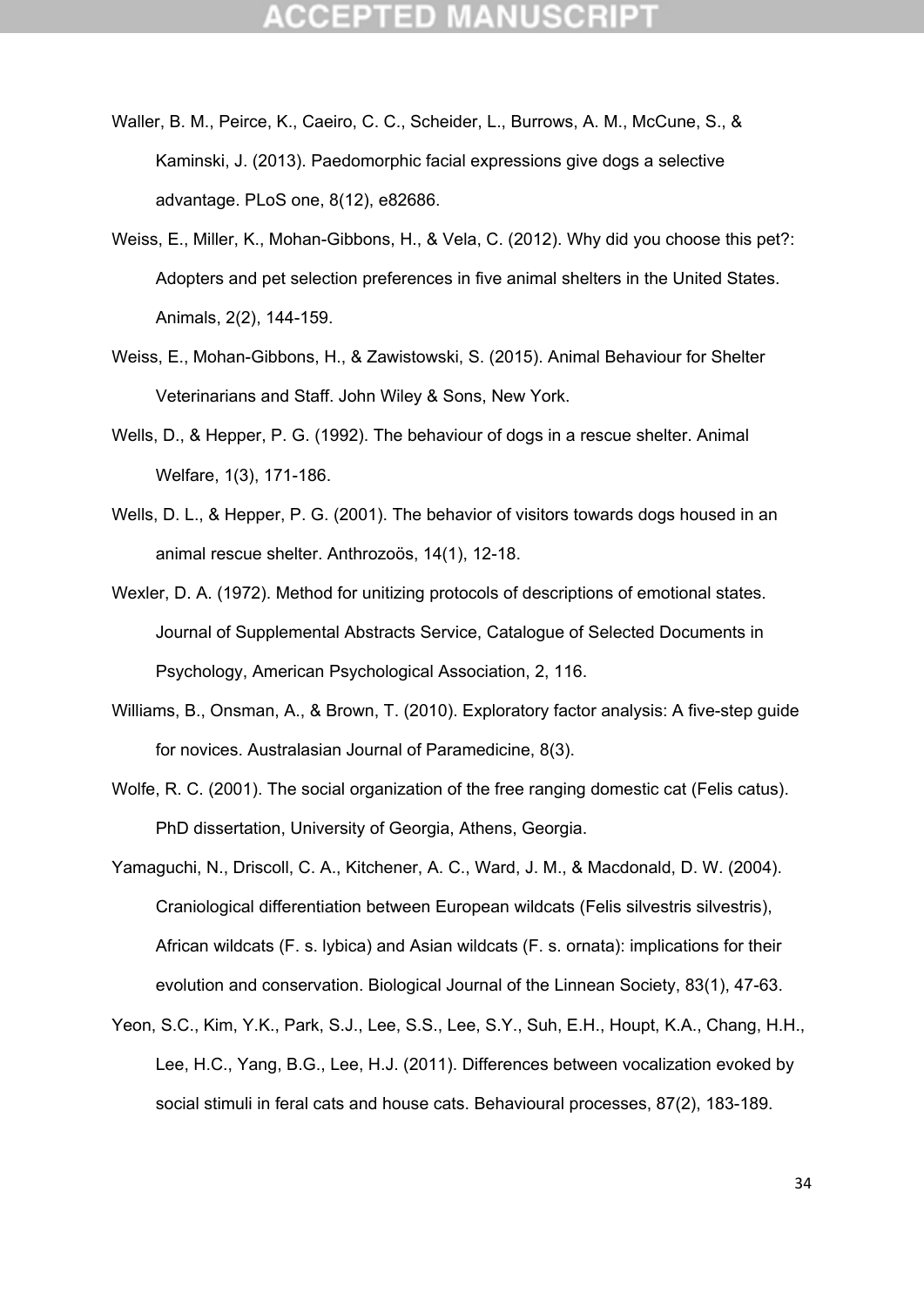#### E D CCEPTI SO. E

### **Fig. 1**

Shelter plan with example of a typical aisle with consecutive pens. All pens had a bed/blankets, water bowl and enrichment objects. A – outdoor pathway, B – enclosure with outside visual access, c – indoor pen, D – indoor aisle, 1 – mesh/bars wall, 2 – catflap, 3 – pen door, 4 – position of experimenter with camcorder, 5 – bed, 6 – water bowl.

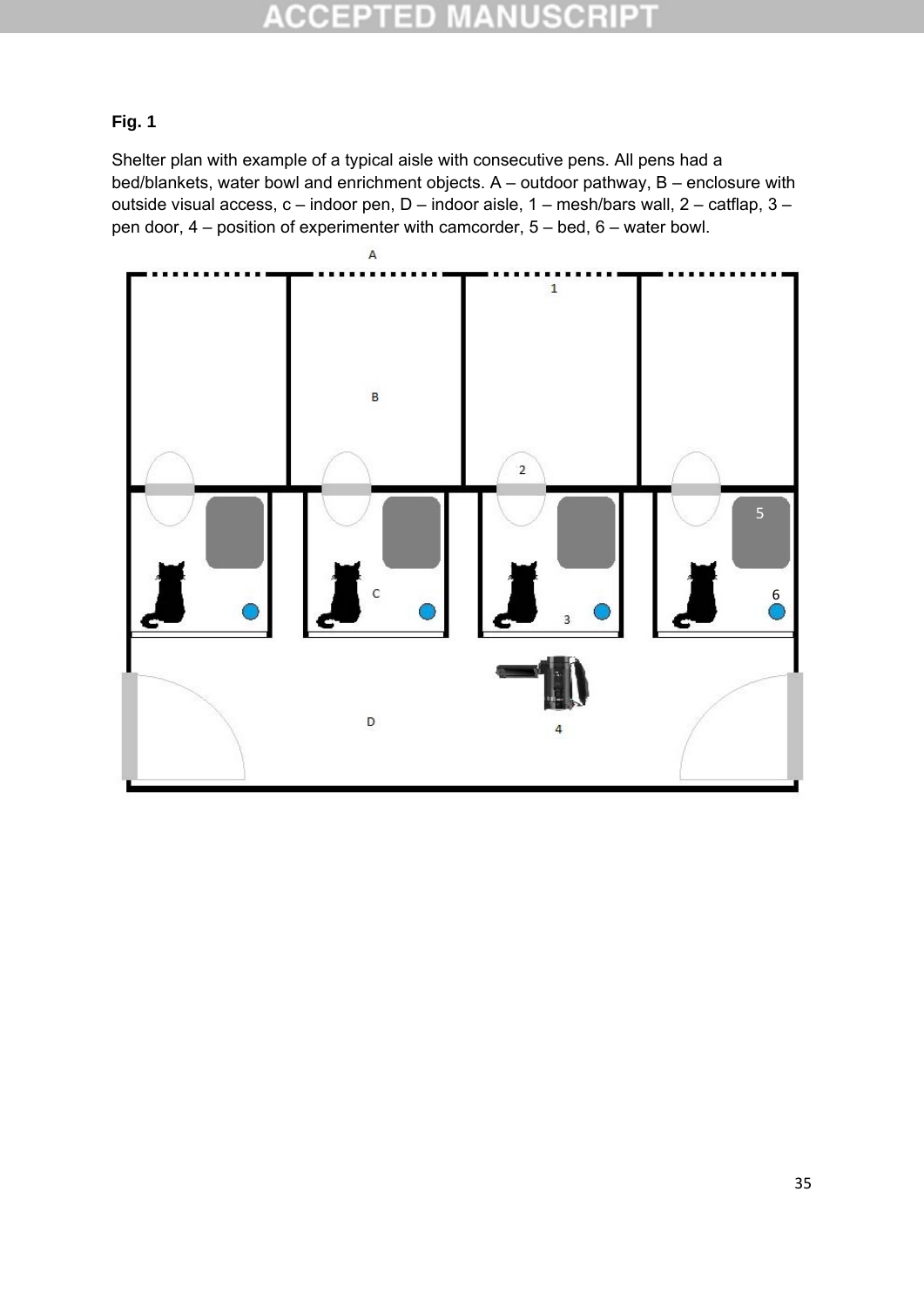#### p R CCE  $\blacksquare$ D n.  $\pm$

### **Fig. 2**

a) Variation of the rub behaviour with length of stay, within different times spend sitting. 1 cats that sit for none or very little time, 2 - cats that sit in moderation, 3 - cats that sit for a long time. b) Variation of sitting time and proximity to door (in percentage).



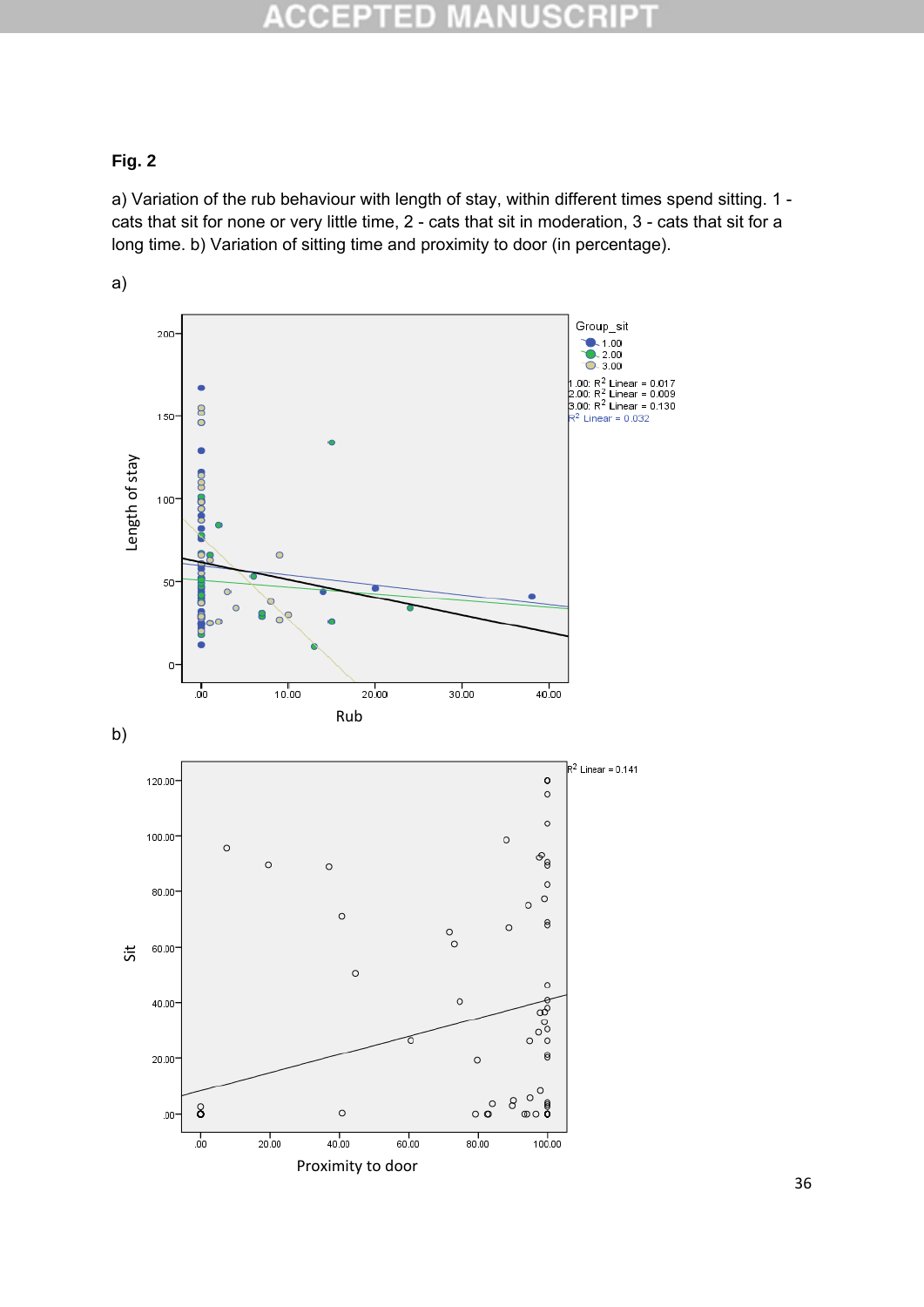## **ACCEPTED MANUSCRIPT**

### **Table 1**

Code and designation of AUs, ADs, gross behaviours, and EADs included in the CatFACS, with the corresponding underlying muscular basis. For more information and visual examples, please see the CatFACS manual available on www.CatFACS.com.

|                     | <b>Facial Actions</b>                           | <b>Muscles</b>                                                                         |  |  |  |  |
|---------------------|-------------------------------------------------|----------------------------------------------------------------------------------------|--|--|--|--|
|                     | AU143 Eye closure<br>AU145 Blink                | Orbicularis oculi, retractor anguli oculi lateralis,                                   |  |  |  |  |
|                     | <b>AU47 Half-blink</b>                          | levator palpebrae                                                                      |  |  |  |  |
|                     | AU5 Upper lid raiser                            | Levator palpebrae, corrugator supercilii medialis                                      |  |  |  |  |
|                     | AU109+110 Nose wrinkler and<br>upper lip raiser | Levator nasolabialis, levator labii maxillaris,<br>caninus, lateralis nasi             |  |  |  |  |
|                     | AU12 Lip corner puller                          | Zygomaticus major                                                                      |  |  |  |  |
|                     | AU16 Lower lip depressor                        | Depressor labii inferioris                                                             |  |  |  |  |
|                     | AU17 Lower lip raiser                           | <b>Mentalis</b>                                                                        |  |  |  |  |
| <b>Action Units</b> | AU118 Lip pucker                                | Orbicularis oris, buccinator                                                           |  |  |  |  |
|                     | AU25 Lips part                                  | Orbicularis oris, caninus, levator labii maxillaris,<br>levator nasolabialis, platysma |  |  |  |  |
|                     | AU26 Jaw drop<br><b>AU27 Mouth stretch</b>      | Non-mimetic muscles                                                                    |  |  |  |  |
|                     | AU200 Whiskers retractor                        | Lateralis nasi, orbicularis oris                                                       |  |  |  |  |
|                     | AU201 Whiskers protractor                       | Caninus, orbicularis oris                                                              |  |  |  |  |
|                     | <b>AU202 Whiskers raiser</b>                    | Lateralis nasi, caninus, orbicularis oris                                              |  |  |  |  |
|                     | AD48 Third eyelid show                          |                                                                                        |  |  |  |  |
|                     | AD68 Pupil dilator                              |                                                                                        |  |  |  |  |
| tion Descriptors    | AD69 Pupil constrictor                          | Non-mimetic muscles                                                                    |  |  |  |  |
|                     | AD19 Tongue show                                |                                                                                        |  |  |  |  |
|                     | AD190 Tongue downwards                          |                                                                                        |  |  |  |  |
| ئ≳                  | AD37 Lip wipe                                   |                                                                                        |  |  |  |  |
|                     | AD137 Nose lick                                 |                                                                                        |  |  |  |  |
|                     | AD40 Sniff                                      |                                                                                        |  |  |  |  |
| Gross<br>Behaviours | AD81 Chewing                                    | Non-mimetic muscles                                                                    |  |  |  |  |
|                     | AD119 Lick                                      |                                                                                        |  |  |  |  |
|                     | AD160 Body shake                                |                                                                                        |  |  |  |  |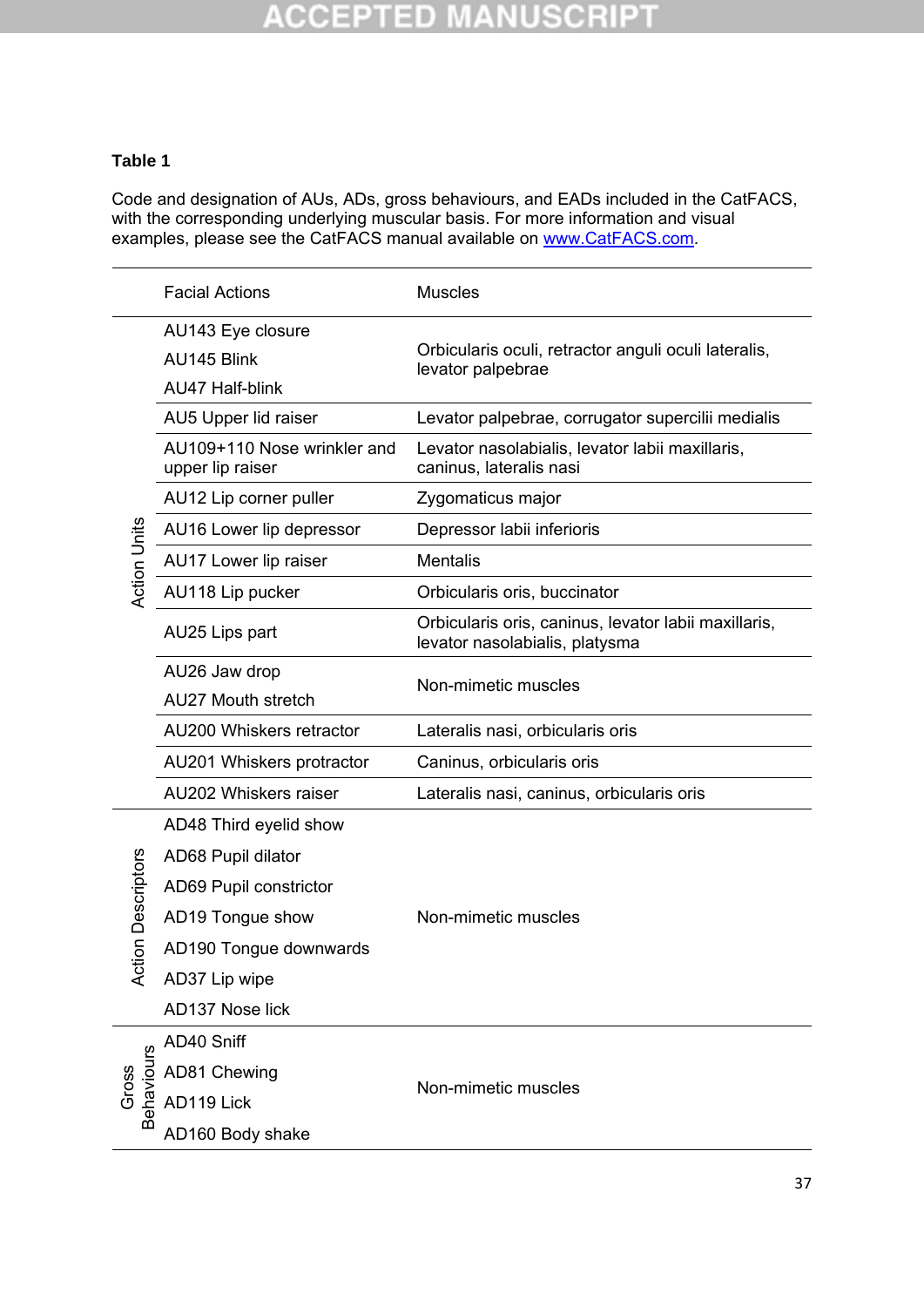#### **\CCEPTED MANUSCRIP1** 座

### **Table 1** (cont.)

|                                | <b>Facial Actions</b>           | <b>Muscles</b>  |
|--------------------------------|---------------------------------|-----------------|
|                                | EAD <sub>101</sub> Ears forward |                 |
| Descriptors<br>Action I<br>Ear | <b>EAD102 Ears Adductor</b>     |                 |
|                                | EAD103 Ears flattener           |                 |
|                                | EAD104 Ears rotator             | Ear musculature |
|                                | EAD105 Ears downwards           |                 |
|                                | EAD106 Ears backwards           |                 |
|                                | <b>EAD107 Ears constrictor</b>  |                 |

### **Table 2**

Ethogram for all the behavioural variables (partly adapted from UK Cat Behaviour Working Group, 1995; Moelk, 1944; Bradshaw and Cameron-Beaumont, 2000).

| <b>Behaviour</b>              | Description                                                                                                                                                                                                                                                                                                                  |
|-------------------------------|------------------------------------------------------------------------------------------------------------------------------------------------------------------------------------------------------------------------------------------------------------------------------------------------------------------------------|
| Approach door                 | Time till individual walks to the door and places its head within<br>approximately 5 cm from the door, in front of the experimenter. When a<br>cat is already within this space, approaching time is counted as zero, if<br>upon visual inspection of experimenter the individual does not walk away<br>immediately (1 sec). |
| Proximity to<br>door          | Time individual spends at the front of the pen. An imaginary line divided<br>the pen in two halves, with the front half near the experimenter/door and<br>the back half near the catflap.                                                                                                                                    |
| Gaze focus on<br>experimenter | Time the individual spent looking at the experimenter face or general<br>upper body area.                                                                                                                                                                                                                                    |
| Tail up                       | The tail is fully raised and maintained in a vertical position (with or without<br>vibration).                                                                                                                                                                                                                               |
| Tail down                     | The tail is hanging loose down, relaxed, without any other movement<br>other than the very subtle and slow movements accompanying the body<br>movement (for example, slight oscillation while walking).                                                                                                                      |
| Tail swish                    | The tail is moved from side to side with a quick movement.                                                                                                                                                                                                                                                                   |
| <b>Tail flick</b>             | The posterior portion of the tail (tip) is moved quickly and up and down or<br>form side to side.                                                                                                                                                                                                                            |
| Lie                           | Postural position where either the whole ventral side of the body or the<br>whole dorsal side of the body are touching the floor.                                                                                                                                                                                            |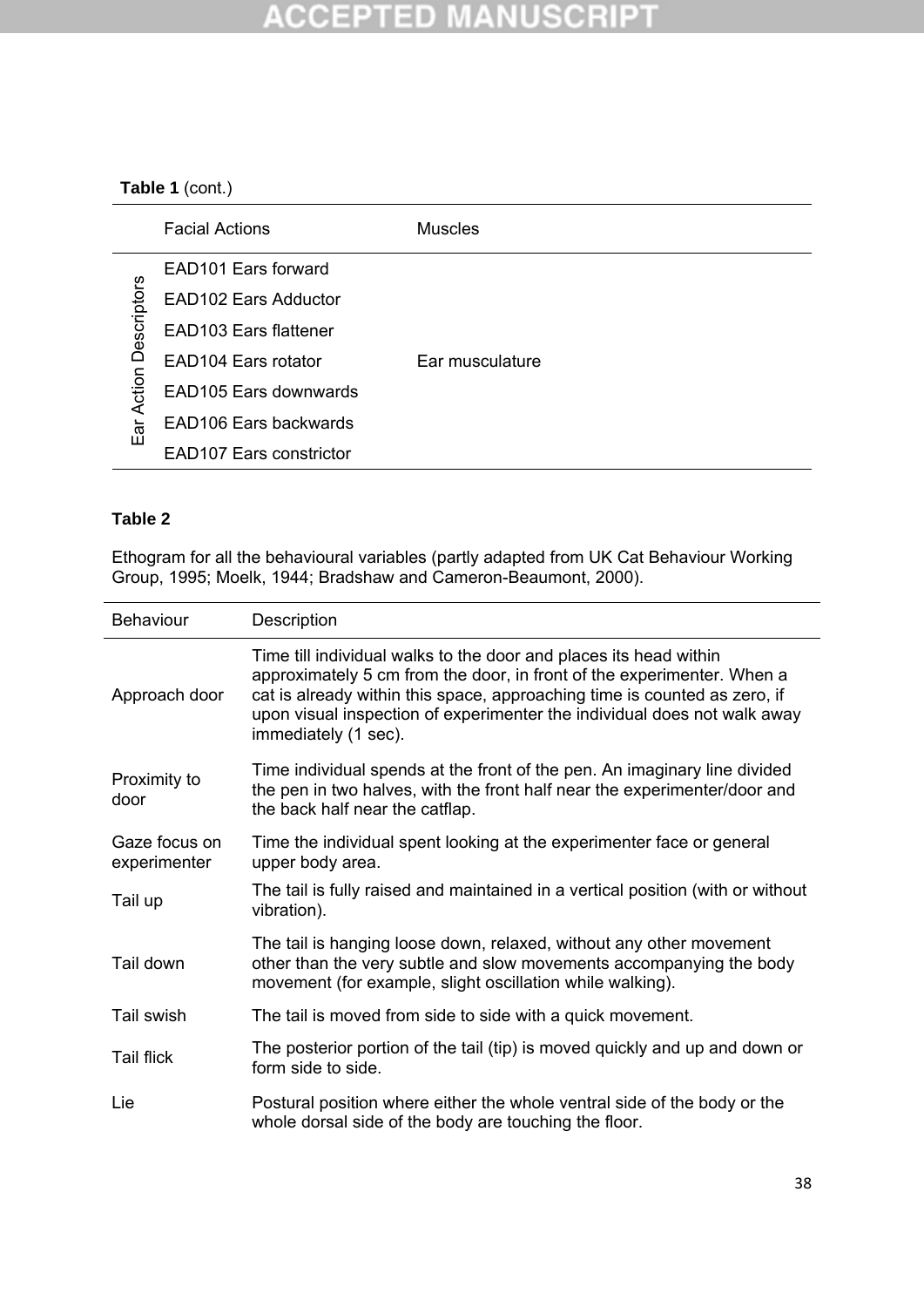# **ACCEPTED MANUSCRIPT**

| Sit          | Postural position where the posterior part of the body is touching the floor,<br>hind legs are flexed next to the body and anterior legs are straight in front<br>of the body or partially straight. This category includes crouching, as long<br>as the anterior part of the body does not touch the floor. |
|--------------|--------------------------------------------------------------------------------------------------------------------------------------------------------------------------------------------------------------------------------------------------------------------------------------------------------------|
| Stand        | Postural position where the four paws are straight, mostly in contact with<br>the floor and no part of the body touches the floor.                                                                                                                                                                           |
| Walk         | Cat moves itself around, without any sudden or quick movements and<br>while maintaining alternated contact of the paws with the floor.                                                                                                                                                                       |
| Hind legs    | Postural position where the individual stands up, raising the anterior part<br>of the body and anterior paws, while the posterior paws stay on the floor.<br>The anterior paws can be hanging up without touching anything, or can be<br>placed upon an object, surface or another individual.               |
| Roll         | The individual lies on the floor and exposes the abdomen either sideways<br>or while lying on its back.                                                                                                                                                                                                      |
| Back arch    | The individual medial dorsal side is raised arching the back. The four legs<br>are straight. If there is any walking, this is done slowly due to the position<br>of the back.                                                                                                                                |
| Lordosis     | The ventral side of the individual is pressed against the floor with the<br>posterior side of the body raised, usually exposing the genitals.                                                                                                                                                                |
| Meow         | The mouth opens and gradually closes in a slow movement while a tonal<br>sound is emitted with an arched pitch profile.                                                                                                                                                                                      |
| Silent meow  | The mouth opens and closes in a slow movement, like in a normal meow<br>vocalisation, but no sound is emitted.                                                                                                                                                                                               |
| Purr         | The individual produces a low-pitch rhythmical tone from its chest and<br>throat, produced during both exhalation and inhalation. Usually, the mouth<br>is closed and the body vibrates during the sound production.                                                                                         |
| Growl/hiss   | The individual produces sounds with the mouth held wide open. Growl is<br>a low pitch rumbling sound. Hiss is a drawn-out "Shhhh" sound.                                                                                                                                                                     |
| Rub          | The individual rubs the face or body on the door of the pen. Rub on<br>objects or other parts of the pen other than the door were not coded.                                                                                                                                                                 |
| Paw the door | The individual places one or both front paws on the door of the pen in a<br>scratching movement.                                                                                                                                                                                                             |
| Knead        | Standing or lying down, the individual alternatively presses the anterior<br>paws on a surface (usually soft, e.g. blanket, other individual) while<br>extending the toes and nails wide and then retracting them, in a repeated<br>motion.                                                                  |
| Yawn         | The mouth is slowly opened wide, the lips and lip corners are retracted<br>exposing usually all the frontal teeth, the tongue is protruded and air is<br>inhaled. It can be accompanied by a faint soft sound.                                                                                               |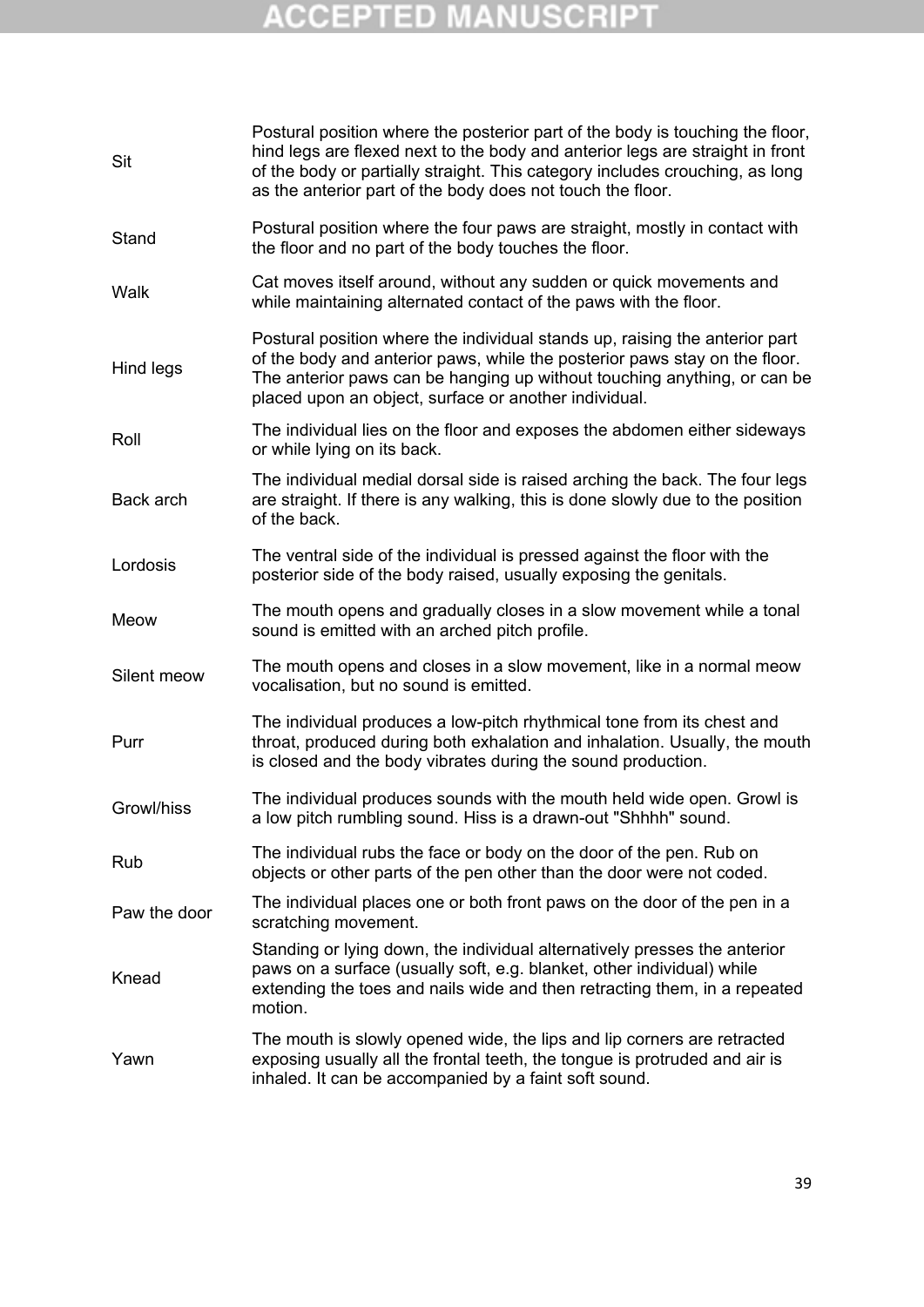# **ACCEPTED MANUSCRIPT**

| Flehmen        | The individual opens the mouth slightly, the lower jaw is lowered, the<br>head is held in a neutral position (or moved dorsally) and the upper lip<br>may be raised, holding this posture for a few seconds. |
|----------------|--------------------------------------------------------------------------------------------------------------------------------------------------------------------------------------------------------------|
| Scratch        | The individual scratches or paws the floor, walls or other objects inside<br>the pen (except door).                                                                                                          |
| <b>Stretch</b> | The individual stretches the limbs in a slow movement.                                                                                                                                                       |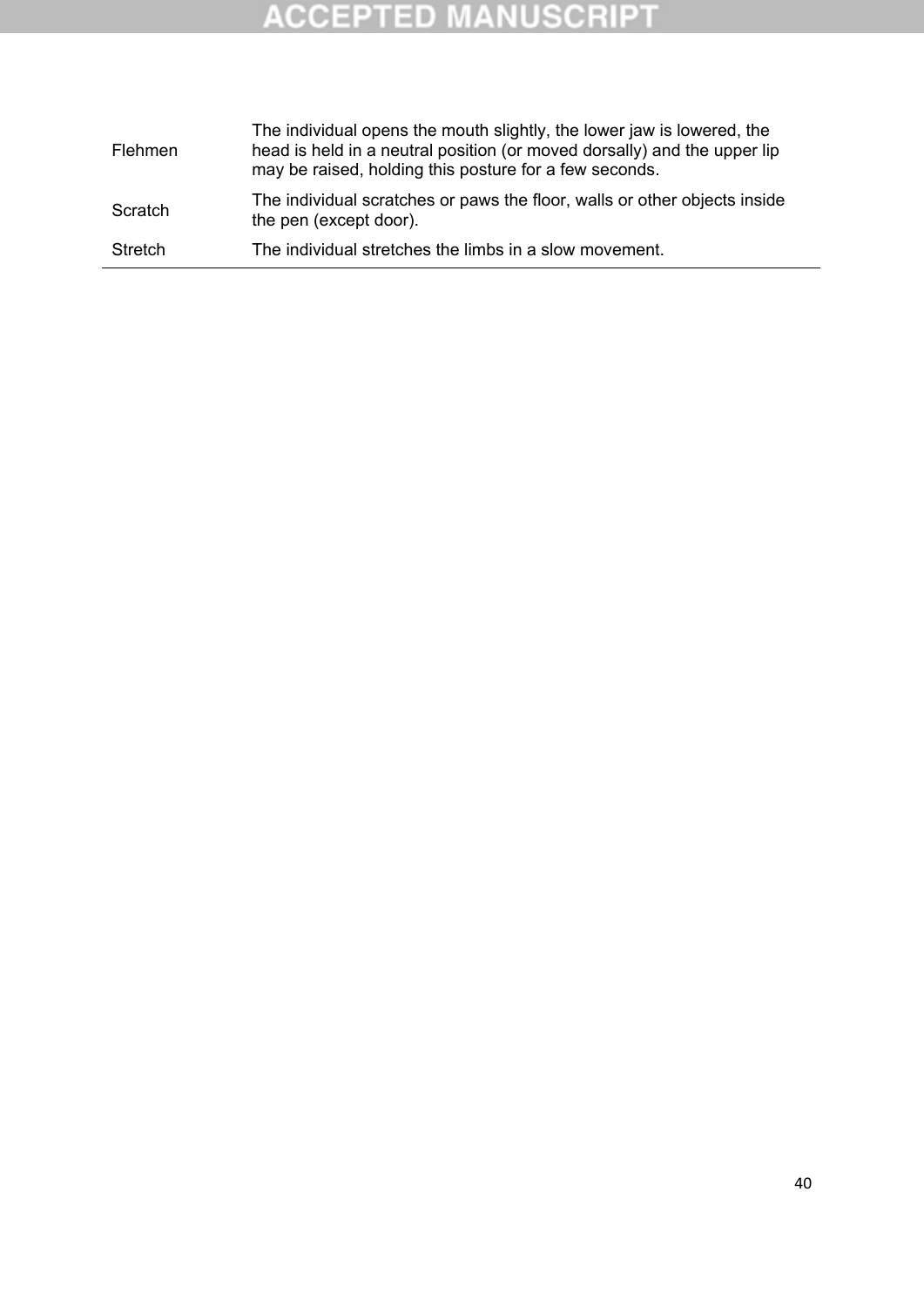#### **CCEPTED MANUSCRIPT** U,

### **Table 3**

Non-Behavioural Variables of individuals entered in the analyses (N= 87), with corresponding number of individuals and percentage per category. The Length of Stay mean and standard deviation is also given.

|                                |                |      | LS    | <b>LS</b> |
|--------------------------------|----------------|------|-------|-----------|
| <b>NBV</b>                     | N              | %    | means | <b>SD</b> |
| Shelter origin                 |                |      |       |           |
| Isle of Wight Cats Protection  | 37             | 42.5 | 58.19 | 5.85      |
| <b>Southall RSPCA</b>          | 32             | 36.8 | 61.25 | 6.95      |
| South Godstone RSPCA           | 18             | 20.7 | 56.39 | 9.18      |
| Reason for entering shelter    |                |      |       |           |
| Behavioural problems           | 9              | 10.3 | 40.22 | 5.19      |
| Welfare problems (confiscated) | 6              | 6.9  | 78.33 | 17.00     |
| Owner moved house              | $\overline{7}$ | 8    | 59.71 | 18.19     |
| Owner death/taken into         | 11             | 12.6 | 59.09 | 7.84      |
| care/hospital                  |                |      |       |           |
| Taken in as stray              | 46             | 52.9 | 62.74 | 5.87      |
| Other                          | 8              | 9.3  | 42.75 | 12.59     |
| Number of cats per pen         |                |      |       |           |
| One                            | 64             | 73.6 | 56.23 | 4.62      |
| Two                            | 19             | 21.8 | 66.79 | 8.96      |
| <b>Three</b>                   | 4              | 4.6  | 69.75 | 19.26     |
| Coat colour                    |                |      |       |           |
| All black                      | 20             | 23   | 62.45 | 9.08      |
| All white                      | $\overline{2}$ | 2.3  | 45.50 | 20.50     |
| <b>Black and white</b>         | 22             | 25.3 | 56.68 | 8.00      |
| White and grey                 | $\overline{c}$ | 2.3  | 53.50 | 33.50     |
| Tortoiseshell                  | 5              | 5.7  | 90.80 | 24.40     |
| Light tricolour                | $\overline{2}$ | 2.3  | 34.50 | 6.50      |
| Dark tricolour                 | 6              | 6.9  | 74.67 | 22.66     |
| Ginger                         | $\overline{7}$ | 8    | 50.00 | 12.06     |
| Tabby                          | 19             | 21.8 | 51.47 | 5.41      |
| Other                          | $\overline{2}$ | 2.3  | 67.50 | 30.50     |
| Eye colour                     |                |      |       |           |
| Green                          | 17             | 19.5 | 60.53 | 6.99      |
| Light green                    | 42             | 48.3 | 51.40 | 5.53      |
| Yellow                         | 25             | 28.7 | 70.28 | 8.71      |
| <b>Blue</b>                    | $\overline{c}$ | 2.3  | 61.50 | 36.50     |
| Not identified                 | 1              | 1.2  |       |           |
| Sex                            |                |      |       |           |
| Female                         | 48             | 55.2 | 64.63 | 5.73      |
| Male                           | 39             | 44.8 | 51.95 | 5.33      |
| <b>Breed</b>                   |                |      |       |           |
| Domestic shorthair             | 81             | 93.1 | 59.74 | 4.15      |
| Domestic longhair              | 5              | 5.7  | 50.40 | 18.85     |
| Persian mix                    | 1              | 1.1  |       |           |
| Age                            |                |      |       |           |
| 6 months to $\leq$ 1 year      | 23             | 26.4 | 68.78 | 42.30     |
| 1 year to $\leq$ 2 years       | 24             | 27.6 | 46.58 | 24.24     |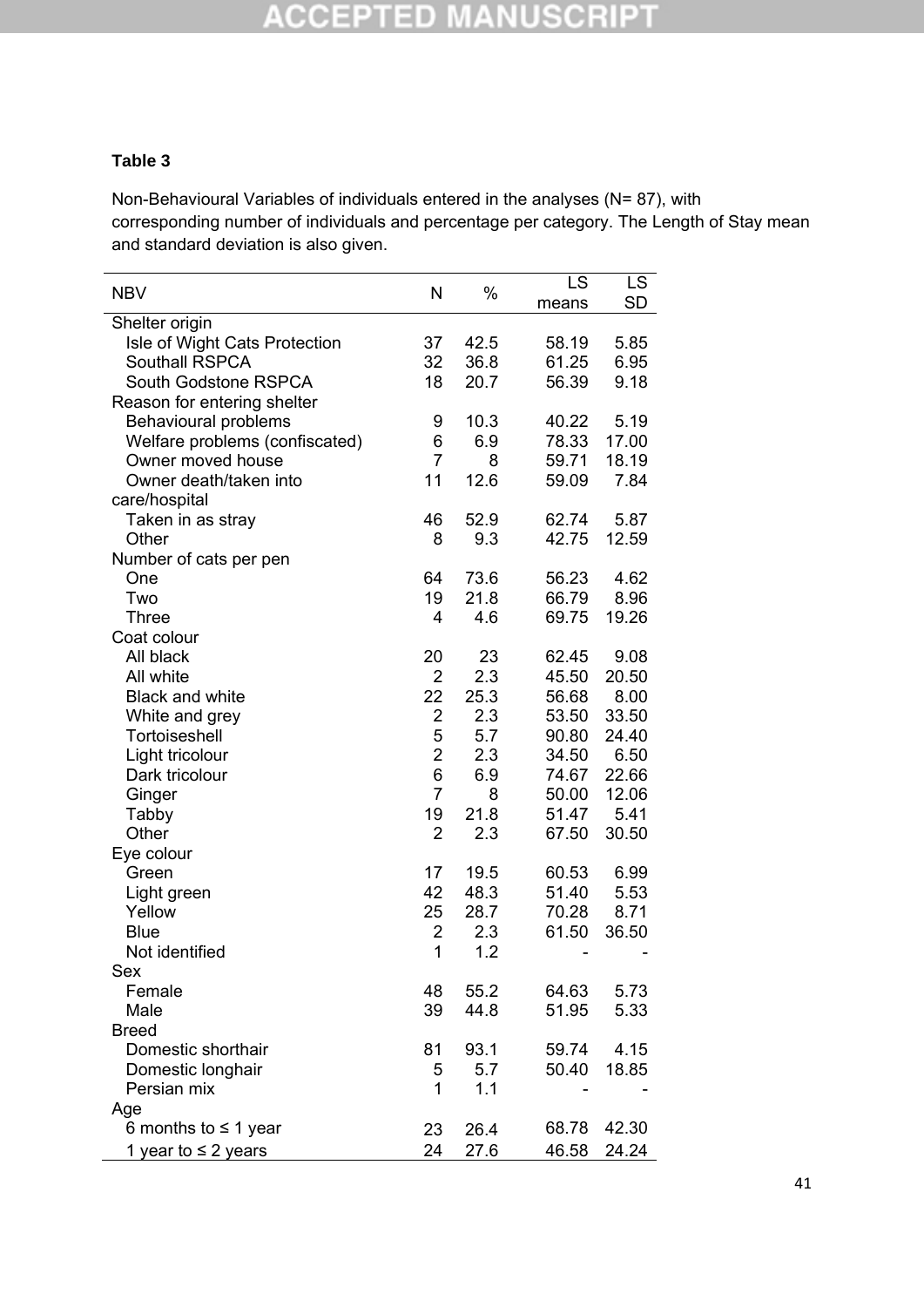#### **CCEPTED** ISCRI

| 2 years to $\leq$ 3 years | 14 161  | 48.79 36.48 |  |
|---------------------------|---------|-------------|--|
| > 3 years                 | 26 29.9 | 66.23 40.13 |  |

### **Table 4**

List of variables removed during initial exploratory analysis with the corresponding reason for removal. When the variables were highly correlated, the variable removed was the one less correlated with Length of Stay. If the correlation coefficient was similar, the less conspicuous movement was removed. E.g.: lip corner puller (AU12) was highly correlated with mouth stretch (AU27). Since the mouth corners movements in cats are not easily visible, AU27, which stretches open the mouth and is highly conspicuous visually, was retained over AU12.

| Reason for removal                     | Variable                 | Descriptive for removal                                                                                                      |  |  |
|----------------------------------------|--------------------------|------------------------------------------------------------------------------------------------------------------------------|--|--|
|                                        | Lordosis                 | $N=1$ , average= 0.02                                                                                                        |  |  |
|                                        | Purr                     | $N=1$ , average= 0.03                                                                                                        |  |  |
|                                        | Growl/hiss               | $N = 0$                                                                                                                      |  |  |
|                                        | Flehmen                  | $N=1$ , average= $0.01$                                                                                                      |  |  |
|                                        | Scratch                  | $N=2$ , average= $0.02$                                                                                                      |  |  |
| Low                                    | <b>Tail flick</b>        | $N = 3$ , average = 0.056%                                                                                                   |  |  |
| frequency/duration,                    | Tail swish               | $N = 6$ , average = 0.928%                                                                                                   |  |  |
| i.e., displayed by<br>less than 15% of | Roll                     | $N=5$ , average= 1.3s                                                                                                        |  |  |
| individuals and                        | Knead                    | $N=6$ , average= 0.08                                                                                                        |  |  |
| produced less than                     | Silent meow              | $N = 10$ , average = 0.34                                                                                                    |  |  |
| 1 time or for less                     | Yawn                     | $N = 13$ , average = 0.2                                                                                                     |  |  |
| than 5s in average                     | AU17 - lower lip raiser  | $N=3$ , average= 0.03                                                                                                        |  |  |
|                                        | AU118 - lip pucker       | $N=2$ , average= $0.02$                                                                                                      |  |  |
|                                        | AD37 - lip wipe          | $N = 10$ , average = 0.6                                                                                                     |  |  |
|                                        | AD48 - third eyelid show | $N=1$ , average= 0.01                                                                                                        |  |  |
|                                        | AD190 - tongue downwards | $N=1$ , average= 0.01                                                                                                        |  |  |
|                                        | AD81 - chewing           | $N = 2$ , average = 0.02                                                                                                     |  |  |
|                                        | Lie                      | vs Approach door, r=0.8, P<0.0001                                                                                            |  |  |
|                                        | Stand                    | vs Walk, r=0.81, P<0.0001                                                                                                    |  |  |
| High correlation                       | Walk                     | vs Tail up, r=0.83, P<0.0001                                                                                                 |  |  |
| (Spearman's Rho><br>(0.8)              | Back arch                | vs Tail up, r=0.86, P<0.0001; vs Length of<br>Stay, r= -0.04, P=0.69; Tail up vs Length of<br>Stay, $r = -0.05$ , $P = 0.63$ |  |  |
|                                        | AU25 - lips part         | vs AU26 - jaw drop, r=0.95, P<0.0001                                                                                         |  |  |
|                                        | AU12 - lip corner puller | vs AU27 - mouth stretch, r=0.81, P<0.0001                                                                                    |  |  |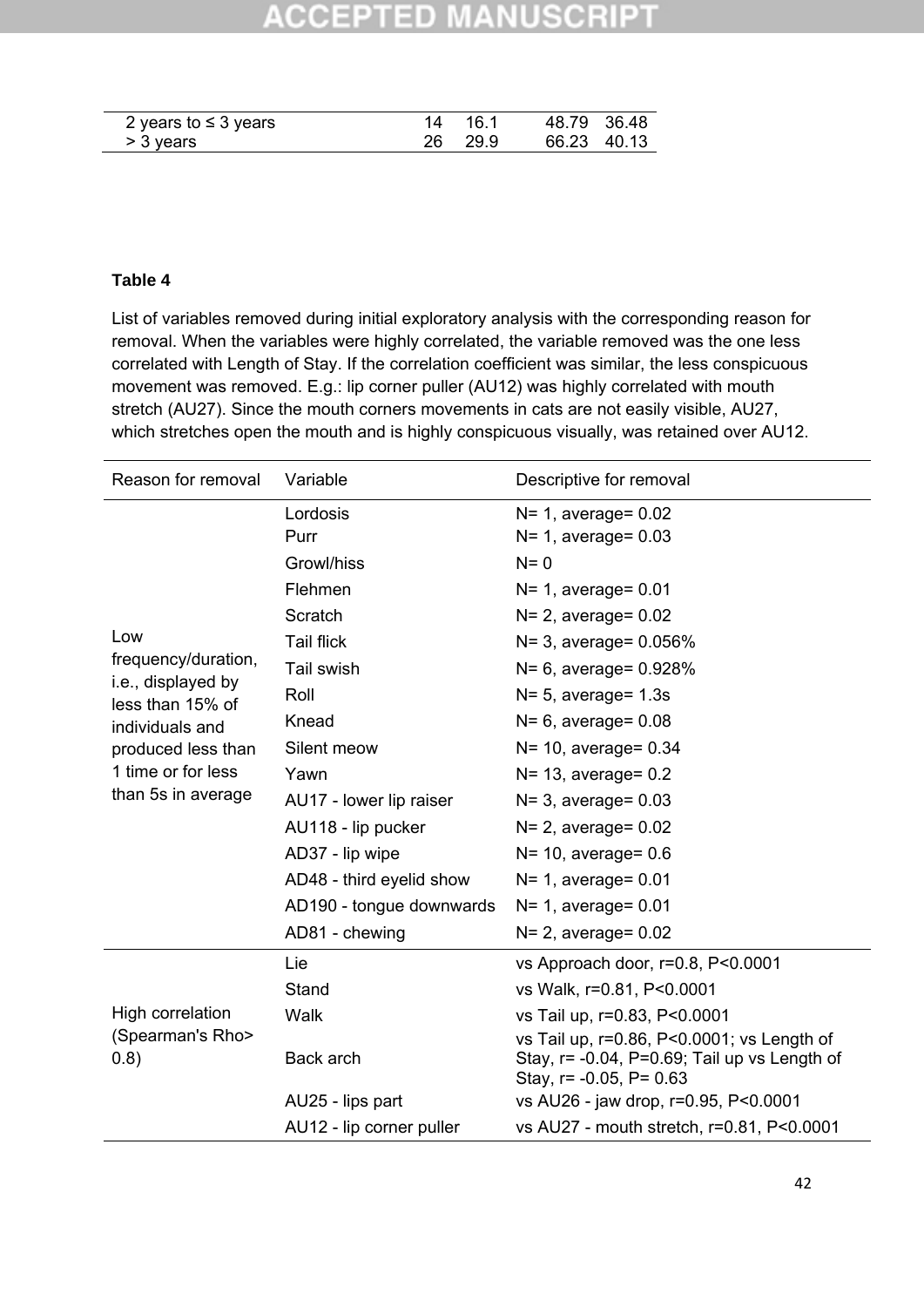#### **ACCEPTED MANUSCRI** P)

### **Table 5**

Final rotated factor matrix for the EFA, with hypothesized underlying contexts of Behavioural Variables grouping. The table shows factor loadings for each variable on five factors, sorted by size. Loadings above 0.40 were retained in the final solution and are shown in bold. Communalities are also presented for each variable.

| <b>Behavioural Variables</b>                       | Factor 1 | Factor 2 | Factor 3 | Factor 4 | Factor 5 | Communalities | Contextualization           |  |
|----------------------------------------------------|----------|----------|----------|----------|----------|---------------|-----------------------------|--|
| AU109+110 Nose<br>wrinkler and upper lip<br>raiser | 0.924    | 0.024    | 0.111    | 0.102    | 0.032    | .877          |                             |  |
| AU16 Lower lip<br>depressor                        | 0.903    | $-0.029$ | 0.006    | 0.123    | 0.105    | .842          | Meows and<br>facial         |  |
| Meow                                               | 0.891    | 0.118    | $-0.023$ | 0.084    | $-0.004$ | .816          | movements                   |  |
| <b>AU27 Mouth stretch</b>                          | 0.820    | 0.020    | 0.094    | 0.112    | $-0.043$ | .695          |                             |  |
| EAD105 Ears<br>downward                            | 0.695    | 0.284    | 0.365    | 0.278    | 0.086    | .782          |                             |  |
| Hind legs                                          | 0.134    | 0.955    | $-0.042$ | $-0.007$ | $-0.127$ | .948          |                             |  |
| Paw the door                                       | 0.124    | 0.806    | 0.198    | 0.049    | $-0.009$ | .707          |                             |  |
| Tail up                                            | $-0.063$ | 0.756    | 0.294    | 0.130    | 0.247    | .740          | Pro-social                  |  |
| EAD103 Ears<br>flattener                           | 0.043    | 0.684    | 0.256    | 0.145    | 0.103    | .566          | behaviours:<br>greeting and |  |
| Rub                                                | $-0.135$ | 0.547    | 0.066    | 0.180    | 0.524    | .628          | affiliative                 |  |
| <b>AU200 Whiskers</b><br>retractor                 | 0.089    | 0.520    | 0.255    | 0.248    | 0.262    | .474          |                             |  |
| AD160 Body shake                                   | 0.035    | 0.482    | 0.335    | 0.037    | 0.199    | .387          |                             |  |
| EAD101 Ears<br>forward                             | 0.098    | 0.088    | 0.743    | 0.058    | 0.048    | .575          |                             |  |
| EAD106 Ears<br>backward                            | 0.124    | 0.265    | 0.740    | 0.174    | 0.113    | .677          | Ear movements               |  |
| EAD102 Ears<br>adductor                            | 0.042    | 0.211    | 0.738    | 0.181    | 0.025    | .624          |                             |  |
| EAD104 Ears rotator                                | 0.086    | 0.389    | 0.636    | 0.427    | 0.127    | .762          |                             |  |
| Approach door                                      | $-0.180$ | $-0.357$ | $-0.288$ | $-0.802$ | $-0.094$ | .895          |                             |  |
| Sit                                                | 0.339    | $-0.173$ | 0.086    | 0.606    | $-0.076$ | .526          | Approaching                 |  |
| Proximity to door                                  | 0.119    | 0.229    | 0.198    | 0.594    | 0.079    | .464          |                             |  |
| AU145 Blink                                        | $-0.021$ | 0.100    | 0.082    | $-0.077$ | 0.855    | .754          |                             |  |
| AU47 Half-blink                                    | 0.368    | 0.069    | 0.110    | 0.155    | 0.500    | .426          | <b>Blinks</b>               |  |

### **Table 6**

Spearman's correlations between Behavioural Variables selected in the Exploratory Factor Analysis and Length of Stay. Significant correlations indicated in bold.